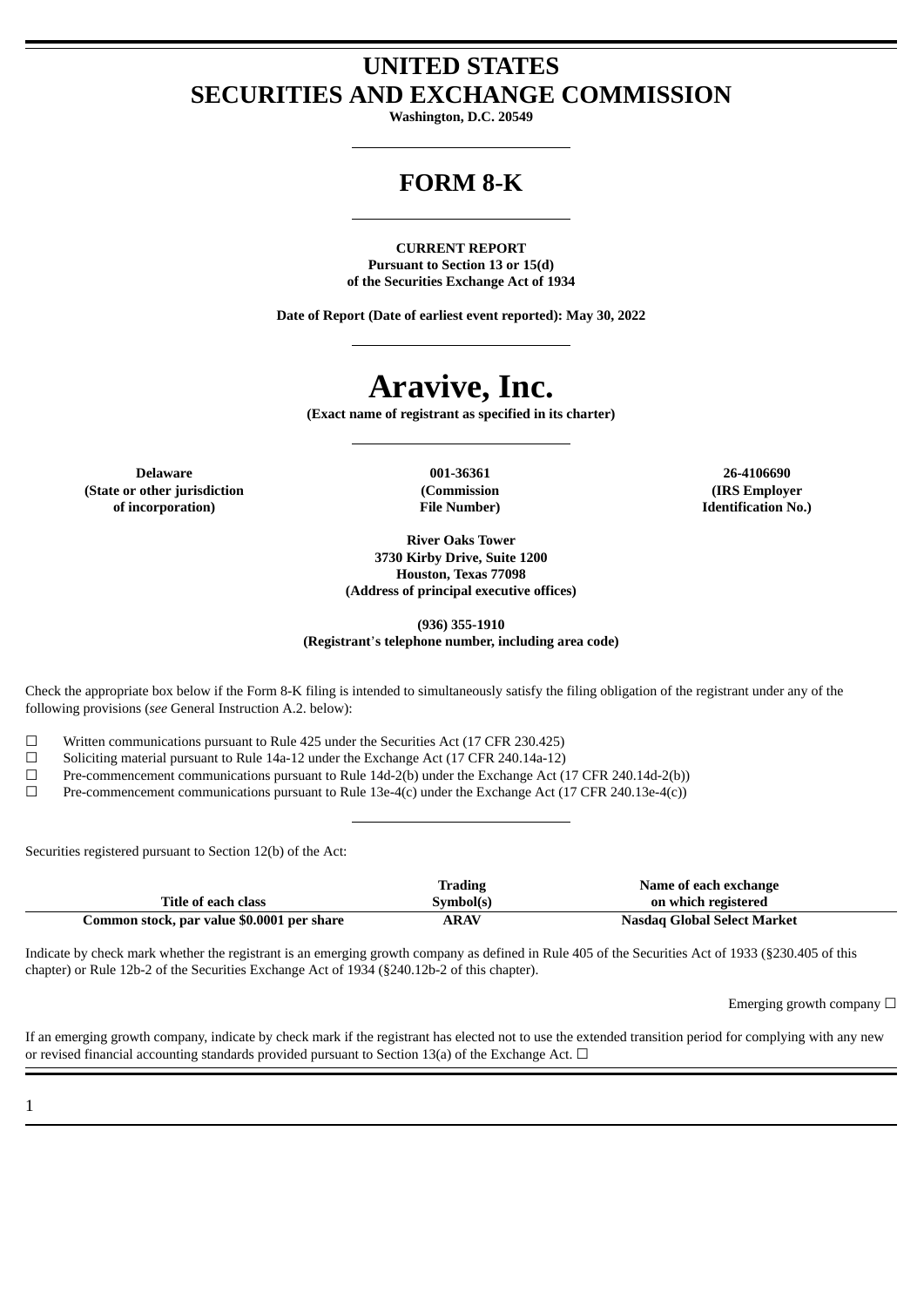#### Item 5.02. Departure of Directors or Certain Officers; Election of Directors; Appointment of Certain Officers; Compensatory Arrangements of **Certain Officers.**

#### *Chief Financial Officer*

On May 30, 2022, Vinay Shah notified the Executive Chairman of the Board of Directors (the "Board") of Aravive, Inc. (the "Company") of his decision to resign from his position as the Company's Chief Financial Officer effective June 2, 2022. Mr. Shah's resignation was not the result of any disagreement with the Company on any matter relating to the Company's operations, policies, or practices, including any matters concerning the Company's controls or any financial or accounting-related matters or disclosures.

Effective as of June 3, 2022, the Company appointed Rudy C. Howard to serve as the Company's Chief Financial Officer. As Chief Financial Officer, Mr. Howard will also serve as the Company's principal financial officer and principal accounting officer.

#### *Offer Letter*

Prior to joining the Company, from June 2015 through December 2021, Mr. Howard, age 64, served as the Chief Financial Officer of vTv Therapeutics Inc., a clinical-stage pharmaceutical company listed on the Nasdaq Capital Market (Nasdaq: VTVT). Prior to joining vTv Therapeutics Inc., from January 2010 through May 2015, Mr. Howard served as the Chief Financial Officer of SciQuest, Inc., an international spend-management software company. From November 2008 until joining SciQuest, Mr. Howard served as Senior Vice President and Chief Financial Officer of MDS Pharma Services, a pharmaceutical services company. From 2003 until joining MDS Pharma Services, Mr. Howard operated his own financial consulting company, Rudy C. Howard, CPA Consulting, in Wilmington, North Carolina, where his services included advising on merger and acquisition transactions, equity and debt issuances and other general management matters. From 2001 through 2003, Mr. Howard served as Chief Financial Officer for Peopleclick, Inc., an international human capital management software company. From 2000 until joining Peopleclick, Mr. Howard served as Chief Financial Officer for Marketing Services Group, Inc., a marketing and internet technology company. From 1995 until 2000, Mr. Howard served as Chief Financial Officer for PPD, Inc., a clinical research organization. Prior to joining PPD, Mr. Howard was a partner with PricewaterhouseCoopers. Mr. Howard holds a B.A. in Accounting from North Carolina State University, and he is a Certified Public Accountant.

Pursuant to the terms of an Offer Letter, dated June 2, 2022, by and between Mr. Howard and the Company (the "Offer Letter"), Mr. Howard's compensation for serving as the Company's Chief Financial Officer includes: (i) an annual base salary of \$395,000; (ii) an annual discretionary bonus targeted at 40% of his base salary, dependent on the Company's achievement of objective and subjective criteria established by the Company's Executive Chairman and approved by the Company's Board; (iii) an option to purchase 290,000 shares of the Company's common stock, par value \$0.0001 per share (the "Common Stock"); and (iv) eligibility to participate in a number of Company-sponsored benefits, including its medical, dental and 401(k) plans, under the terms and conditions of the benefit plans that may be in effect from time to time. The stock options will have an exercise price equal to the fair market value of the Common Stock on the date of the grant, expire ten years after the date of the grant and will vest as follows: 25% of the shares subject to the options will vest twelve months after the date of the grant, and the remaining 75% of the shares subject to the options will vest in equal monthly installments over the next 36 months following the one-year anniversary of the date of grant, subject to Mr. Howard's continued service to the Company. All compensation offered to Mr. Howard is subject to applicable tax withholdings.

If terminated for any reason other than Cause or Permanent Disability and not in connection with a Change in Control (each as defined in the Offer Letter), Mr. Howard will be eligible for certain severance benefits, including the following: (i) up to 12 months of base salary continuation; (ii) reimbursement of COBRA coverage; (iii) 12 months accelerated vesting of the stock options award to Mr. Howard and (iv) up to 12 months post-termination to exercise any vested shares subject to such stock options.

If terminated in connection with a Change in Control, severance benefits will be those specified under the Company's 2019 Equity Incentive Plan and the Company's Change in Control Severance Plan the form of which was previously filed with the Securities and Exchange Commission (the "Severance Plan"), which provides specified severance benefits to certain eligible officers and employees of the Company. In addition, if during the twelve-month period commencing on the closing date of a Change in Control the Company terminates his employment for any reason other than Cause or Permanent Disability, all unvested equity awards will immediately vest, subject to certain restrictions. In addition, under the 2019 Equity Incentive Plan, if Mr. Howard is voluntarily terminated in connection with certain corporate transactions, including a Change in Control, Mr. Howard will be eligible for full accelerated vesting of his outstanding stock options.

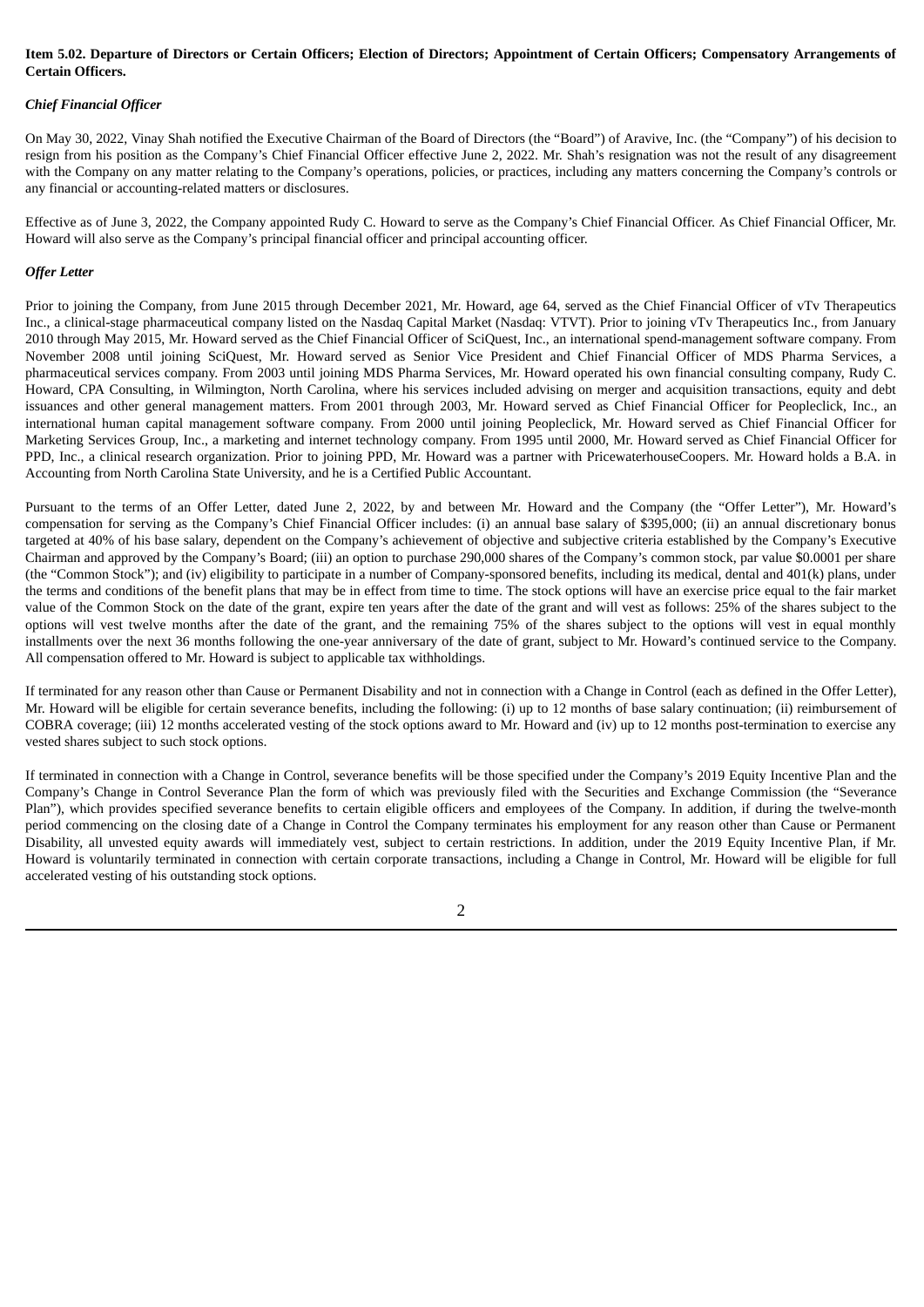There are no family relationships between Mr. Howard and any of the Company's directors or executive officers, nor does Mr. Howard have any direct or indirect material interest in any transaction required to be disclosed pursuant to Item 404(a) of Regulation S-K. Other than as described above, there were no arrangements or understandings by which Mr. Howard was appointed as the Company's Chief Financial Officer.

The foregoing description of the Offer Letter does not purport to be complete and is qualified in its entirety by reference to the Offer Letter, a copy of which is filed as Exhibit 10.1 to this Current Report on Form 8-K and is incorporated by reference herein.

#### *Consulting Agreement and Separation Agreement*

On June 2, 2022, the Company entered into a consulting agreement (the "Consulting Agreement") with Mr. Shah pursuant to which he has agreed to provide consulting services to the Company from time to time. The Consulting Agreement has a term of four months unless sooner terminated. Mr. Shah may terminate the Consulting Agreement without cause at any time upon thirty (30) days' prior written notice to Company. Either party may terminate the Consulting Agreement immediately in the event that the other party has materially breached the Consulting Agreement.

As compensation, the Company agreed to (i) make a cash payment of \$44,557 payable on a monthly basis during the four-month consulting period; and (ii) reimburse all COBRA payments made by Mr. Shah for the benefits continuation during the consulting period.

Mr. Shah also entered into a separation agreement and release with the Company (the "Separation Agreement") providing for (i) the payment to him of a total of \$286,443 at the rate of \$31,827 per month, less applicable withholding, for nine (9) months from the Company's first regular payroll date following the date that is four months following the Effective Date (as defined in the Separation Agreement); (ii) reimbursement of COBRA payments for the lesser of (A) twelve (12) months commencing on the later of June 2, 2022 (the "Separation Date") and four months from the date of the Consulting Agreement, or (B) until Mr. Shah commences new employment or substantial self-employment; (iii) the acceleration of the vesting of all shares subject to option awards such that all shares subject to the option awards will be vested; (iv) the extension of the period of time for which Mr. Shah has the right to exercise any vested shares until the earlier of (A) the expiration date of the options, (B) thirty-six (36) months from the Separation Date; or (C) the occurrence of a Change in Control (as defined in the Company's 2019 Equity Incentive Plan). The Separation Agreement also contains a non-disparagement obligation on both parties and a standard release of claims on the part of Mr. Shah.

The foregoing description of the Consulting Agreement and the Separation Agreement does not purport to be complete and is qualified in its entirety by reference to the Consulting Agreement and the Separation Agreement, copies of which are filed as Exhibit 10.2 and Exhibit 10.3, respectively, to this Current Report on Form 8-K and are incorporated by reference herein.

#### **Item 7.01**. **Regulation FD Disclosure.**

On June 3, 2022, the Company issued a press release regarding the matters discussed in Item 5.02 above. A copy of the press release is furnished as Exhibit 99.1.

The exhibit is being furnished pursuant to Item 7.01, and the information contained therein shall not be deemed "filed" for purposes of Section 18 of the Securities Exchange Act of 1934, as amended (the "Exchange Act"), or otherwise subject to the liabilities of that section, nor shall either of them be deemed incorporated by reference in any filing under the Securities Act of 1933, as amended, or the Exchange Act, except as shall be expressly set forth by specific reference in such filing.

#### **Item 9.01. Financial Statements and Exhibits.**

(d) Exhibits.

| Exhibit<br><b>Number</b> | <b>Exhibit Description</b>                                                                        |
|--------------------------|---------------------------------------------------------------------------------------------------|
| 10.1                     | Offer Letter, dated June 2, 2022, by and between Aravive, Inc. and Rudy C. Howard                 |
| 10.2                     | Consulting Agreement, dated June 2, 2022, by and between Aravive, Inc. and Vinay Shah             |
| 10.3                     | Separation Agreement and Release, dated June 2, 2022, by and between Aravive, Inc. and Vinay Shah |
| 99.1                     | Press Release, issued by Aravive, Inc. dated June 3, 2022                                         |
| 104                      | Cover Page Interactive Data File (embedded within the Inline XBRL document)                       |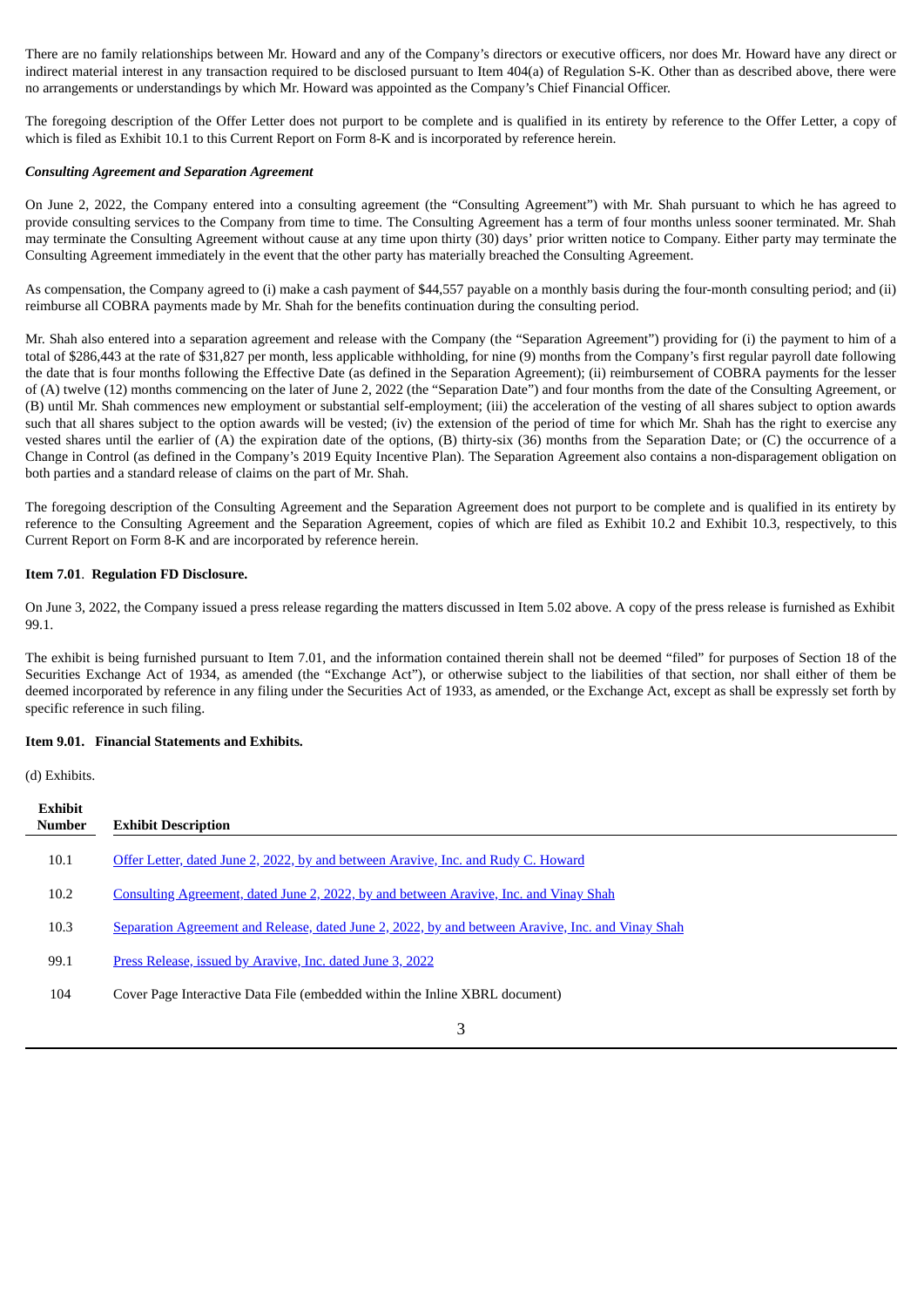# **SIGNATURES**

Pursuant to the requirements of the Securities Exchange Act of 1934, as amended, the registrant has duly caused this report to be signed on its behalf by the undersigned hereunto duly authorized.

Date: June 3, 2022

| <b>ARAVIVE, INC.</b> |                                |  |
|----------------------|--------------------------------|--|
| (Registrant)         |                                |  |
|                      | By: /s/ Gail McIntyre          |  |
|                      | Name: Gail McIntyre            |  |
|                      | Title: Chief Executive Officer |  |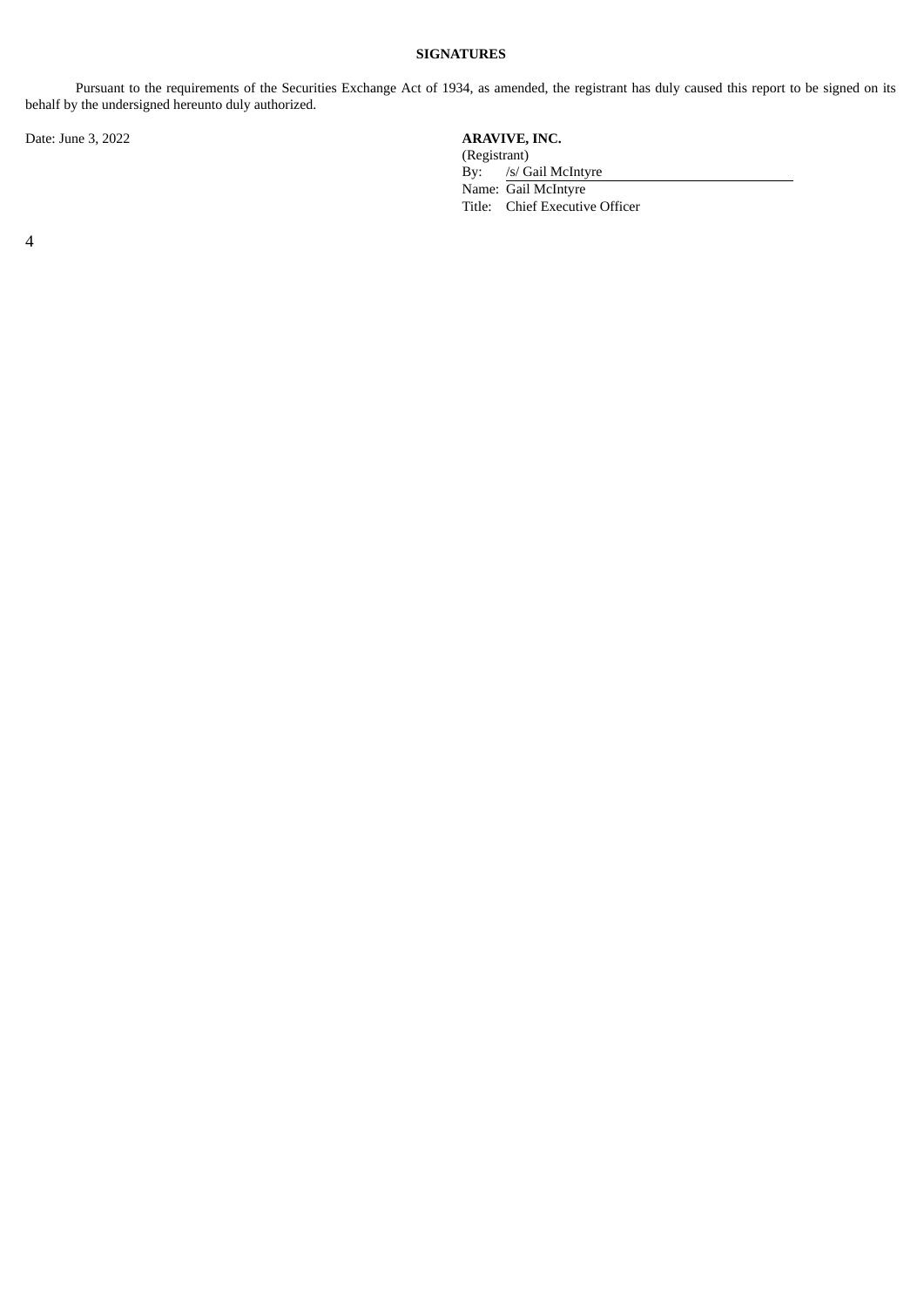<span id="page-4-0"></span>

**Aravive, Inc.** River Oaks Tower 3730 Kirby Drive, Suite 1200 Houston, TX 77098

June 2, 2022

Via Email Delivery: rudychoward@\*\*\*.com

Mr. Rudy C. Howard \*\*\*\*\* \*\*\*\*\*

Dear Mr. Howard,

Aravive, Inc. (the "Company") is pleased to offer you employment on the following terms:

1) **Position.**

- a) Your initial title will be Chief Financial Officer. This is a full-time position, and you will report to Fredric Eshelman, Executive Chairman of the Board. The Company may change your position, duties, and work location from time to time at its discretion. While you render services to the Company, you will not engage in any other employment, consulting, or other business activity (whether full-time or part-time) that would create a conflict of interest with the Company. By signing this letter agreement, you confirm to the Company that you have no contractual commitments or other legal obligations that would prohibit you from performing your duties for the Company.
- b) You agree to the best of your ability and experience that you will at all times loyally and conscientiously perform all of the duties and obligations required of and from you pursuant to the express and implicit terms hereof, and to the reasonable satisfaction of the Company. During the term of your employment, you further agree that you will devote all of your business time and attention to the business of the Company, the Company will be entitled to all of the benefits and profits arising from or incidental to all such work services and advice, you will not render commercial or professional services of any nature to any person or organization, whether or not for compensation, without the prior written consent of the Company, and you will not directly or indirectly engage or participate in any business that is competitive in any manner with the business of the Company. Nothing in this letter agreement will prevent you from accepting speaking or presentation engagements in exchange for honoraria or from serving on boards of charitable organizations, or from owning no more than one percent (1%) of the outstanding equity securities of a corporation whose stock is listed on a national stock exchange.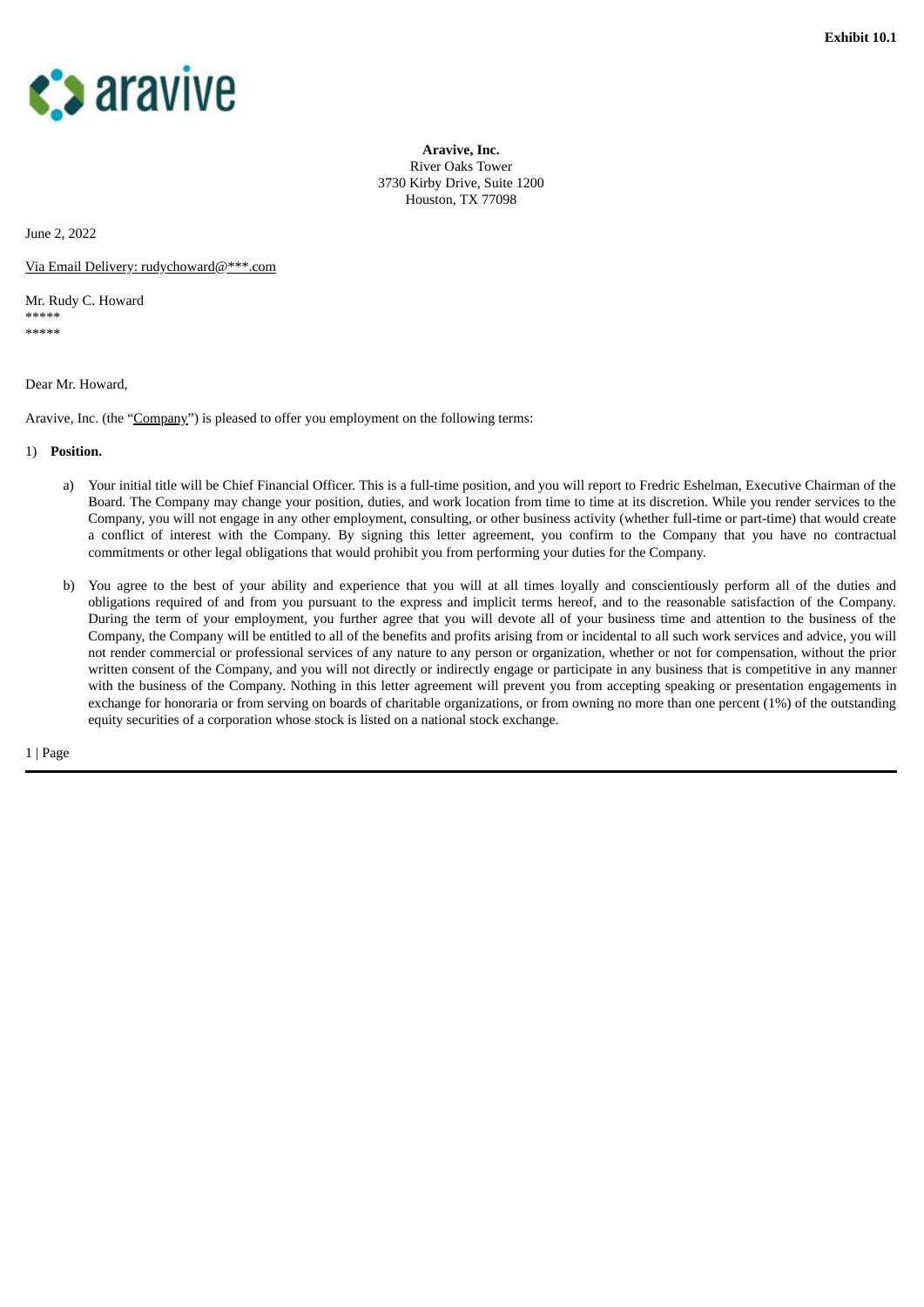

- c) **Start Date.** Subject to fulfilment of any conditions imposed by this letter agreement, you will commence this new position with the Company no later than June 3, 2022 (the "Start Date").
- 2) **Background Check/Proof of Right to Work.** This offer is contingent upon a background check clearance and reference check. In addition, for purposes of federal immigration law, you will be required to provide to the Company satisfactory documentary proof of your identity and eligibility for employment in the United States, and this offer is contingent upon such satisfactory document proof. Such documentation must be provided to the Company within three business days of your date of hire.
- 3) **Cash Compensation.** The Company will pay you a starting salary at the rate of Three Hundred Ninety Five Thousand Dollars (\$395,000.00) per year, payable in accordance with the Company's standard payroll schedule (the "Initial Base Salary"). This salary will be subject to adjustment pursuant to the Company's employee compensation policies in effect from time to time. As an exempt salaried employee, you will be expected to work hours as required by the nature of your work assignments, including hours beyond the Company's normal business hours, and you will not be eligible for nor entitled to receive overtime compensation.

In addition, you will be eligible to be considered for a discretionary incentive and retention bonus for each fiscal year of the Company. Whether you are awarded any bonus for a given fiscal year, and the amount of the bonus (if any), will be determined by the Company at its sole discretion based on your or the Company's achievement of objective or subjective criteria established by the Company's Executive Chairman and approved by the Company's Board of Directors. Your target bonus for 2022 will be equal to 40% of your annual base salary. Any bonus for the fiscal year in which your employment begins will be prorated, based on the number of days you are employed by the Company during that fiscal year. Any bonus for a fiscal year will be paid within 2½ months after the close of that fiscal year, and you must remain actively employed by the Company at the time of payment in order to earn a bonus for that fiscal year. The determinations of the Company's Board of Directors with respect to your bonus will be final and binding.

The Company may change your compensation and benefits from time to time at its discretion.

4) **Employee Benefits.** As a regular employee of the Company, you will be eligible to participate in a number of Company-sponsored benefits, including its medical, dental and 401(k) plans, under the terms and conditions of the benefit plans that may be in effect from time to time. In addition, you will be entitled to accrue and use paid vacation benefits, in accordance with the Company's vacation policy, as in effect from time to time.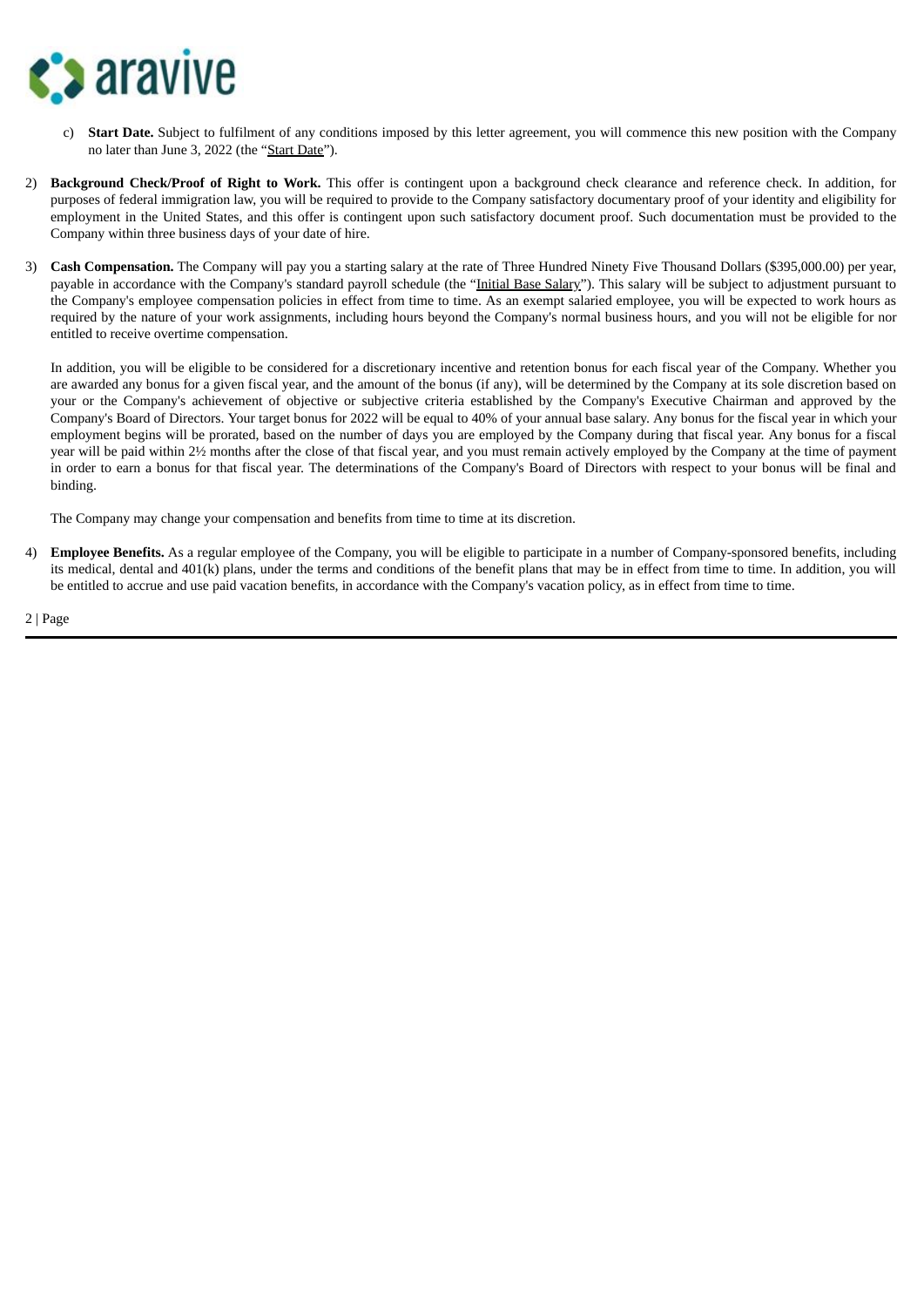

#### 5) **Stock Options.**

- (a) In connection with the commencement of your employment and subject to the approval of the Company's Board of Directors or its Compensation Committee, you will be granted an option to purchase Two Hundred Ninety Thousand (290,000) shares of the Company's Common Stock (the "Option").
- (b) The vesting schedule for the Option shall be as follows: 25% of the shares subject to the option will vest after 12 months of your continuous service, and the remaining 75% of the shares subject to the Option will vest in equal monthly installments over the next 36 months of your continuous service, until either your Option is fully vested or your employment ends, whichever occurs first, as described in the applicable Stock Option Agreement.
- (c) The exercise price per share of the Option will be determined by the Board of Directors or the Compensation Committee when the Option is granted. The Option will be subject to the terms and conditions applicable to options granted under the Company's 2019 Equity Incentive Plan (the "Plan"), as described in the Plan and the applicable Stock Option Agreement, including vesting provisions consistent with paragraph 5(b) above.

#### 6) **Severance Benefits**.

(a) Termination For Any Reason Other Than Cause Or Permanent Disability Not In Connection With A Change of Control. If the Company terminates your employment for any reason other than Cause or Permanent Disability (both as defined herein) and a Separation occurs, and the Separation is not in connection with a Change of Control, then you will be entitled to the benefits described in Sections 6 (i)- (iv)below; *any* severance payments contemplated by Section  $6(a)(i) - 6(a)(v)$  below are conditioned on you (i) returning all Company property and confidential information in your possession on or within seven (7) days of the Separation and (ii) on or within sixty (60) days after the Separation ("Release Deadline") executing a general release of all known and unknown claims that you may have against the Company or persons affiliated with the Company in the form prescribed by the Company, without alterations, and you allow such release to become fully effective. ("Release"). If the Release does not become effective by the Release Deadline, you will forfeit any rights to severance or benefits under this Section 6 or elsewhere in this Agreement.

(i) **Salary Continuation.** The Company will continue to pay your base salary for a period of twelve (12) months after your Separation, less required deductions and withholdings ("Salary Continuation"). The Salary Continuation will be paid at the base salary rate in effect at the time of your Separation and in accordance with the Company's standard payroll procedures. The Salary Continuation payments will commence within thirty (30) days after the Release Deadline and, once they commence, will be retroactive to the date of your Separation.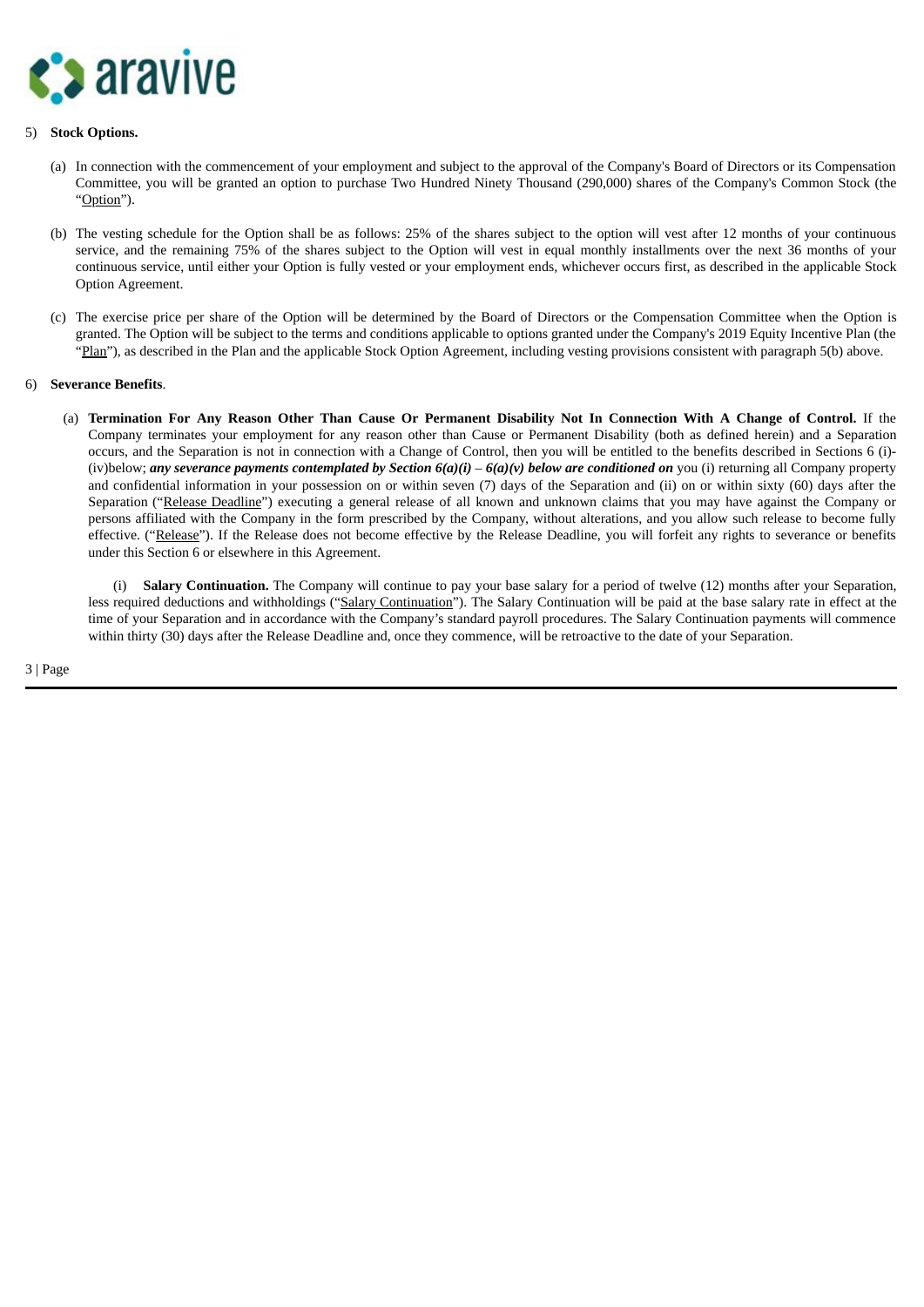

(ii) **COBRA**. If you elect to continue your health insurance coverage under the Consolidated Omnibus Budget Reconciliation Act ("COBRA") following your Separation, then the Company will reimburse your monthly premium under COBRA until the earliest of: (i) the close of the twelve-month period following your Separation, (ii) the expiration of your continuation coverage under COBRA; or (iii) the date when you commence new employment or substantial self-employment and you agree to inform the Company immediately in such event, provided you timely elect and pay for COBRA coverage. COBRA reimbursements shall be made by the Company to you consistent with the Company's normal expense reimbursement policy, provided that you submit documentation to the Company substantiating your payments for COBRA coverage. The first COBRA reimbursement payment will be made within thirty (30) days after the Release Deadline.

(iii) **Accelerated Vesting.** If vesting does not accelerate under your equity awards, then the Company will accelerate the vesting of the number of shares subject to options that would have vested in the twelve (12) month period after your Separation, such that, effective as immediately prior to the Separation date, you will be considered to have vested in all options granted to you through, and no later than twelve (12) months following the date of the Separation.

(iv) **Exercise of Option.** Effective as immediately prior to the Separation date, the Company agrees to extend the period of time for you to exercise any vested shares subject to options until the earlier of (i) the expiration date of the applicable option, or (ii) twelve (12) months after your Separation date.

(b) **Termination in Connection with a Change in Control.** You will be eligible for severance benefits for a termination in connection with a Change in Control, under the Company's Change in Control Severance Plan (the "Change in Control Severance Plan"), which provides specified severance benefits to certain eligible officers and employees of the Company. In addition, if during the twelve (12) month period commencing on the closing date of a Change in Control the Company terminates your employment for any reason, other than Cause, or Permanent Disability and a Separation occurs, all unvested equity awards shall immediately vest so long as there has been no event that would result in a termination of benefits under Section 3(b) of the Change of Control Severance Plan. All rights and obligations with respect to your Severance Benefits in connection with a Change in Control will be as set forth in the Change in Control Severance Plan. If you are provided with any benefits pursuant to the Change in Control Severance Plan, you will not receive any severance benefits as specified in Section 6(a) herein.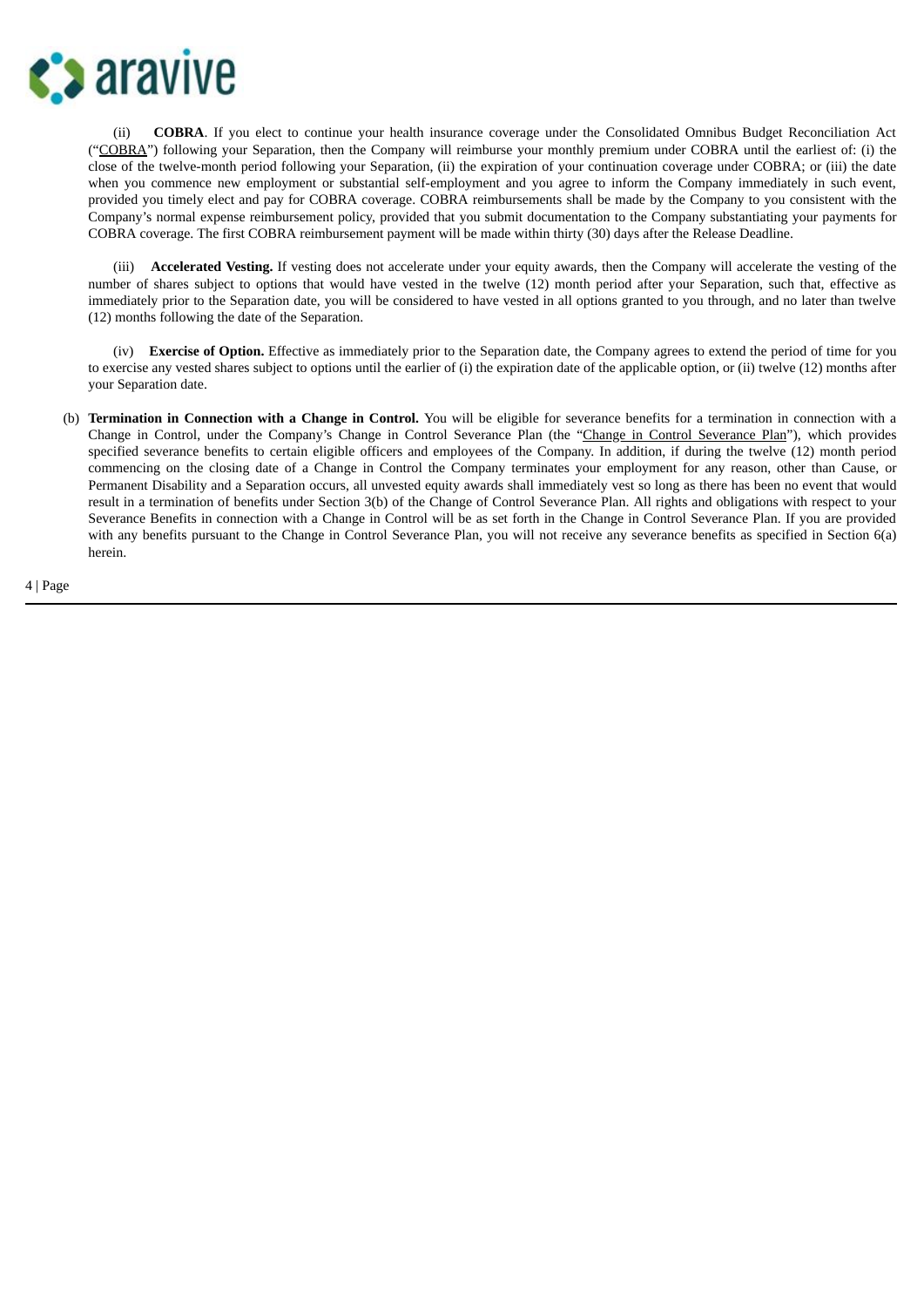

- 7) **Confidential Information and Inventions Assignment/Company Policies.** Like all Company employees, you will be required, as a condition of your employment with the Company, to sign the Company's standard Employee Confidential Information and Inventions Assignment Agreement, a copy of which is attached hereto as **Exhibit A.** In addition, you will be expected to abide by Company rules and policies, and acknowledge in writing that you have read the Company's Employee Handbook.
- 8) **Employment Relationship.** Employment with the Company is for no specific period of time. Your employment with the Company will be "at will," meaning that either you or the Company may terminate your employment at any time and for any reason, with or without cause or advance notice. Any contrary representations that may have been made to you are superseded by this letter agreement. This is the full and complete agreement between you and the Company on this term. Although your job duties, title, compensation, and benefits, as well as the Company's personnel policies and procedures, may change from time to time, the "at will" nature of your employment may only be changed in an express written agreement signed by you and a duly authorized officer of the Company (other than you).
- 9) **Tax Matters.** All forms of compensation referred to in this letter agreement are subject to reduction to reflect applicable withholding and payroll taxes and other deductions required by law. You are encouraged to obtain your own tax advice regarding your compensation from the Company. You agree that the Company does not have a duty to design its compensation policies in a manner that minimizes your tax liabilities, and you will not make any claim against the Company or its Board of Directors related to tax liabilities arising from your compensation.
- 10) **No Conflicting Obligations.** You understand and agree that by accepting this offer of employment, you represent to the Company that your performance will not breach any other agreement to which you are a party and that you have not, and will not during the term of your employment with the Company, enter into any oral or written agreement in conflict with any of the provisions of this letter or the Company's policies. You are not to bring with you to the Company, or use or disclose to any person associated with the Company, any confidential or proprietary information belonging to any former employer or other person or entity with respect to which you owe an obligation of confidentiality under any agreement or otherwise. The Company does not want or need and will not use such information, will assist you to preserve and protect the confidentiality of proprietary information belonging to third parties, and expects you to use in performing your duties for the Company only information which is generally known and used by persons with training and experience comparable to your own, which is common knowledge in the industry or otherwise legally in the public domain, or which is otherwise provided or developed by the Company. Also, the Company expects you to abide by any obligations to refrain from soliciting any person employed by or otherwise associated with any former employer and suggest that you refrain from having any contact with such persons until such time as any non-solicitation obligation expires.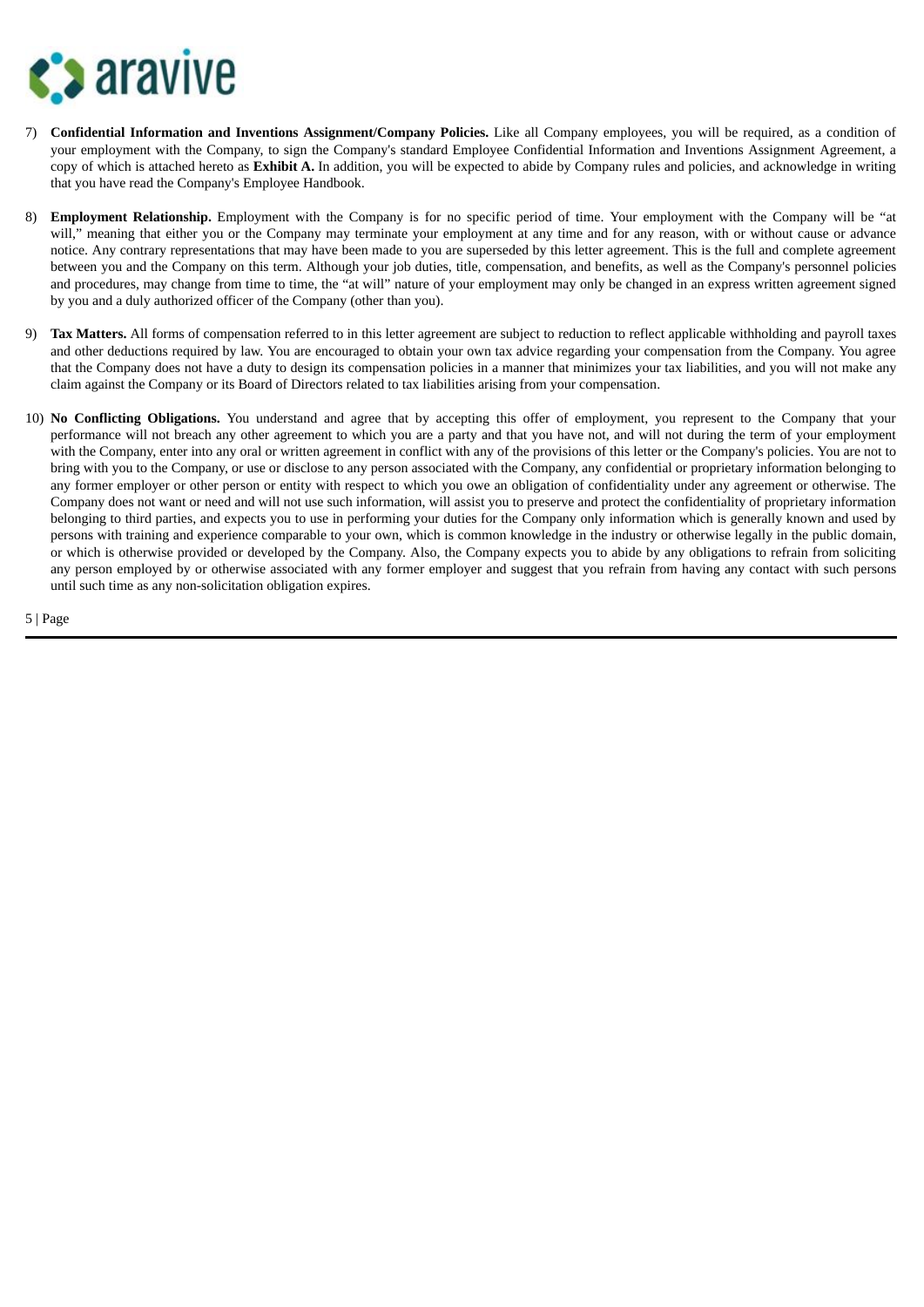

- 11) **Interpretation, Amendment and Enforcement.** This letter agreement, together with the Employee Confidential Information and Inventions Assignment Agreement, constitutes the complete agreement between you and the Company, contains all of the terms of your employment with the Company and supersedes any prior agreements, representations or understandings (whether written, oral or implied) between you and the Company. Changes in your employment terms, other than those changes expressly reserved to the Company's discretion in this letter, require an express written modification signed by both you and a duly authorized officer of the Company. If any provision of this offer letter agreement is determined to be invalid or unenforceable, in whole or in part, this determination shall not affect any other provision of this offer letter agreement and the provision in question shall be modified so as to be rendered enforceable in a manner consistent with the intent of the parties insofar as possible under applicable law. This letter may be delivered and executed via facsimile, electronic mail (including pdf or any electronic signature complying with the U.S. federal ESIGN Act of 2000, Uniform Electronic Transactions Act or other applicable law) or other transmission method and shall be deemed to have been duly and validly delivered and executed and be valid and effective for all purposes. The terms of this letter agreement and the resolution of any disputes as to the meaning, effect, performance or validity of this letter agreement or arising out of, related to, or in any way connected with, this letter agreement, your employment with the Company or any other relationship between you and the Company (the "Disputes ") will be governed by Delaware law, excluding laws relating to conflicts or choice of law. You and the Company submit to the exclusive personal jurisdiction of the federal and state courts located in Delaware in connection with any Dispute or any claim related to any Dispute.
	- 12) **Definitions.** The following terms have the meaning set forth below wherever they are used in this letter agreement:

(a) "**Cause**" means any one or more of the following events: (a) your conviction (including a guilty plea or a no contest plea) of a felony, or of any other crime involving fraud, dishonesty or moral turpitude; (ii) your conviction of or participation in a fraud or act of material dishonesty against the Company; (iii) your intentional, material breach of any contract or agreement between you and the Company (including but not limited to your Employee Confidential Information and Inventions Assignment Agreement or any other restrictive covenant agreements) or material breach or material neglect of any statutory or fiduciary duty you owe to the Company as reasonably determined by the Board of Directors, in each case, after having provided you with not less than thirty (30) days written notice of same and with the opportunity to cure of the same duration to the extent curable; (iv) your unauthorized use or disclosure of the Company's confidential information or trade secrets; or (v) your conduct that constitutes gross misconduct, conduct that constitutes gross insubordination, incompetence or habitual neglect of your duties that results in (or might have reasonably resulted in) material harm to the business of the Company, each as reasonably determined by the Board of Directors, in each case, after having provided you with not less than thirty (30) days written notice of same and with the opportunity to cure of the same duration to the extent curable.

```
6 | Page
```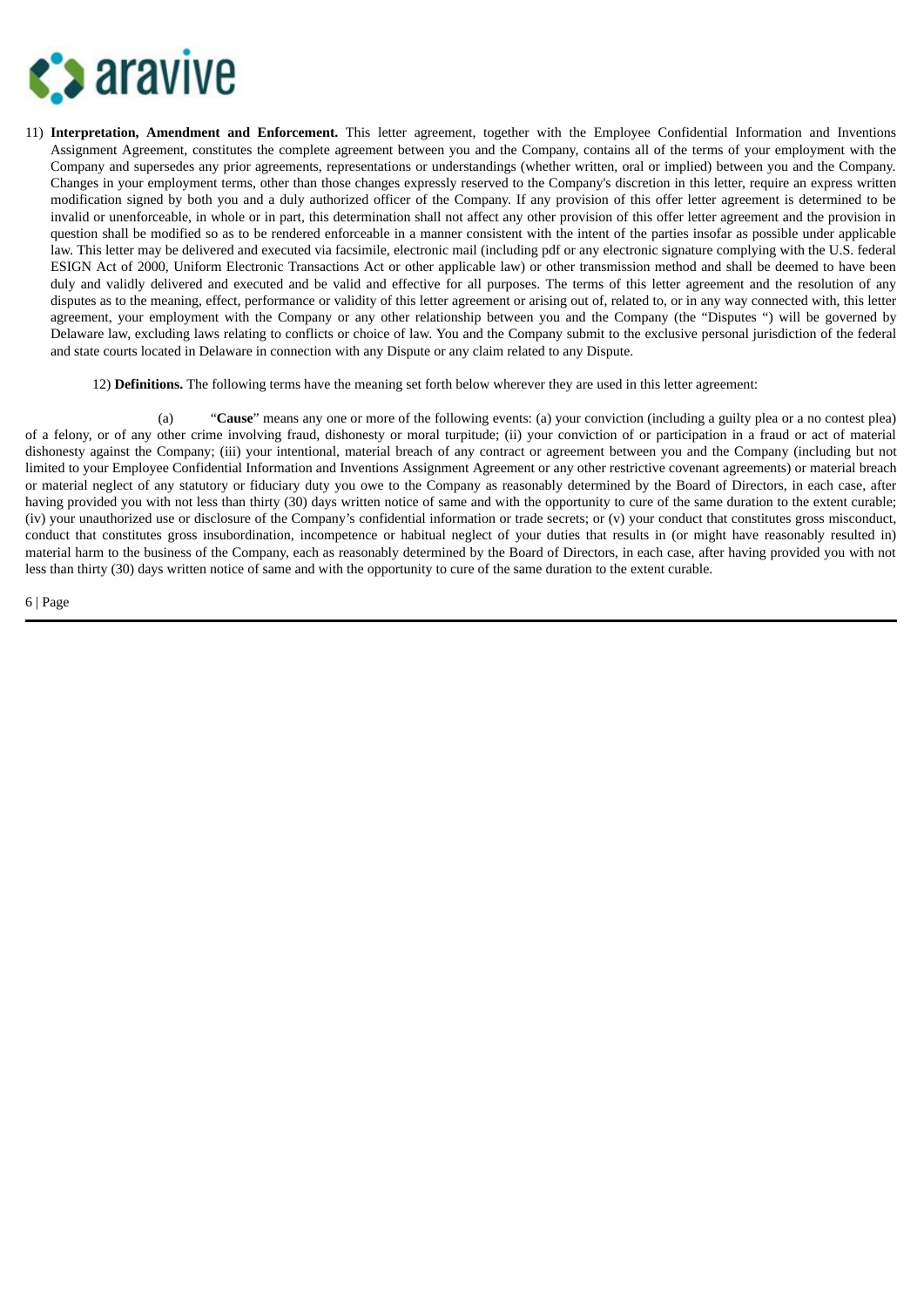

(b) "**Change in Control**" means a "Change in Control" as defined in the Company's 2019 Equity Incentive Plan, as may be amended from time to time.

(c) "**Permanent Disability**" means that you are unable to perform the essential functions of your position, with or without reasonable accommodation, for a period of at least 120 consecutive days because of a physical or mental impairment.

(d) "**Separation**" means a "separation from service," as defined in the regulations under Section 409A of the

Code.

**13) Dispute Resolution.** To ensure rapid and economical resolution of any disputes which may arise under this Agreement, you and the Company agree that any and all claims, disputes or controversies of any nature whatsoever arising from or regarding the interpretation, performance, negotiation, execution, enforcement or breach of this Agreement, your employment with the Company, or the termination of your employment from the Company, including but not limited to statutory claims, shall be resolved pursuant to the Federal Arbitration Act, 9 U.S.C. § 1-16, to the fullest extent permitted by law, by confidential, final and binding arbitration conducted before a single arbitrator with JAMS, Inc. ("JAMS") in, Morrisville, North Carolina in accordance with JAMS' then-applicable arbitration rules, which can be found at http://www.jamsadr.com/rules-clauses/, and which will be provided to you upon request. The parties acknowledge that by agreeing to this arbitration procedure, they waive the right to resolve any such dispute **through a trial by jury, judge or administrative proceeding.** This paragraph shall not apply to any action or claim that cannot be subject to mandatory arbitration as a matter of law (collectively, the "Excluded Claims"). In the event you intend to bring multiple claims, including an Excluded Claim, the Excluded Claim may be filed with a court, while any other claims will remain subject to mandatory arbitration. You will have the right to be represented by legal counsel at any arbitration proceeding. The arbitrator shall: (a) have the authority to compel adequate discovery for the resolution of the dispute and to award such relief as would otherwise be available under applicable law in a court proceeding; and (b) issue a written statement signed by the arbitrator regarding the disposition of each claim and the relief, if any, awarded as to each claim, the reasons for the award, and the arbitrator's essential findings and conclusions on which the award is based. The arbitrator shall be authorized to award all relief that you or the Company would be entitled to seek in a court of law. The Company shall pay all JAMS arbitration fees in excess of the administrative fees that you would be required to pay if the dispute were decided in a court of law. Nothing in this Agreement shall prevent either you or the Company from obtaining injunctive relief in court to prevent irreparable harm pending the conclusion of any such arbitration. Any awards or orders in such arbitrations may be entered and enforced as judgments in the federal and state courts of any competent jurisdiction.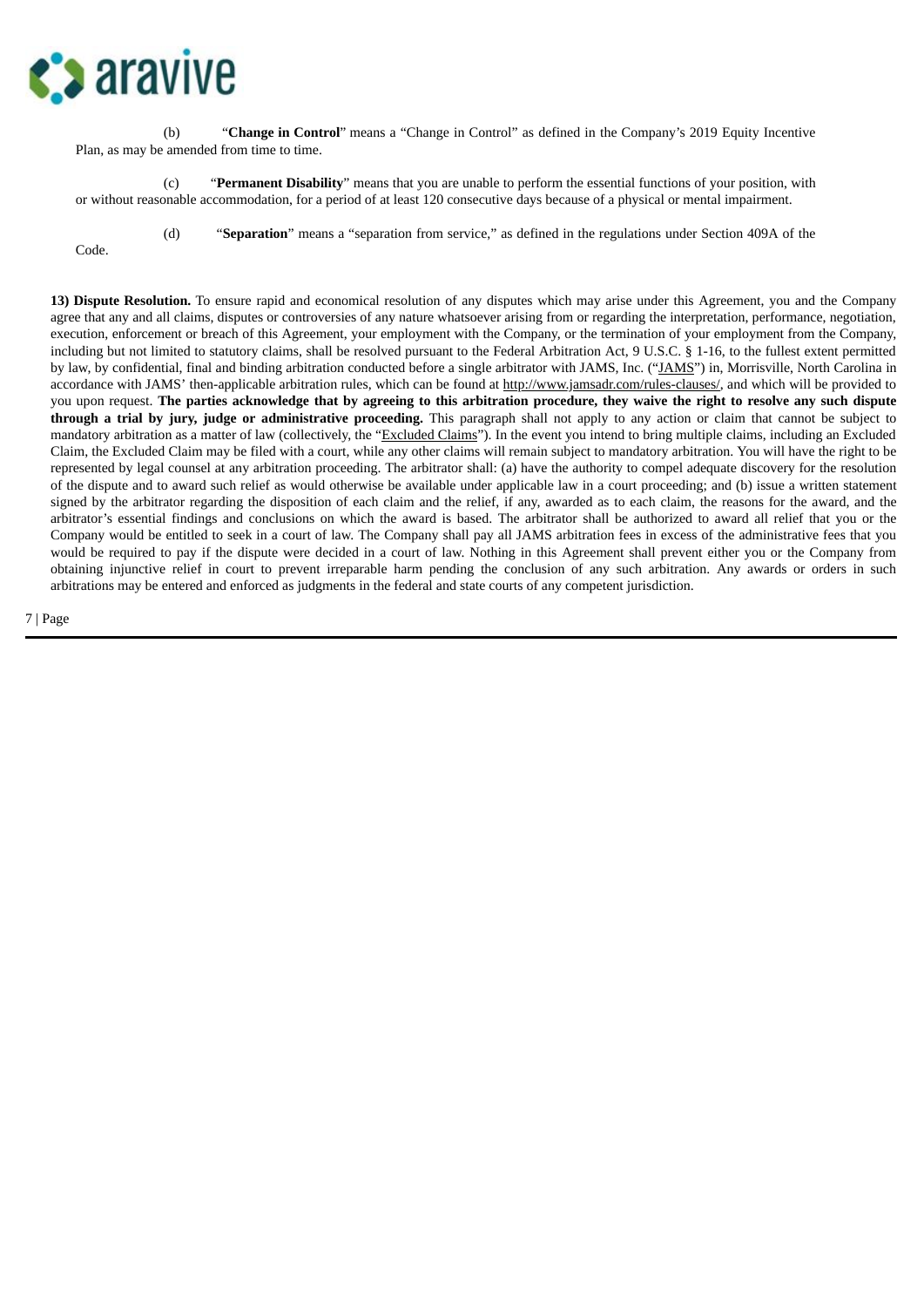

We hope that you will accept our offer to join the Company. You may indicate your agreement with these terms and accept this offer by signing and dating both the enclosed duplicate original of this letter agreement and the enclosed Proprietary Information and Inventions Agreement and returning them to me. This offer, if not accepted, will expire at the close of business on June 2, 2022.

Please do not hesitate to contact me with any questions.

/s/ Gail McIntyre, Ph.D., DABT Name: Gail McIntyre, Ph.D., DABT Title: Chief Executive Officer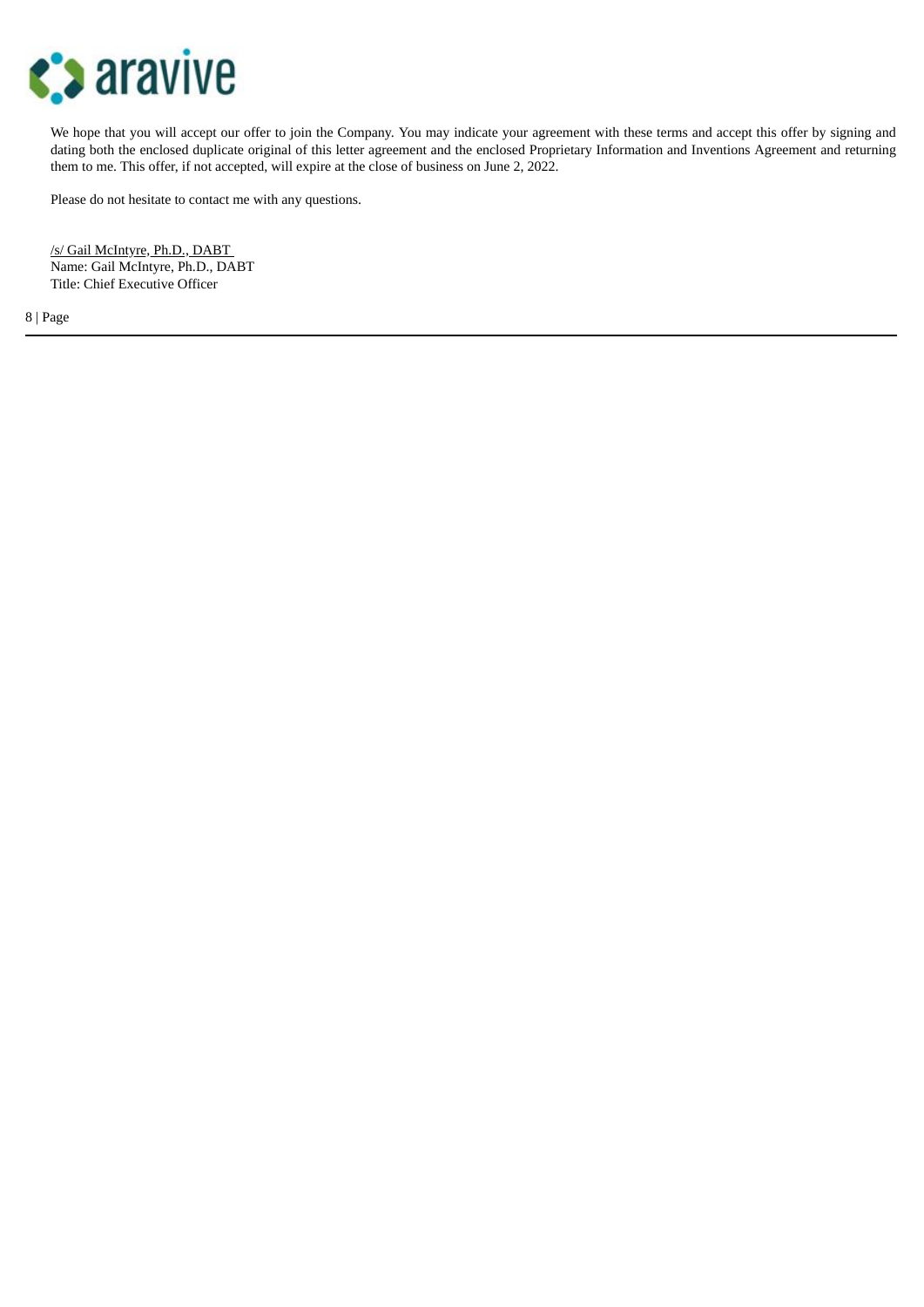

I have read and accept this employment offer:

/s/ Rudy C. Howard Signature

Printed Name: Rudy C. Howard

Dated: June 2, 2022

*Signature page to Rudy C. Howard Offer Letter*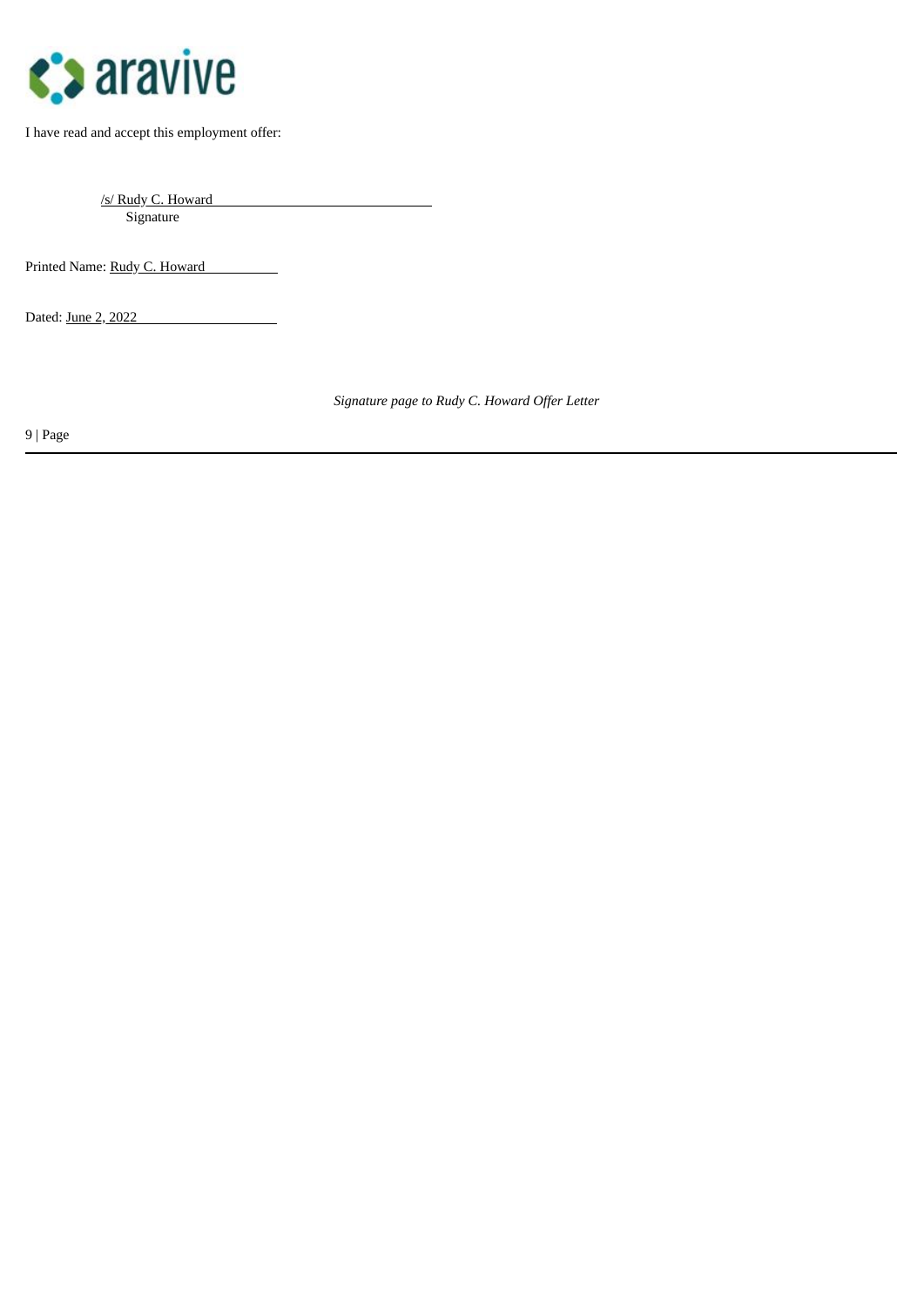#### **EXHIBIT A**

#### **EMPLOYEE CONFIDENTIAL INFORMATION AND INVENTIONS ASSIGNMENT AGREEMENT**

In consideration of my employment or continued employment by Aravive, Inc. ("**Company**"), and the compensation paid to me now and during my employment with the Company, I agree to the terms of this Agreement as follows:

#### **1. CONFIDENTIAL INFORMATION PROTECTIONS.**

**1.1 Nondisclosure; Recognition of Company**'**s Rights**. At all times during and after my employment, I will hold in confidence and will not disclose, use, lecture upon, or publish any of Company's Confidential Information (defined below), except as may be required in connection with my work for Company, or as expressly authorized by the Chief Executive Officer (the "**CEO**") of Company. I will obtain the CEO's written approval before publishing or submitting for publication any material (written, oral, or otherwise) that relates to my work at Company and/or incorporates any Confidential Information. I hereby assign to Company any rights I may have or acquire in any and all Confidential Information and recognize that all Confidential Information shall be the sole and exclusive property of Company and its assigns.

**1.2 Confidential Information.** The term "**Confidential Information**" shall mean any and all confidential knowledge, data or information related to Company's business or its actual or demonstrably anticipated research or development, including without limitation (a) trade secrets, inventions, ideas, processes, computer source and object code, data, formulae, programs, other works of authorship, know-how, improvements, discoveries, developments, designs, and techniques; (b) information regarding products, services, plans for research and development, marketing and business plans, budgets, financial statements, contracts, prices, suppliers, and customers; (c) information regarding the skills and compensation of Company's employees, contractors, and any other service providers of Company; and (d) the existence of any business discussions, negotiations, or agreements between Company and any third party.

**1.3 Third Party Information.** I understand that Company has received and in the future will receive from third parties confidential or proprietary information ("**Third Party Information**") subject to a duty on Company's part to maintain the confidentiality of such information and to use it only for certain limited purposes. During and after the term of my employment, I will hold Third Party Information in strict confidence and will not disclose to anyone (other than Company personnel who need to know such information in connection with their work for Company) or use, Third Party Information, except in connection with my work for Company or unless expressly authorized by an officer of Company in writing.

**1.4 No Improper Use of Information of Prior Employers and Others.** I represent that my employment by Company does not and will not breach any agreement with any former employer, including any noncompete agreement or any agreement to keep in confidence or refrain from using information acquired by me prior to my employment by Company. I further represent that I have not entered into, and will not enter into, any agreement, either written or oral, in conflict with my obligations under this Agreement. During my employment by Company, I will not improperly make use of, or disclose, any information or trade secrets of any former employer or other third party, nor will I bring onto the premises of Company or use any unpublished documents or any property belonging to any former employer or other third party, in violation of any lawful agreements with that former employer or third party. I will use in the performance of my duties only information that is generally known and used by persons with training and experience comparable to my own, is common knowledge in the industry or otherwise legally in the public domain, or is otherwise provided or developed by Company.

#### **2. INVENTIONS.**

**2.1 Definitions.** As used in this Agreement, the term "**Invention**" means any ideas, concepts, information, materials, processes, data, programs, know-how, improvements, discoveries, developments, designs, artwork, formulae, other copyrightable works, and techniques and all Intellectual Property Rights in any of the items listed above. The term "**Intellectual Property Rights**" means all trade secrets, copyrights, trademarks, mask work rights, patents and other intellectual property rights recognized by the laws of any jurisdiction or country. The term "**Moral Rights**" means all paternity, integrity, disclosure, withdrawal, special and any other similar rights recognized by the laws of any jurisdiction or country.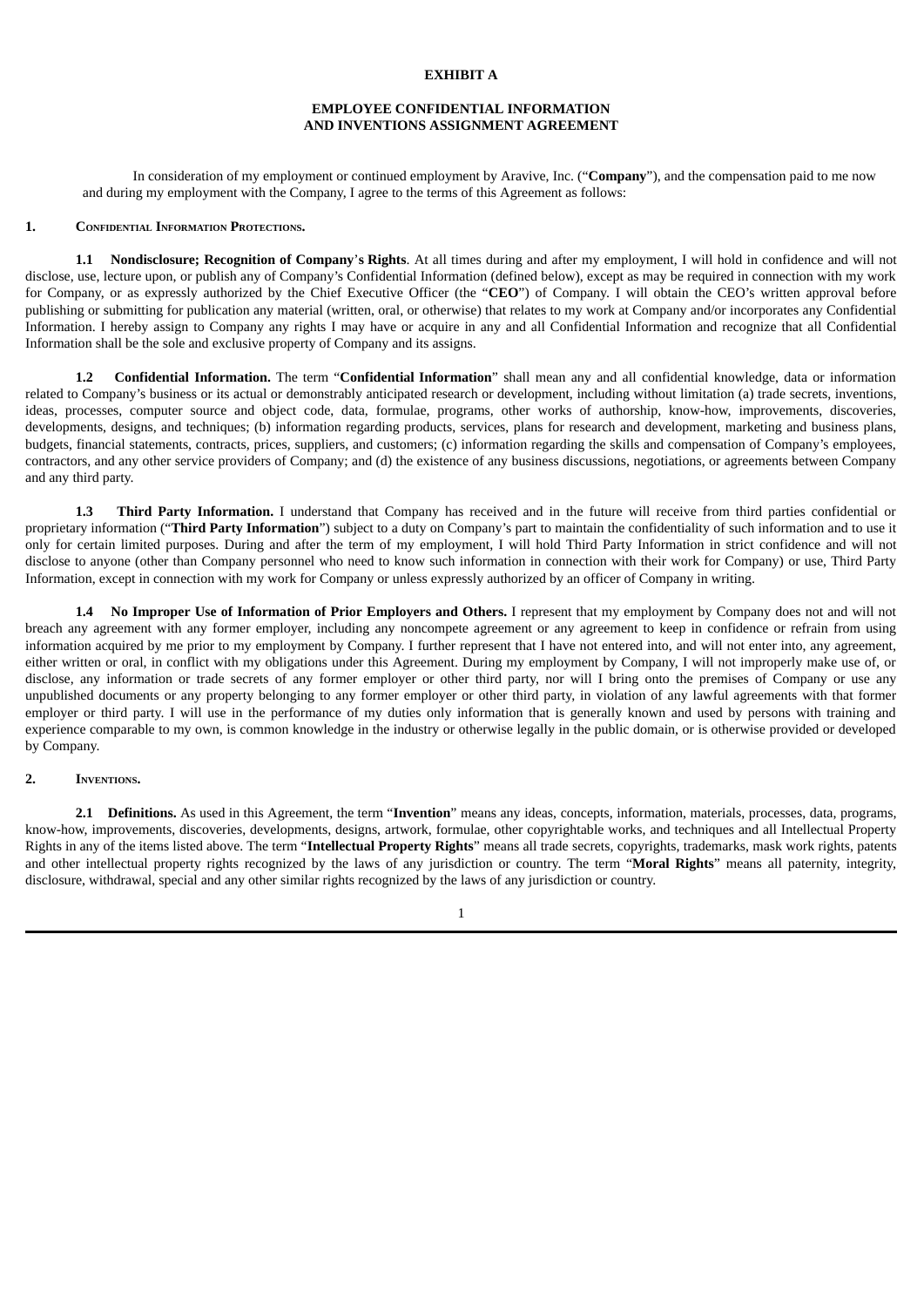**2.2 Prior Inventions.** I have disclosed on **Exhibit A** a complete list of all Inventions that (a) I have, or I have caused to be, alone or jointly with others, conceived, developed, or reduced to practice prior to the commencement of my employment by Company; (b) in which I have an ownership interest or which I have a license to use; (c) and that I wish to have excluded from the scope of this Agreement (collectively referred to as "**Prior Inventions**"). If no Prior Inventions are listed in **Exhibit A**, I warrant that there are no Prior Inventions. I agree that I will not incorporate, or permit to be incorporated, Prior Inventions in any Company Inventions (defined below) without Company's prior written consent. If, in the course of my employment with Company, I incorporate a Prior Invention into a Company process, machine or other work, I hereby grant Company a non-exclusive, perpetual, fully-paid and royaltyfree, irrevocable and worldwide license, with rights to sublicense through multiple levels of sublicensees, to reproduce, make derivative works of, distribute, publicly perform, and publicly display in any form or medium, whether now known or later developed, make, have made, use, sell, import, offer for sale, and exercise any and all present or future rights in, such Prior Invention.

**2.3 Assignment of Company Inventions.** Inventions assigned to the Company or to a third party as directed by the Company pursuant to the subsection titled Government or Third Party are referred to in this Agreement as "**Company Inventions**." Subject to the subsection titled Government or Third Party and except for Inventions that I can prove qualify fully under the provisions of California Labor Code section 2870 and I have set forth in **Exhibit A**, I hereby assign and agree to assign in the future (when any such Inventions or Intellectual Property Rights are first reduced to practice or first fixed in a tangible medium, as applicable) to Company all my right, title, and interest in and to any and all Inventions (and all Intellectual Property Rights with respect thereto) made, conceived, reduced to practice, or learned by me, either alone or with others, during the period of my employment by Company. Any assignment of Inventions (and all Intellectual Property Rights with respect thereto) hereunder includes an assignment of all Moral Rights. To the extent such Moral Rights cannot be assigned to Company and to the extent the following is allowed by the laws in any country where Moral Rights exist, I hereby unconditionally and irrevocably waive the enforcement of such Moral Rights, and all claims and causes of action of any kind against Company or related to Company's customers, with respect to such rights. I further acknowledge and agree that neither my successors-in-interest nor legal heirs retain any Moral Rights in any Inventions (and any Intellectual Property Rights with respect thereto).

**2.4 Obligation to Keep Company Informed.** During the period of my employment and for one (1) year after my employment ends, I will promptly and fully disclose to Company in writing (a) all Inventions authored, conceived, or reduced to practice by me, either alone or with others, including any that might be covered under California Labor Code section 2870, and (b) all patent applications filed by me or in which I am named as an inventor or co-inventor.

**2.5 Government or Third Party**. I agree that, as directed by the Company, I will assign to a third party, including without limitation the United States, all my right, title, and interest in and to any particular Company Invention.

**2.6 Enforcement of Intellectual Property Rights and Assistance.** During and after the period of my employment and at Company's request and expense, I will assist Company in every proper way, including consenting to and joining in any action, to obtain and enforce United States and foreign Intellectual Property Rights and Moral Rights relating to Company Inventions in all countries. If the Company is unable to secure my signature on any document needed in connection with such purposes, I hereby irrevocably designate and appoint Company and its duly authorized officers and agents as my agent and attorney in fact, which appointment is coupled with an interest, to act on my behalf to execute and file any such documents and to do all other lawfully permitted acts to further such purposes with the same legal force and effect as if executed by me.

**2.7 Incorporation of Software Code.** I agree that I will not incorporate into any Company software or otherwise deliver to Company any software code licensed under the GNU General Public License or Lesser General Public License or any other license that, by its terms, requires or conditions the use or distribution of such code on the disclosure, licensing, or distribution of any source code owned or licensed by Company.

**3. RECORDS.** I agree to keep and maintain adequate and current records (in the form of notes, sketches, drawings and in any other form that is required by the Company) of all Inventions made by me during the period of my employment by the Company, which records shall be available to, and remain the sole property of, the Company at all times.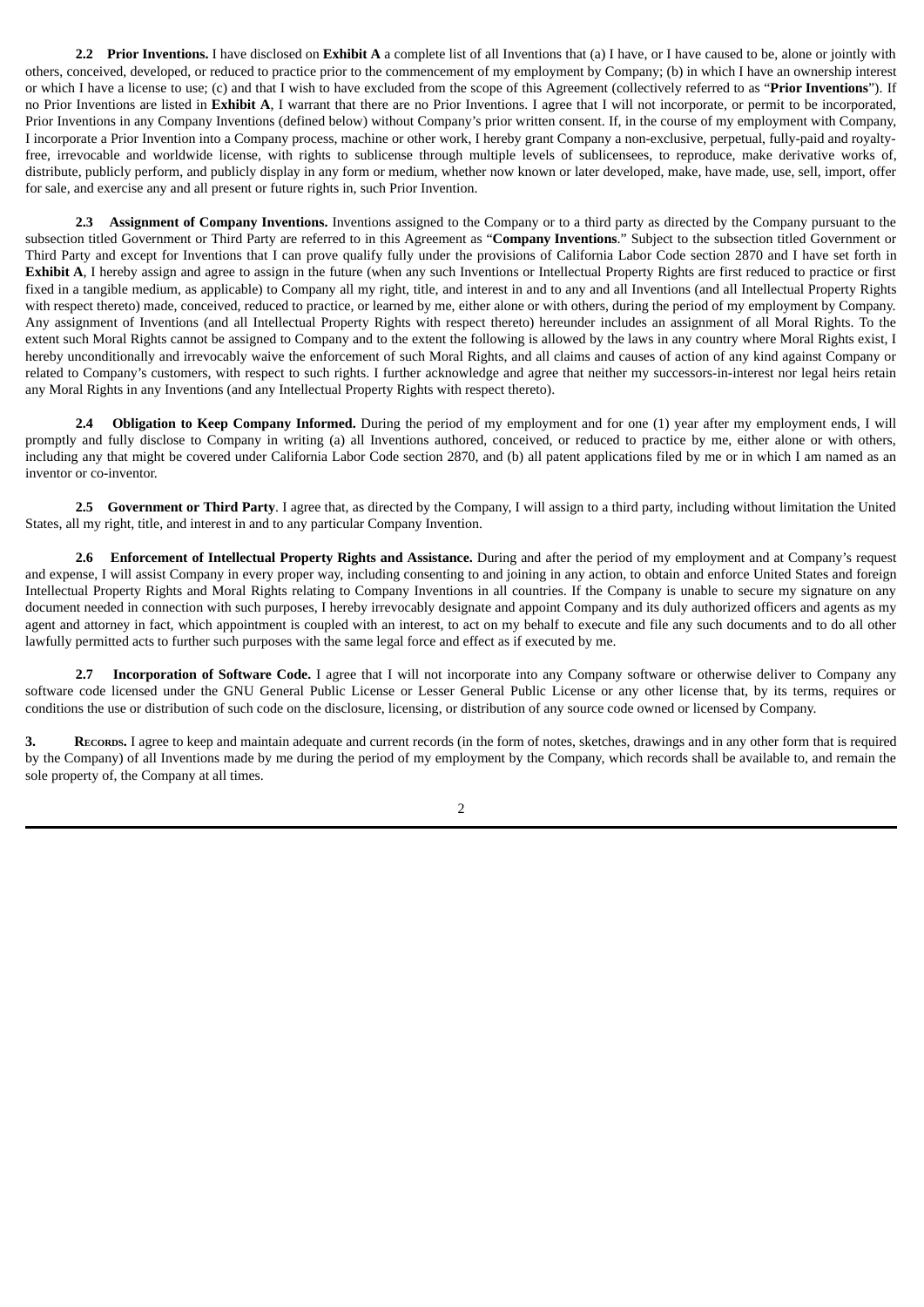**4. ADDITIONAL ACTIVITIES.** I agree that during the term of my employment by Company, I will not (a) without Company's express written consent, engage in any employment or business activity that is competitive with, or would otherwise conflict with my employment by, Company; and (b) for the period of my employment by Company and for one (1) year thereafter, I will not either directly or indirectly, solicit or attempt to solicit any employee, independent contractor, or consultant of Company to terminate his, her or its relationship with Company in order to become an employee, consultant, or independent contractor to or for any other person or entity.

**5. RETURN O<sup>F</sup> COMPANY PROPERTY.** Upon termination of my employment or upon Company's request at any other time, I will deliver to Company all of Company's property, equipment, and documents, together with all copies thereof, and any other material containing or disclosing any Inventions, Third Party Information or Confidential Information and certify in writing that I have fully complied with the foregoing obligation. I agree that I will not copy, delete, or alter any information contained upon my Company computer or Company equipment before I return it to Company. In addition, if I have used any personal computer, server, or e-mail system to receive, store, review, prepare or transmit any Company information, including but not limited to, Confidential Information, I agree to provide the Company with a computer-useable copy of all such Confidential Information and then permanently delete and expunge such Confidential Information from those systems; and I agree to provide the Company access to my system as reasonably requested to verify that the necessary copying and/or deletion is completed. I further agree that any property situated on Company's premises and owned by Company is subject to inspection by Company's personnel at any time with or without notice. Prior to the termination of my employment or promptly after termination of my employment, I will cooperate with Company in attending an exit interview and certify in writing that I have complied with the requirements of this section.

**6. NOTIFICATION OF NEW EMPLOYER.** If I leave the employ of Company, I consent to the notification of my new employer of my rights and obligations under this Agreement, by Company providing a copy of this Agreement or otherwise.

#### **7. GENERAL PROVISIONS.**

**7.1 Governing Law and Venue.** This Agreement and any action related thereto will be governed and interpreted by and under the laws of the State of California, without giving effect to any conflicts of laws principles that require the application of the law of a different state. I expressly consent to personal jurisdiction and venue in the state and federal courts for the county in which Company's principal place of business is located for any lawsuit filed there against me by Company arising from or related to this Agreement.

**7.2 Severability.** If any provision of this Agreement is, for any reason, held to be invalid or unenforceable, the other provisions of this Agreement will remain enforceable and the invalid or unenforceable provision will be deemed modified so that it is valid and enforceable to the maximum extent permitted by law.

**7.3 Survival.** This Agreement shall survive the termination of my employment and the assignment of this Agreement by Company to any successor or other assignee and shall be binding upon my heirs and legal representatives.

**7.4 Employment**. I agree and understand that nothing in this Agreement shall give me any right to continued employment by Company, and it will not interfere in any way with my right or Company's right to terminate my employment at any time, with or without cause and with or without advance notice.

**7.5 Notices.** Each party must deliver all notices or other communications required or permitted under this Agreement in writing to the other party at the address listed on the signature page, by courier, by certified or registered mail (postage prepaid and return receipt requested), or by a nationallyrecognized express mail service. Notice will be effective upon receipt or refusal of delivery. If delivered by certified or registered mail, notice will be considered to have been given five (5) business days after it was mailed, as evidenced by the postmark. If delivered by courier or express mail service, notice will be considered to have been given on the delivery date reflected by the courier or express mail service receipt. Each party may change its address for receipt of notice by giving notice of the change to the other party.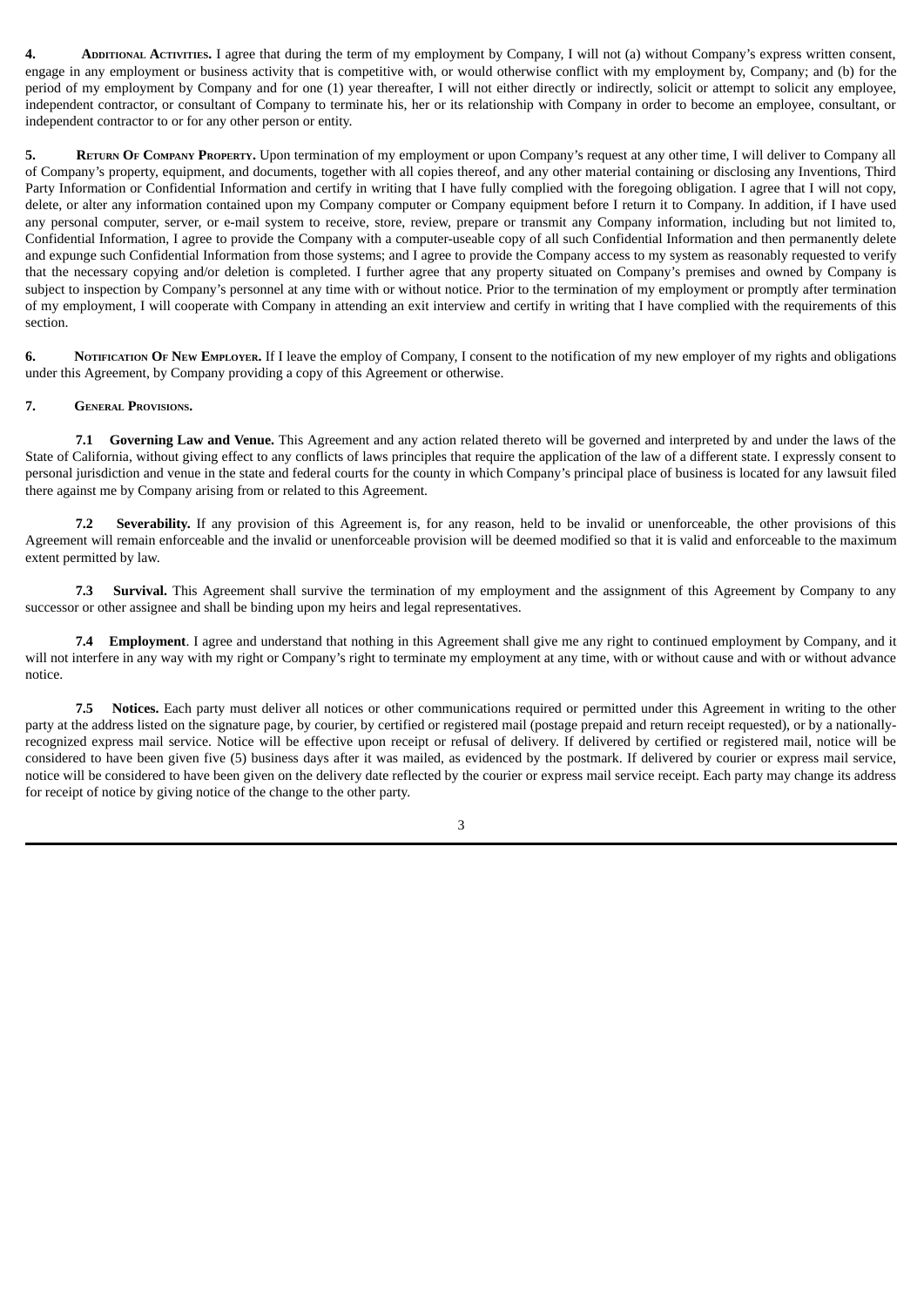**7.6 Injunctive Relief**. I acknowledge that, because my services are personal and unique and because I will have access to the Confidential Information of Company, any breach of this Agreement by me would cause irreparable injury to Company for which monetary damages would not be an adequate remedy and, therefore, will entitle Company to injunctive relief (including specific performance). The rights and remedies provided to each party in this Agreement are cumulative and in addition to any other rights and remedies available to such party at law or in equity.

**7.7 Waiver.** Any waiver or failure to enforce any provision of this Agreement on one occasion will not be deemed a waiver of that provision or any other provision on any other occasion.

**7.8 Export**. I agree not to export, reexport, or transfer, directly or indirectly, any U.S. technical data acquired from Company or any products utilizing such data, in violation of the United States export laws or regulations.

**7.9 Counterparts.** This Agreement may be executed in one or more counterparts, each of which shall be deemed an original and all of which shall be taken together and deemed to be one instrument.

**7.10 Entire Agreement.** If no other agreement governs nondisclosure and assignment of inventions during any period in which I was previously employed or am in the future employed by Company as an independent contractor, the obligations pursuant to sections of this Agreement titled Confidential Information Protections and Inventions shall apply. This Agreement is the final, complete and exclusive agreement of the parties with respect to the subject matter hereof and supersedes and merges all prior communications between us with respect to such matters. No modification of or amendment to this Agreement, or any waiver of any rights under this Agreement, will be effective unless in writing and signed by me and the CEO of Company. Any subsequent change or changes in my duties, salary or compensation will not affect the validity or scope of this Agreement.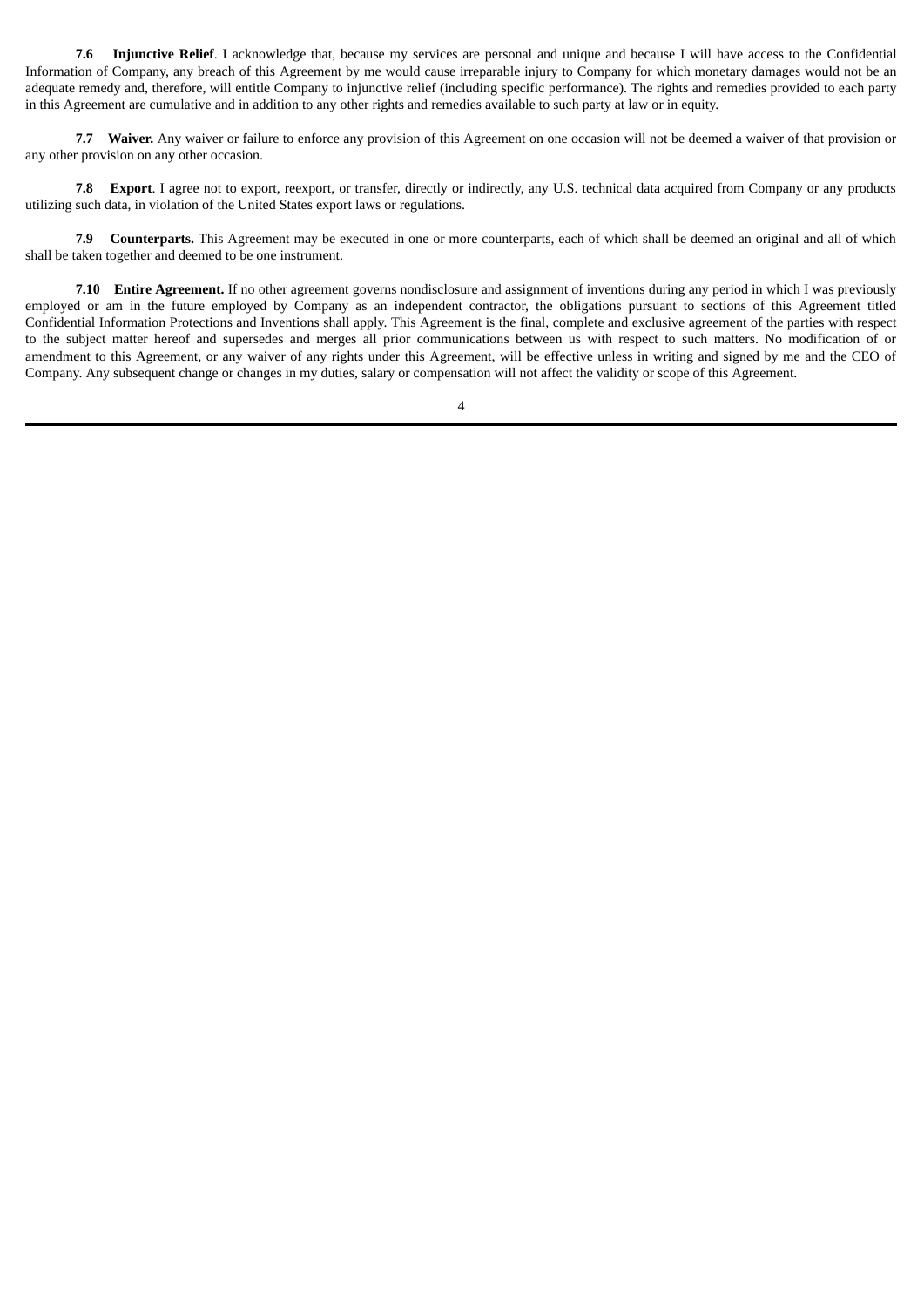This Agreement shall be effective as of the first day of my employment with Company.

| <b>EMPLOYEE:</b><br>I HAVE READ, UNDERSTAND, AND ACCEPT THIS AGREEMENT<br>AND HAVE BEEN GIVEN THE OPPORTUNITY TO REVIEW IT WITH<br>INDEPENDENT LEGAL COUNSEL. | <b>COMPANY:</b><br><b>ACCEPTED AND AGREED:</b>             |
|---------------------------------------------------------------------------------------------------------------------------------------------------------------|------------------------------------------------------------|
| /s/ Rudy C. Howard<br>(Signature)                                                                                                                             | /s/ Gail McIntyre, Ph.D., DABT<br>(Signature)              |
| By: Rudy C. Howard                                                                                                                                            | By: Gail McIntyre, Ph.D., DABT                             |
| Title: Chief Financial Officer                                                                                                                                | Title: Chief Executive Officer                             |
| Date: June 2, 2022                                                                                                                                            | Date: June 2, 2022                                         |
| Address: *******                                                                                                                                              | Address: 3730 Kirby Drive, Suite 1200<br>Houston, TX 77098 |
|                                                                                                                                                               | 5                                                          |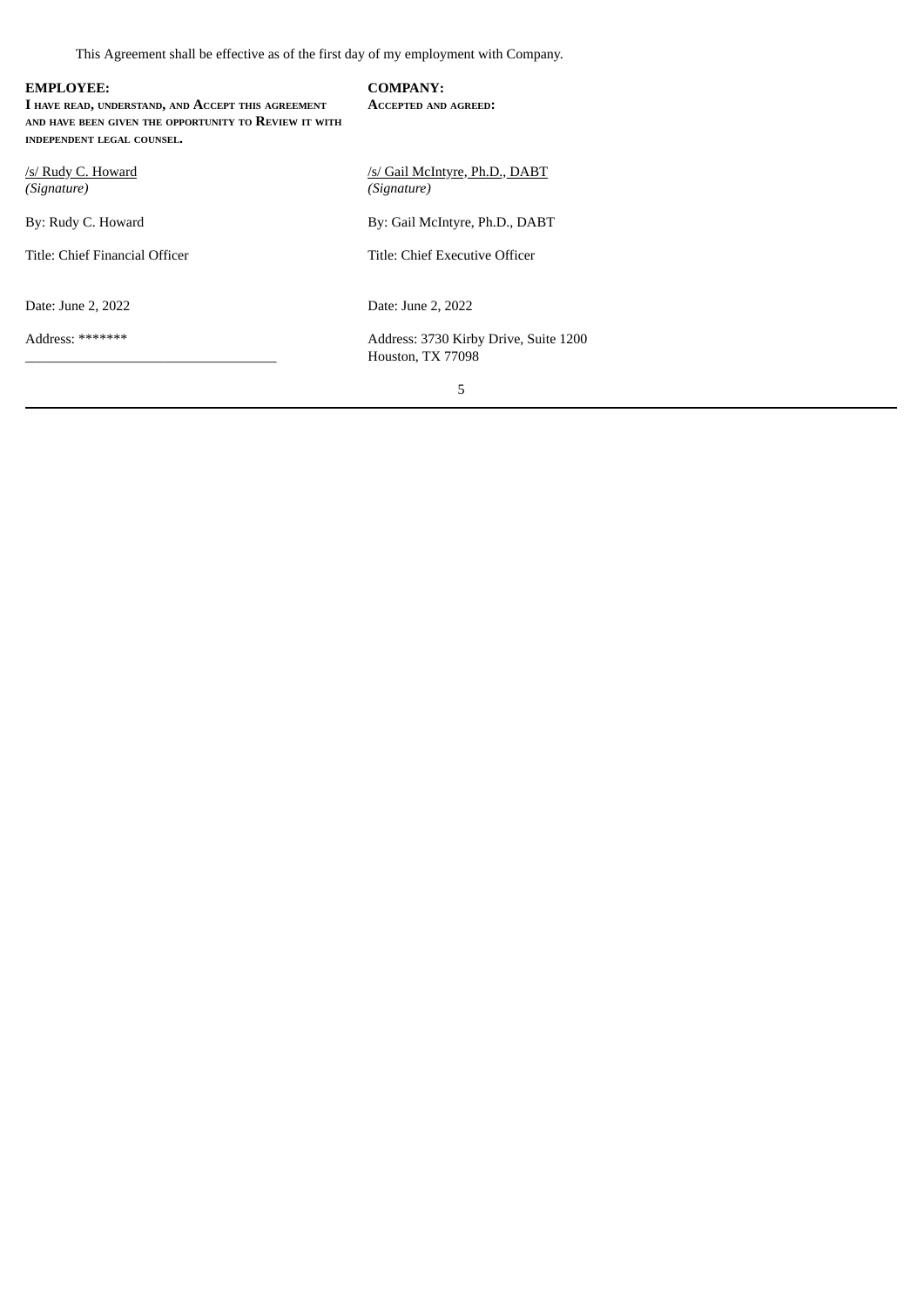#### **EXHIBIT A**

#### **INVENTIONS**

**1. Prior Inventions Disclosure.** The following is a complete list of all Prior Inventions (as provided in Subsection 2.2 of the attached Employee Confidential Information and Inventions Assignment Agreement, defined herein as the "Agreement"):

☐ None

☐ See immediately below:

#### **2. Limited Exclusion Notification.**

This is to notify you in accordance with section 2872 of the California labor code that the foregoing agreement between you and company does not require you to assign or offer to assign to company any invention that you develop entirely o n your own time without using company's equipment, supplies, facilities or trade secret information, except for those inventions that either:

**a.** Relate at the time of conception or reduction to practice to Company's business, or actual or demonstrably anticipated research or development; or

**b.** Result from any work performed by you for Company.

To the extent a provision in the foregoing Agreement purports to require you to assign an Invention otherwise excluded from the preceding paragraph, the provision is against the public policy of this state and is unenforceable.

This limited exclusion does not apply to any patent or Invention covered by a contract between Company and the United States or any of its agencies requiring full title to such patent or Invention to be in the United States.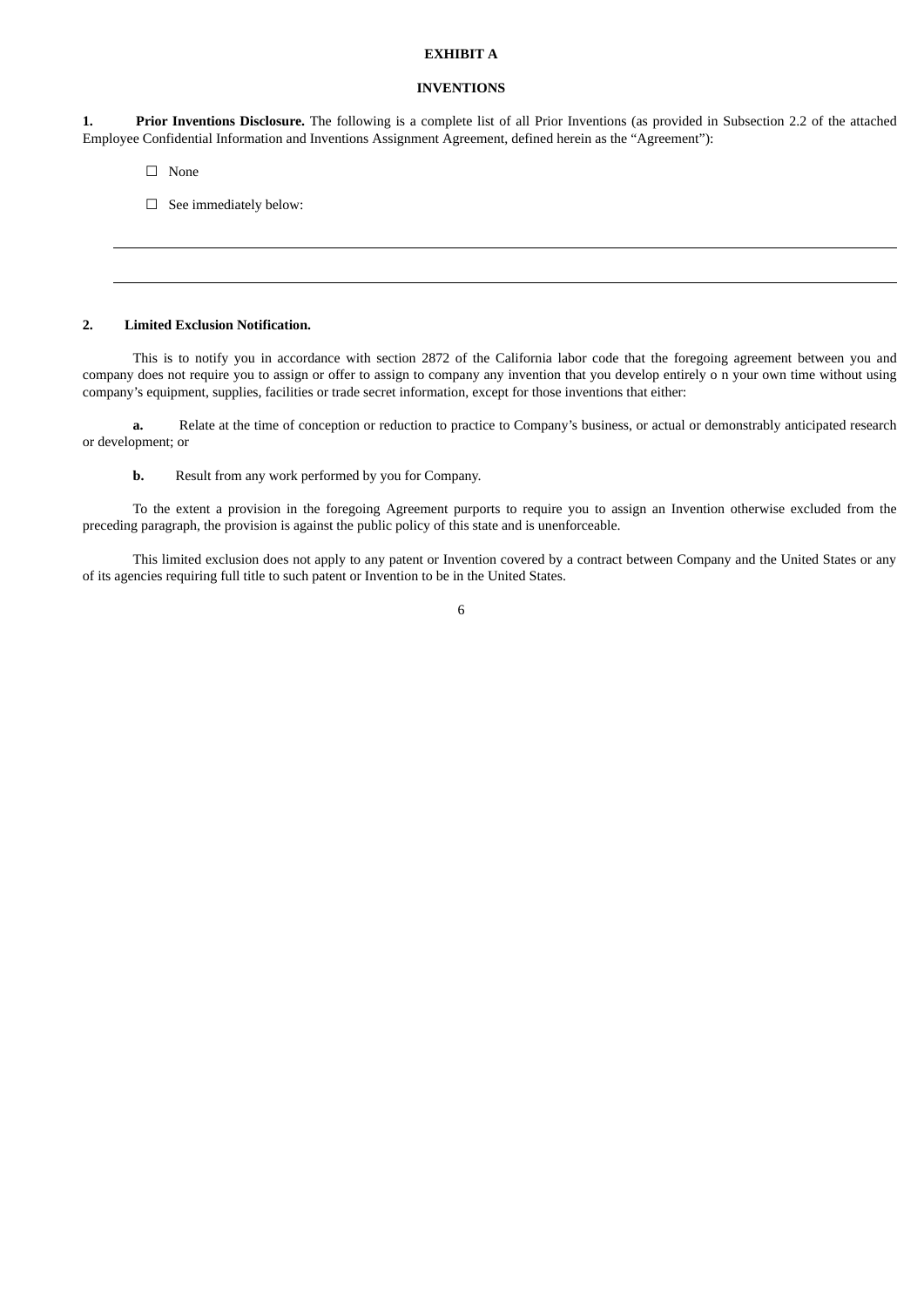#### **CONSULTING AGREEMENT**

<span id="page-19-0"></span>This Professional Services Agreement (this "**Agreement**"), dated June 2, 2022 (the "**Effective Date**"), is by and between Aravive, Inc. ("**Company**"), and Vinay Shah ("**Service Provider**").

#### **1. SERVICES.**

Service Provider agrees to aid in the transition process following Service Provider's separation of employment from the Company. Service Provider agrees that the Company will, from time to time, request Service Provider's assistance and cooperation in transferring Service Provider's duties, responding to questions relating to the business, operations, books and records and files of the Company, assisting in the analysis of business opportunities, financial decisions, and business organization and Service Provider agrees to assist and cooperate with respect to the foregoing. (the "**Services**"), In providing the Services, Service Provider agrees to provide Service Provider's own equipment and other materials at Service Provider's own expense; however, Company will make its facilities and equipment available to Service Provider when necessary. Service Provider agrees to exercise the highest degree of professionalism and utilize Service Provider's best efforts, expertise and creative talents in performing the Services. Service Provider's compensation for the Services shall be limited to the compensation set forth on Exhibit A hereto. Service Provider may not subcontract or otherwise delegate its obligations under this Agreement without Company's prior written consent.

#### **2. RELATIONSHIP OF PARTIES.**

Service Provider's relationship with Company will be that of an independent contractor, and nothing in this Agreement should be construed to create a partnership, joint venture, or employer-employee relationship. Service Provider is not the agent or representative of Company (except as specifically set forth in this Agreement); is not authorized to make any representation, contract or commitment on behalf of Company; will not be entitled to, and hereby elects not to participate in (on either a prospective or retrospective basis), any of the benefits that Company makes available to its employees, such as group insurance, profit-sharing or retirement benefits (and waives the right to receive any such benefits); and will be solely responsible for all tax returns and payments required to be filed with or made to any U.S. federal, state, or local tax authority with respect to Service Provider's performance of Services and receipt of fees under this Agreement. If applicable, Company will report amounts paid to Service Provider by filing Form 1099-MISC with the Internal Revenue Service, as required by law. Service Provider agrees to accept exclusive liability for complying with all applicable state and federal laws, including laws governing self-employed individuals, if applicable, such as laws related to payment of taxes, social security, disability, and other contributions based on fees paid to Service Provider under this Agreement. Company will not withhold or make payments for taxes, social security, unemployment insurance or disability insurance contributions, or obtain workers' compensation insurance on Service Provider's behalf. Service Provider hereby agrees to indemnify and defend Company against any and all such taxes or contributions, including penalties and interest. Service Provider agrees to provide proof of payment of appropriate taxes on any fees paid to Service Provider under this Agreement upon reasonable request of Company.

#### **3. PAYMENTS.**

**3.1 Compensation.** In consideration of the Services to be rendered pursuant, Service Provider and provided that Service Provider has executed the Separation and General Release Agreement annexed hereto as Exhibit B (the "**Separation Agreement**") and has not revoked it, Service Provider shall be compensated as set forth on Exhibit A hereto for a period of four months (the "Consulting Period") commencing on the Effective Date. Unless otherwise agreed by the parties, payment for Services, if reasonably satisfactory to Company, shall be due thirty (30) days after the end of each month during the Consulting Period.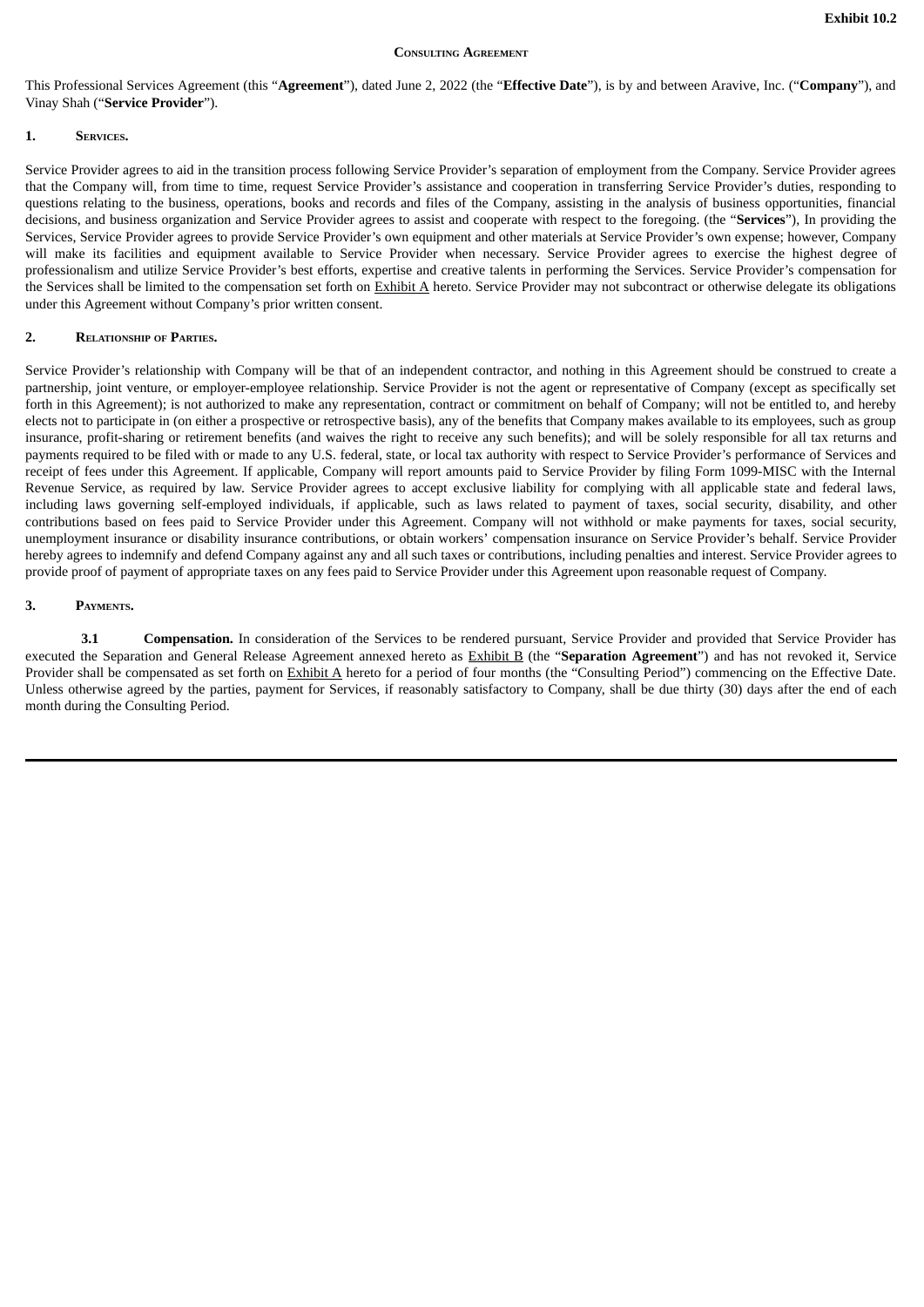**3.2 Expenses.** Company shall reimburse Service Provider for reasonable travel and other business expenses that are incurred by Service Provider in the performance of the Services and are approved in advance by Company, in accordance with Company's general policies, as may be amended from time to time. Service Provider shall provide Company with an itemized list of all such expenses and supporting receipts with each invoice therefor.

#### **4. CONFIDENTIAL INFORMATION.**

**4.1 Nondisclosure; Recognition of Company**'**s Rights.** At all times during and after Service Provider's engagement, Service Provider will hold in confidence and will not disclose, use, lecture upon, or publish any of Company's Confidential Information (defined below), except as may be required in connection with Service Provider's Services for Company, or as expressly authorized by a duly authorized officer of Company (each an "**Authorizing Person**" and collectively the "**Authorizing Persons**"). Service Provider hereby assigns to Company any rights Service Provider may have or acquire in any and all Confidential Information and recognizes that all Confidential Information shall be the sole and exclusive property of Company and its assigns.

Notwithstanding the foregoing, pursuant to 18 U.S.C. Section 1833(b), Service Provider shall not be held criminally or civilly liable under any Federal or State trade secret law for the disclosure of a trade secret that: (1) is made in confidence to a Federal, State, or local government official, either directly or indirectly, or to an attorney, and solely for the purpose of reporting or investigating a suspected violation of law; or (2) is made in a complaint or other document filed in a lawsuit or other proceeding, if such filing is made under seal.

**4.2 Confidential Information.** Service Provider understands that its work for Company will involve access to and creation of confidential, proprietary and trade secret information and materials of Company (or its affiliates, licensors, suppliers, vendors or customers) (collectively, "**Confidential Information**"). Confidential Information includes, without limitation, any and all confidential knowledge, data or information related to Company's business or its actual or demonstrably anticipated research or development, including without limitation (a) trade secrets, inventions, ideas, processes, computer source and object code, data, formulae, programs, other works of authorship, know-how, improvements, discoveries, developments, designs, and techniques; (b) information regarding products, services, plans for research and development, marketing and business plans, budgets, financial statements, contracts, prices, suppliers, and customers; (c) information regarding the skills and compensation of Company's employees, contractors, and any other service providers of Company; or (d) the existence of any business discussions, negotiations, or agreements between Company and any third party.

**4.3 Third Party Information.** Service Provider understands that Company has received and in the future will receive from third parties confidential or proprietary information ("**Third Party Information**"), subject to a duty on Company's or its affiliates' part to maintain the confidentiality of such information and to use it only for certain limited purposes. During and after the term of Service Provider's engagement, Service Provider will hold Third Party Information in strict confidence and will not disclose to anyone (other than Company personnel who need to know such information in connection with their work for Company), or use Third Party Information, except in connection with Service Provider's Services for Company or unless expressly authorized by an Authorizing Person in writing or required by a court order, governmental body or by law.

**4.4 No Improper Use of Information of Prior Employers.** Service Provider represents that Service Provider's engagement by Company does not and will not breach any agreement with any former employer or other third party, including any noncompete agreement or any agreement to keep in confidence or refrain from using information acquired by Service Provider prior to Service Provider's engagement by Company. Service Provider further represents that Service Provider has not entered into, and agrees that Service Provider will not enter into, any agreement, either written or oral, in conflict with Service Provider's obligations under this Agreement or to the Company, unless expressly approved by an Authorizing Person. During Service Provider's engagement by Company, Service Provider will not improperly make use of, or disclose, any information or trade secrets of any former employer or other third party, nor will Service Provider bring onto the premises of Company or use any unpublished documents or any property belonging to any former employer or other third party, in violation of any lawful agreements with that former employer or third party.

 $\overline{2}$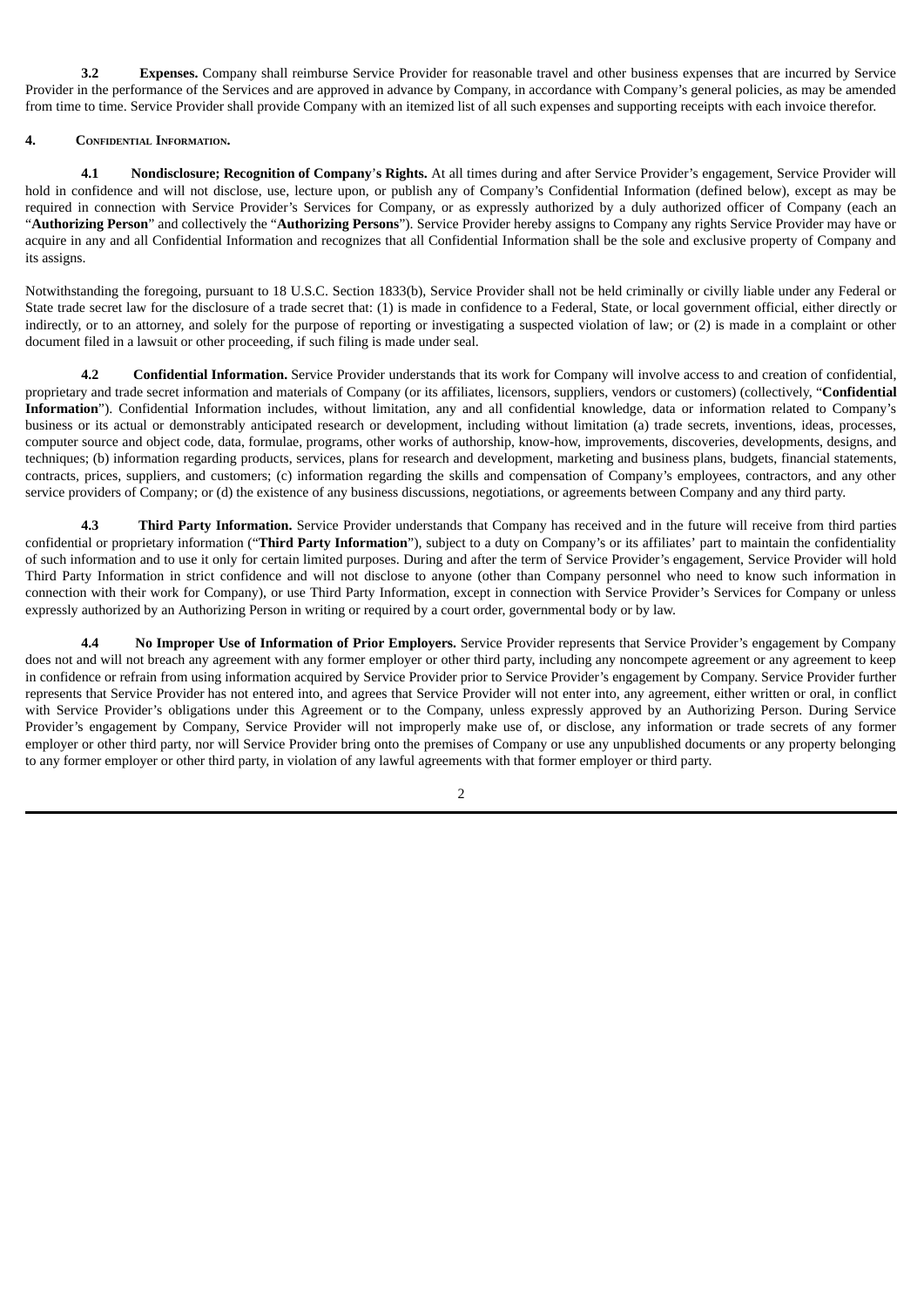**5. Ownership.** Service Provider acknowledges and agrees that any and all results and proceeds of (including any deliverables resulting from) the Services, whether tangible or intangible, including any and all ideas, concepts, works, information, data, software and other materials supplied, conceived, originated, prepared, generated or required to be delivered by Service Provider in connection with furnishing Services hereunder, including all intermediate and partial versions thereof (collectively, "**Work Product**"), is Confidential Information (as defined above) and the property of Company. All right, title and interest in and to the Work Product will vest in Company. To the extent that title to any such Work Product may not otherwise vest in Company, Service Provider hereby irrevocably assigns to Company all of Service Provider's right, title and interest therein. All such Work Product will belong exclusively to Company, with Company having the right to obtain and to hold in its own name, copyright registrations, patents and such other intellectual property protection as may be appropriate to the subject matter, and any extensions and renewals thereof. Service Provider agrees to give Company, and any person designated by Company, reasonable assistance, at Company's expense, in defending, perfecting or evidencing the rights defined in this Section 5, including, without limitation, by executing and delivering all documents reasonably requested by Company for such purposes. Unless otherwise directed by Company, upon completion of the Services or upon the earlier termination of this Agreement (or at any other time requested by the Company), Service Provider will immediately turn over to Company all Work Product (including all copies thereof), including, but not limited to, working papers, descriptions, reports, notes and data. All Work Product will bear Company's copyright and trade secret notices, as specified by Company. No rights to the Work Product will remain with Service Provider.

#### **6. TERM AND TERMINATION.**

**6.1** This Agreement shall commence on the Effective Date and continue until the earlier of (a) the four- month anniversary of the Effective Date (b) termination by either party in accordance with this Section 6, or (c) the date that Service Provider revokes Service Provider's acceptance of the Separation Agreement (the "**Consulting Period**"). This Agreement may be renewed by mutual written agreement of the parties.

**6.1 Termination.** Service Provider may terminate this Agreement without Cause at any time upon thirty (30) days' prior written notice to Company. Either party may terminate this Agreement immediately in the event that the other party has materially breached the Agreement.

**6.2 Effect of Termination.** Upon termination of this Agreement, Service Provider shall immediately cease performing the Services. If this Agreement is terminated by Service Provider or by the Company for Cause (as defined in the Company's 2019 Equity Incentive Plan), Company agrees to pay Service Provider the compensation due for the period up to the date of termination and consulting-related expenses approved and incurred through the effective date of such termination and will terminate the vesting of Service Provider's outstanding equity awards as of such termination date. In the event the Company decides to terminate this Agreement before the four- month anniversary of the Effective Date other than for Cause, then Service Provider will continue to be: (i) paid the Service Fees set forth in Section 3.A of Exhibit A annexed hereto on a monthly basis until the four month anniversary of the Effective Date, and (ii) reimbursed for any COBRA payments made by Service Provider for the benefits continuation until the four month anniversary of the Effective Date. Sections 4–11 shall survive termination of this Agreement.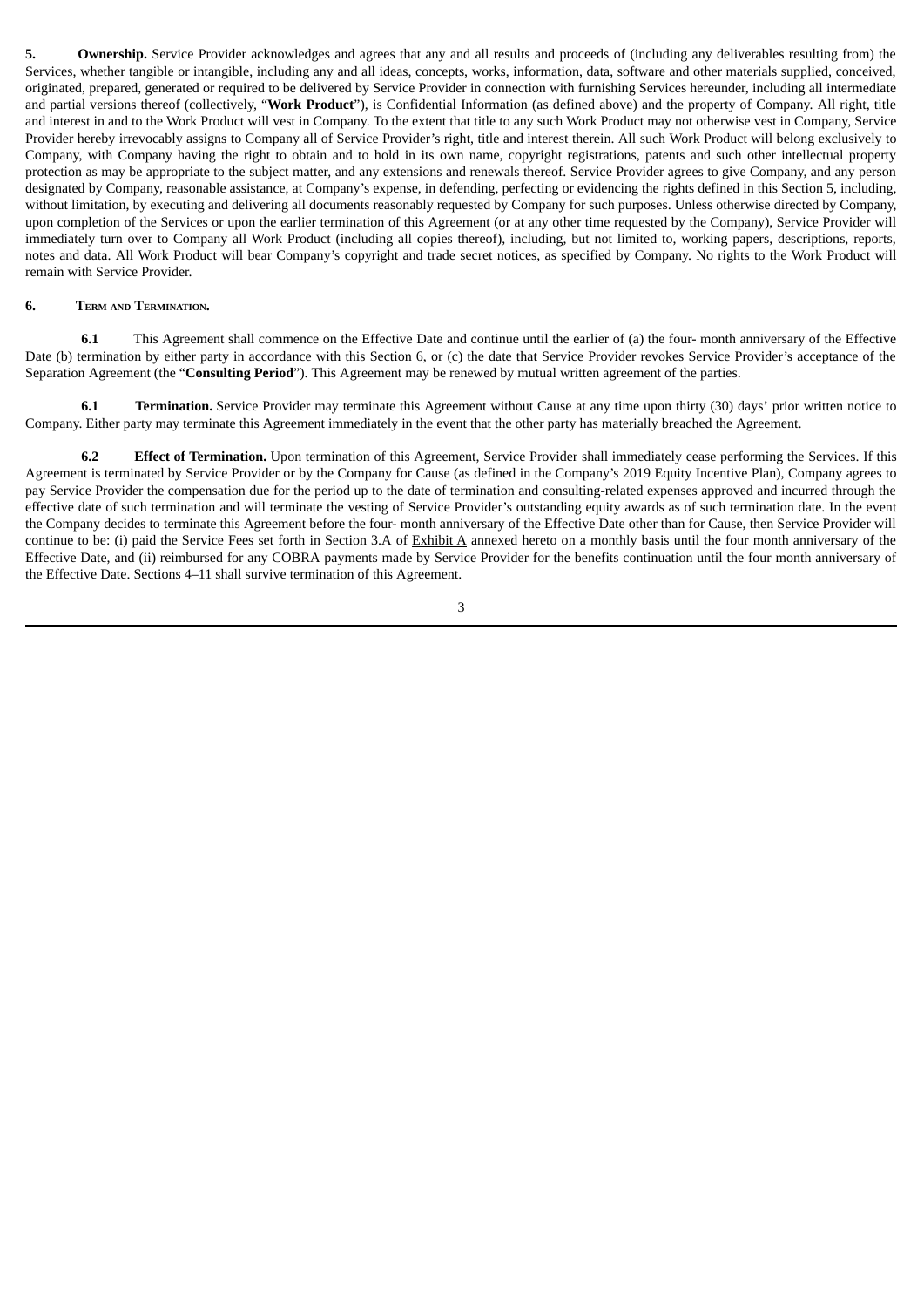**6.3 Return of Company Property.** Upon termination of this Agreement, or at any time Company so requests, Service Provider shall deliver immediately to Company all property belonging to Company, whether given to Service Provider by Company or prepared by Service Provider in the course of rendering the Services, including all Services then in progress and all material in Service Provider's possession containing Confidential Information and any copies thereof, whether prepared by Service Provider or others. Following termination, Service Provider shall not retain any written or other tangible (including machine-readable) material containing any Confidential Information.

## **7. ARBITRATION OF ALL DISPUTES.**

7.1 **Agreement to Arbitrate.** To ensure the timely and economical resolution of disputes that may arise between Service Provider and Company, both Service Provider and Company mutually agree that pursuant to the Federal Arbitration Act, 9 U.S.C. §1-16, and to the fullest extent permitted by applicable law, they will submit solely to final, binding and confidential arbitration any and all disputes, claims, or causes of action arising from or relating to: (i) the negotiation, execution, interpretation, performance, breach or enforcement of this Agreement; or (ii) the relationship between Company and Service Provider; or (iii) the termination of that relationship; provided, however, that this Section 7 shall not apply to any claim or cause of action that cannot be subject to arbitration as a matter of law. BY AGREEING TO THIS ARBITRATION PROCEDURE, BOTH SERVICE PROVIDER AND COMPANY WAIVE THE RIGHT TO RESOLVE ANY SUCH DISPUTES THROUGH A TRIAL BY JURY OR JUDGE OR THROUGH AN ADMINISTRATIVE PROCEEDING.

**7.2 Arbitrator Authority.** The Arbitrator shall have the sole and exclusive authority to determine whether a dispute, claim or cause of action is subject to arbitration under this Section 7 and to determine any procedural questions which grow out of such disputes, claims or causes of action and bear on their final disposition.

**7.3 Individual Capacity Only.** All claims, disputes, or causes of action under this Section 7, whether by Service Provider or Company, must be brought solely in an individual capacity, and shall not be brought as a plaintiff (or claimant) or class member in any purported class or representative proceeding, nor joined or consolidated with the claims of any other person or entity. The Arbitrator may not consolidate the claims of more than one person or entity, and may not preside over any form of representative or class proceeding. To the extent that the preceding sentences in this Section 7.3 are found to violate applicable law or are otherwise found unenforceable, any claim(s) alleged or brought on behalf of a class shall proceed in a court of law rather than by arbitration.

**7.4 Arbitration Process.** Any arbitration proceeding under this Section 7 shall be presided over by a single arbitrator and conducted by JAMS, Inc. ("**JAMS**") in San Diego, California under the then applicable JAMS streamlined rules for the resolution of disputes (available upon request and also currently available at http://www.jamsadr.com/rules-streamlined-arbitration/). Service Provider and Company both have the right to be represented by legal counsel at any arbitration proceeding, at each party's own expense. The Arbitrator shall: (i) have the authority to compel adequate discovery for the resolution of the dispute; (ii) issue a written arbitration decision, to include the arbitrator's essential findings and conclusions and a statement of the award; and (iii) be authorized to award any or all remedies that Service Provider or Company would be entitled to seek in a court of law. Company shall pay all JAMS arbitration fees in excess of the amount of court fees that would be required of Service Provider if the dispute were decided in a court of law.

**7.5 Injunctive Relief and Final Orders.** Nothing in this Section 7 is intended to prevent either Service Provider or Company from obtaining injunctive relief in court to prevent irreparable harm pending the conclusion of any such arbitration. Any final award in any arbitration proceeding hereunder may be entered as a judgment in the federal and state courts of any competent jurisdiction and enforced accordingly.

<sup>4</sup>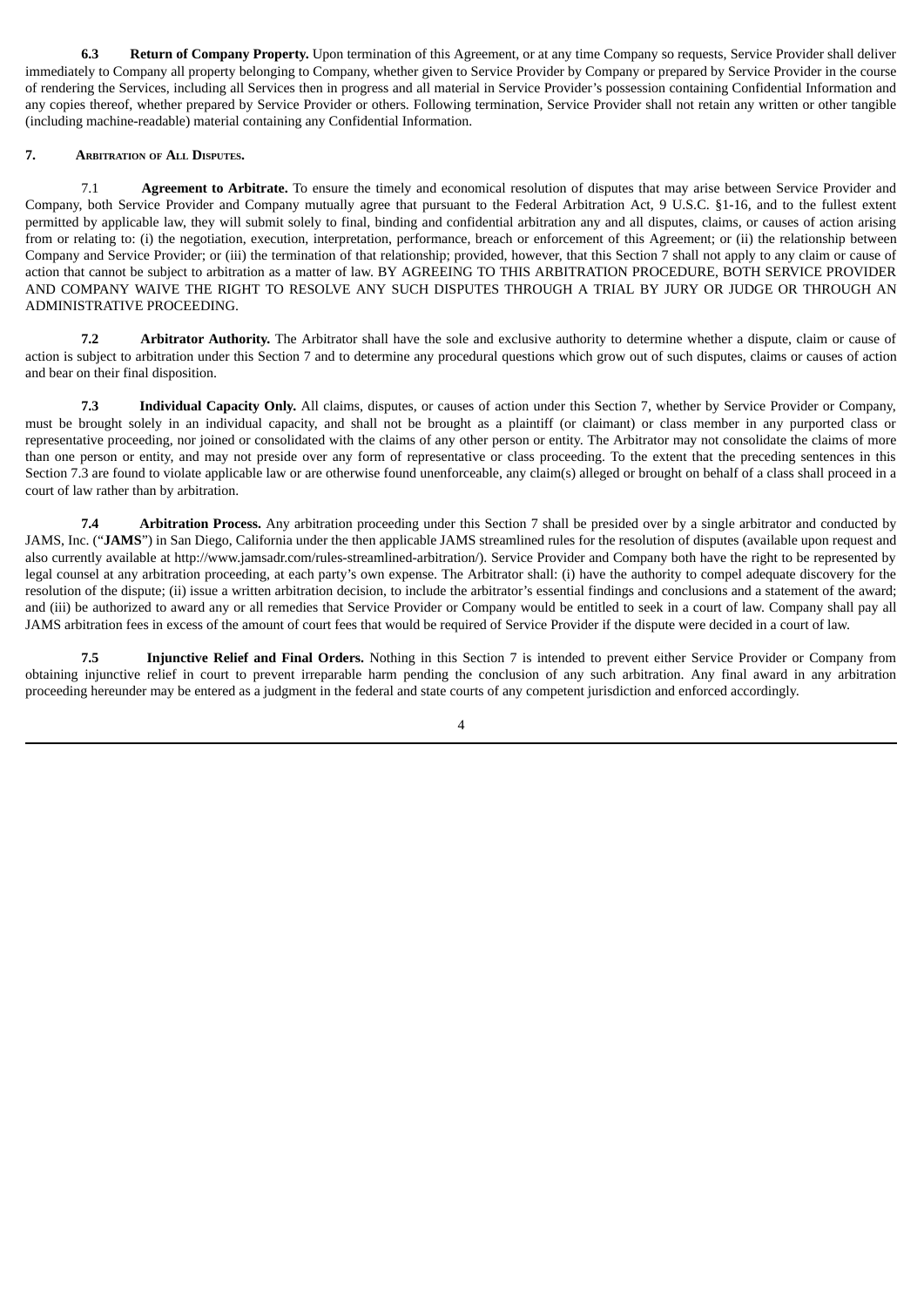#### **8. Business Relationships.**

Service Provider acknowledges that Company's relationships with its employees, customers, and vendors are valuable business assets. Service Provider agrees that, during the term of this Agreement and for one (1) year thereafter, Service Provider shall not, (a) either directly or indirectly, solicit or attempt to solicit any employee of the Company to terminate his, her, or its relationship with Company to become an employee, consultant, or independent contractor to or for any other person or entity, or (b) directly or indirectly, through or on behalf of any other individual or entity, use any information that constitutes a "trade secret" within the meaning of the Uniform Trade Secrets Act ("**UTSA**") to solicit, entice, or induce any business from any of Company's clients (including actively sought prospective clients) or vendors.

#### **9. Limitation of Liability.**

To the extent permitted by applicable law: (a) in no event shall Company be liable under any legal theory for any special, indirect, consequential, exemplary or incidental damages, however caused, arising out of or relating to this Agreement, even if Company has been advised of the possibility of such damages; and (b) in no event shall Company's aggregate liability arising out of or relating to this Agreement (regardless of the form of action giving rise to such liability, whether in contract, tort or otherwise) exceed the fees payable by Company hereunder.

**10. Indemnification.** Service Provider will indemnify and hold harmless Company and its affiliates, employees, and agents from and against any and all liabilities, losses, damages, costs, and other expenses (including attorneys' and expert witnesses' costs and fees) arising from or relating to any breach of any representation, warranty, covenant, or obligation of Service Provider in this Agreement or any intentional misconduct or negligence by Service Provider or any of Service Provider's agents or subcontractors in performing the Services. In the event of any third-party claim, demand, suit, or action (a "**Claim**") for which Company (or any of its affiliates, employees, or agents) is or may be entitled to indemnification hereunder, Company may, at its option, require Service Provider to defend such Claim at Service Provider's sole expense. Service Provider may not agree to settle any such Claim without Company's express prior written consent.

**11. Notification of New Employer or Any Third Party.** Upon termination of Service Provider's engagement, Service Provider consents to the notification of Service Provider's subsequent employer or any third party of Service Provider's rights and obligations under this Agreement, by Company providing a copy of this Agreement or otherwise.

#### **12. MISCELLANEOUS.**

**12.1 Assignment.** Neither party shall assign, sell, transfer, delegate or otherwise dispose of, by operation of law or otherwise, this Agreement or any or its rights or obligations under this Agreement; provided, however Company may assign, sell, transfer, delegate or otherwise dispose of this Agreement or any of its rights and obligations hereunder as part of a merger, consolidation, corporate reorganization, sale of all or substantially all of Company's assets of the business to which Service Provider's Services relate, sale of stock, change of name or like event. Any purported assignment, sale, transfer, delegation or other disposition, except as permitted herein, shall be null and void. Subject to the foregoing, this Agreement shall be binding upon and shall inure to the benefit of the parties and their respective successors and permitted assigns.

**12.2 Notices.** Any notice, request, demand or other communication required or permitted hereunder shall be in writing, shall reference this Agreement and shall be deemed to be properly given: (a) when delivered personally; (b) when sent by facsimile, with written confirmation of receipt by the sending facsimile machine; (c) five (5) business days after having been sent by registered or certified mail, return receipt requested, postage prepaid; or (d) two (2) business days after deposit with an express courier, with written confirmation of receipt. All notices shall be sent to the address set forth on the signature page of this Agreement and to the notice of the person executing this Agreement (or to such other address or person as may be designated by a party by giving written notice to the other party).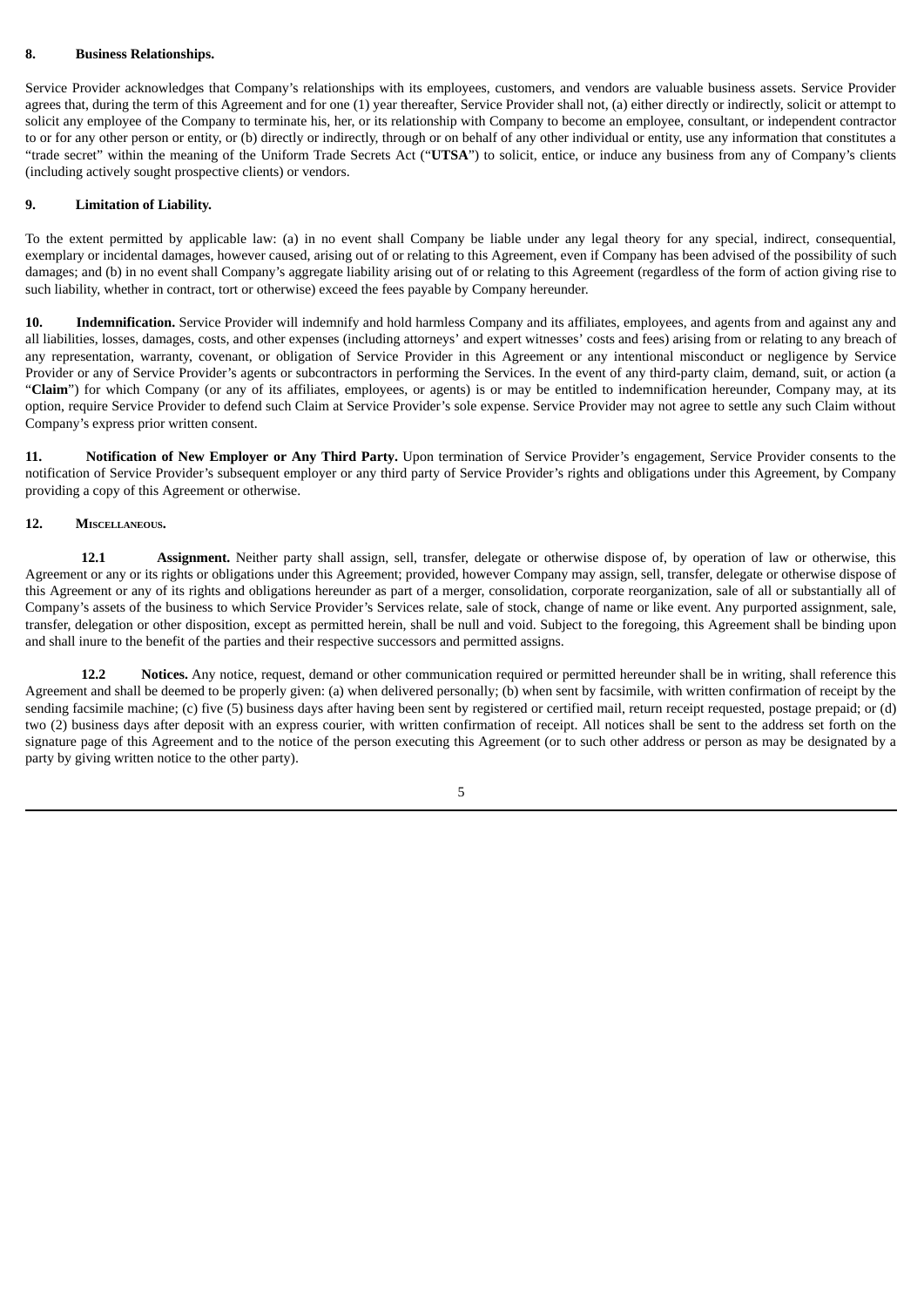**12.3 Severability.** If any provision of this Agreement is, for any reason, held to be invalid or unenforceable, the other provisions of this Agreement will remain enforceable and the invalid or unenforceable provision will be deemed modified so that it is valid and enforceable to the maximum extent permitted by law.

12.4 **Waiver.** The waiver by either party of a breach of or a default under any provision of this Agreement shall not be construed as a waiver of any subsequent breach of or default under the same or any other provision of this Agreement, nor shall any delay or omission on the part of either party to exercise or avail itself of any right or remedy that it has or may have hereunder operate as a waiver of any such right or remedy.

**12.5 Governing Law and Venue.** This Agreement and any action related thereto will be governed and interpreted by and under the laws of the State of California, without giving effect to any conflicts of laws principles that require the application of the law of a different state. Service Provider hereby expressly consents to personal jurisdiction and venue in the state and federal courts for the county in which Company's principal place of business is located for any lawsuit filed which arises from or relates to this Agreement.

**12.6 Headings.** The headings used in this Agreement are for convenience only and shall not be considered in construing or interpreting this Agreement.

**12.7 Entire Agreement.** This Agreement (including the Exhibits attached hereto, which are incorporated herein by reference) is the final, complete and exclusive agreement of the parties with respect to the subject matter hereof and supersedes and merges all prior or contemporaneous proposals, discussions, negotiations, understandings, promises, representations, conditions, communications and agreements, whether written or oral, between the parties with respect to such subject matter and all past courses of dealing or industry custom. The terms of this Agreement will govern all services undertaken by Service Provider for Company; provided, however, that in the event of any conflict between the terms of this Agreement and the Statement of Work, the terms of the Statement of Work will control. This Agreement may only be changed or amended by mutual agreement of authorized representatives of the parties in writing. This Agreement may be executed in two or more counterparts, each of which will be deemed an original, but all of which together will constitute one and the same instrument. Counterparts may be delivered via facsimile, electronic mail (including pdf or any electronic signature complying with the U.S. federal ESIGN Act of 2000, Uniform Electronic Transactions Act or other applicable law) or other transmission method and any counterpart so delivered will be deemed to have been duly and validly delivered and be valid and effective for all purposes.

**[SIGNATURE PAGE FOLLOWS**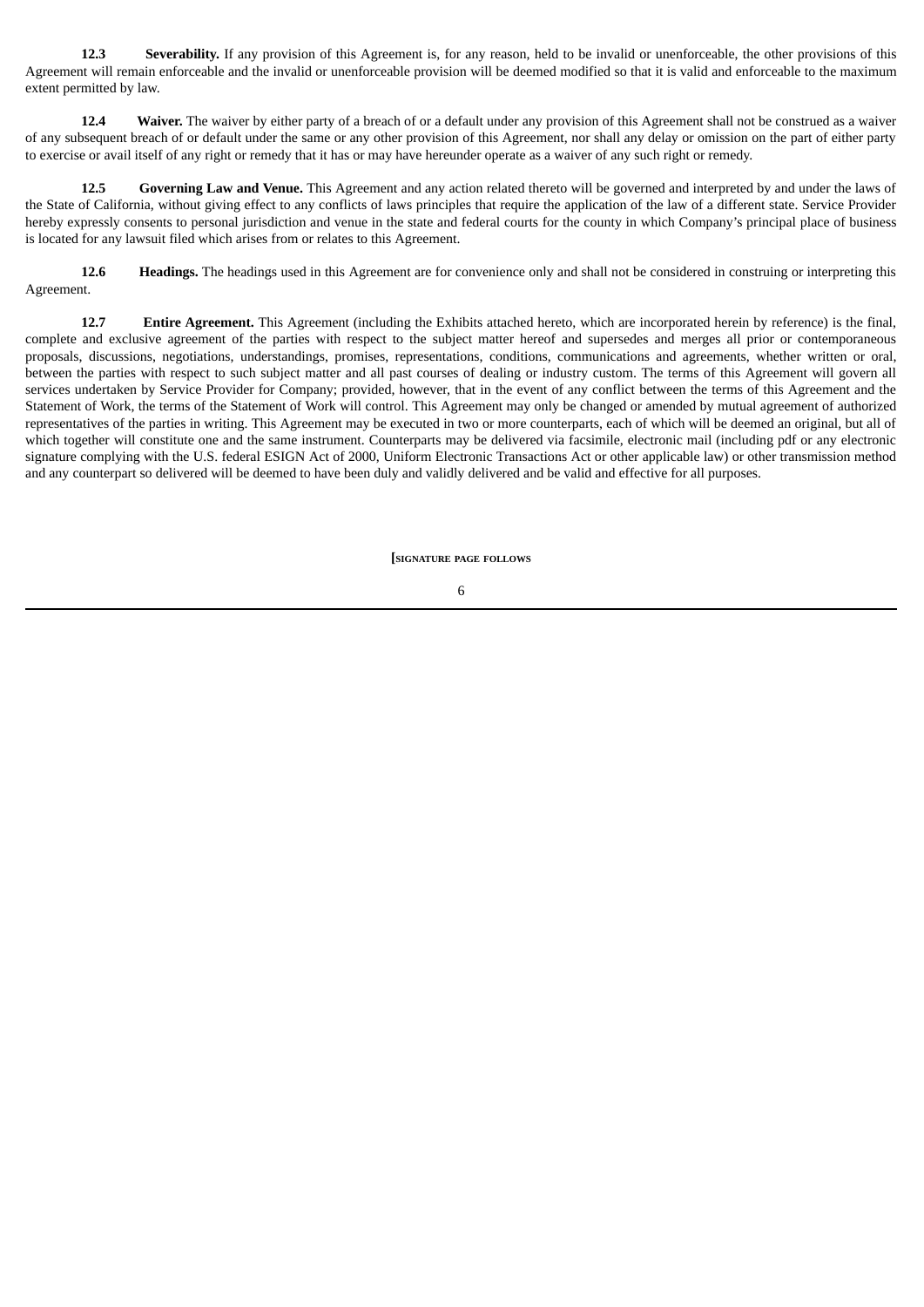|                          | In witness whereof, the parties have caused this Agreement to be executed by their duly authorized representatives as of the Effective Date. |
|--------------------------|----------------------------------------------------------------------------------------------------------------------------------------------|
| COMPANY:                 |                                                                                                                                              |
| ARAVIVE, INC.            |                                                                                                                                              |
| BY:                      | /s/ GAIL MCINTYRE                                                                                                                            |
| NAME:                    | Gail McIntyre                                                                                                                                |
| TITLE:                   | <b>Chief Executive Officer</b>                                                                                                               |
| <b>ADDRESS:</b>          | River Oaks Tower, 3720 Kirby Drive, Suite 1200, Houston, Texas 77098                                                                         |
| <b>SERVICE PROVIDER:</b> |                                                                                                                                              |
|                          | /s/ VINAY SHAH                                                                                                                               |
|                          | Vinay Shah                                                                                                                                   |
| <b>ADDRESS:</b>          | ****                                                                                                                                         |
|                          |                                                                                                                                              |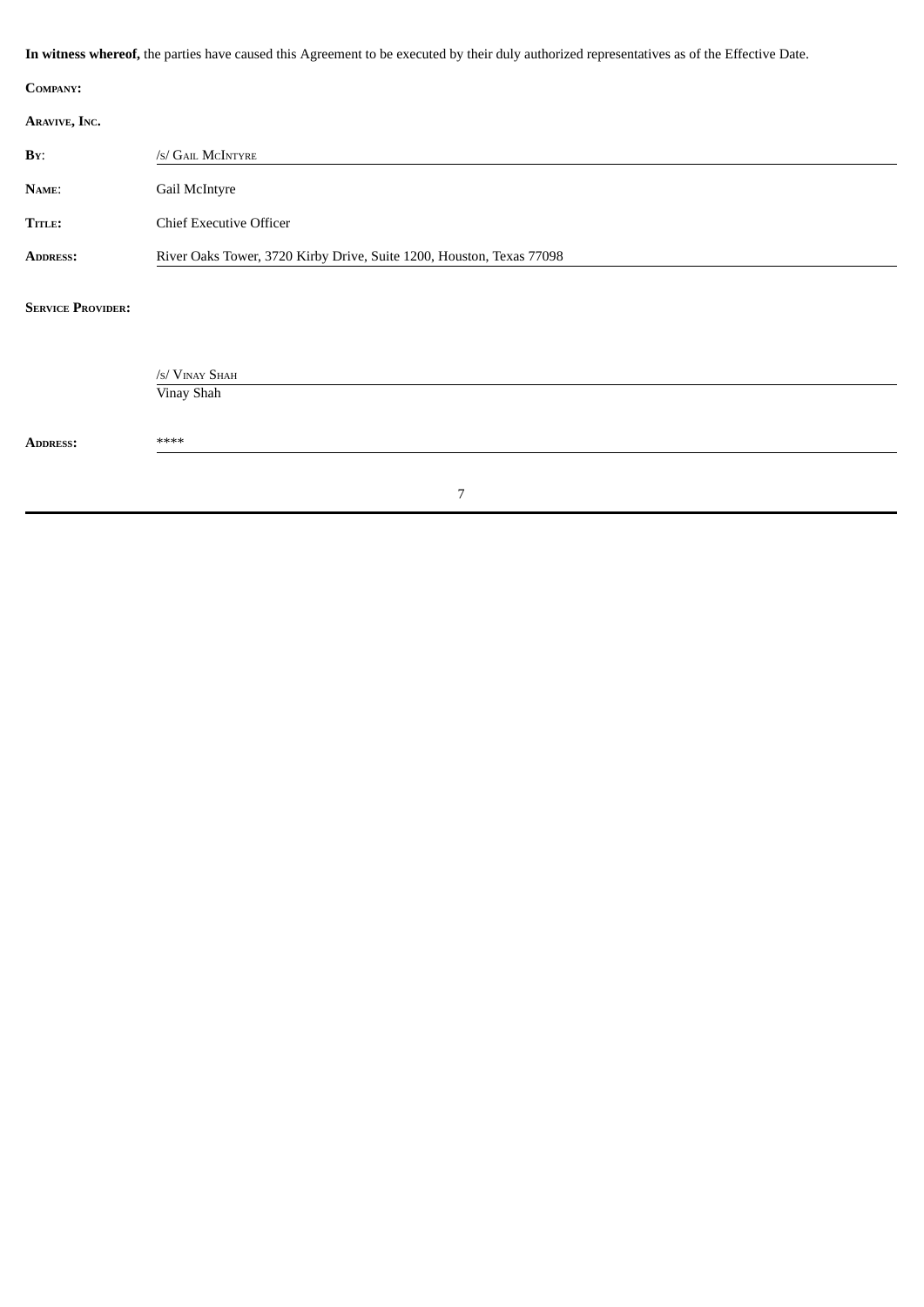#### **EXHIBIT A SERVICES AND COMPENSATION**

- 1. *Contact***.** Service Provider's principal Company contact: Gail McIntyre
- 2. *Services*. The Services will include, but will not be limited to, those listed in Section 1 of the Agreement.
- 3. *Compensation.*

A. A monthly cash payment of Forty Four Thousand Five Hundred Fifty Seven Dollars (\$44,557) payable on a monthly basis during the Consulting Period (as defined in Section 6.1 of the Consulting Period) ("*Services Fees*").

B. Reimbursement of all COBRA payments made by Service Provider and Company's applicable contribution to the HSA, if the Service Provider participates in a high deductible plan, for the benefits continuation during the Consulting Period.

C. The Company will reimburse Service Provider, in accordance with Company policy, for all reasonable expenses incurred by Service Provider in performing the Services pursuant to this Agreement, if Service Provider receives written consent from an authorized agent of the Company prior to incurring such expenses and submits receipts for such expenses to the Company in accordance with Company policy.

D. Every month, Service Provider shall submit to the Company a written invoice for COBRA and expenses, and such statement shall be subject to the approval of the contact person listed above or other designated agent of the Company. The Company will remit payment for properly submitted and approved invoices within thirty (30) days following invoice submission. In order to help prevent adverse tax consequences to Service Provider under Section 409A (as defined below), in no event will any payment under Section 3.A. of this Exhibit be made later than the later of (1) March 15th of the calendar year following the calendar year in which such payment was earned, or (2) the 15th day of the third (3rd) month following the end of the Company's fiscal year in which such payment was earned.

E. All payments and benefits provided for under this Agreement are intended to be exempt from or otherwise comply with the requirements of Section 409A of the Internal Revenue Code of 1986, as amended, and the regulations and guidance thereunder (together, "*Section 409A*"), so that none of the payments and benefits to be provided hereunder will be subject to the additional tax imposed under Section 409A, and any ambiguities or ambiguous terms herein will be interpreted to be exempt or so comply. Each payment and benefit payable under this Agreement is intended to constitute a separate payment for purposes of Section 1.409A-2(b)(2) of the Treasury Regulations. In no event will the Company reimburse Service Provider for any taxes that may be imposed on Service Provider as a result of Section 409A.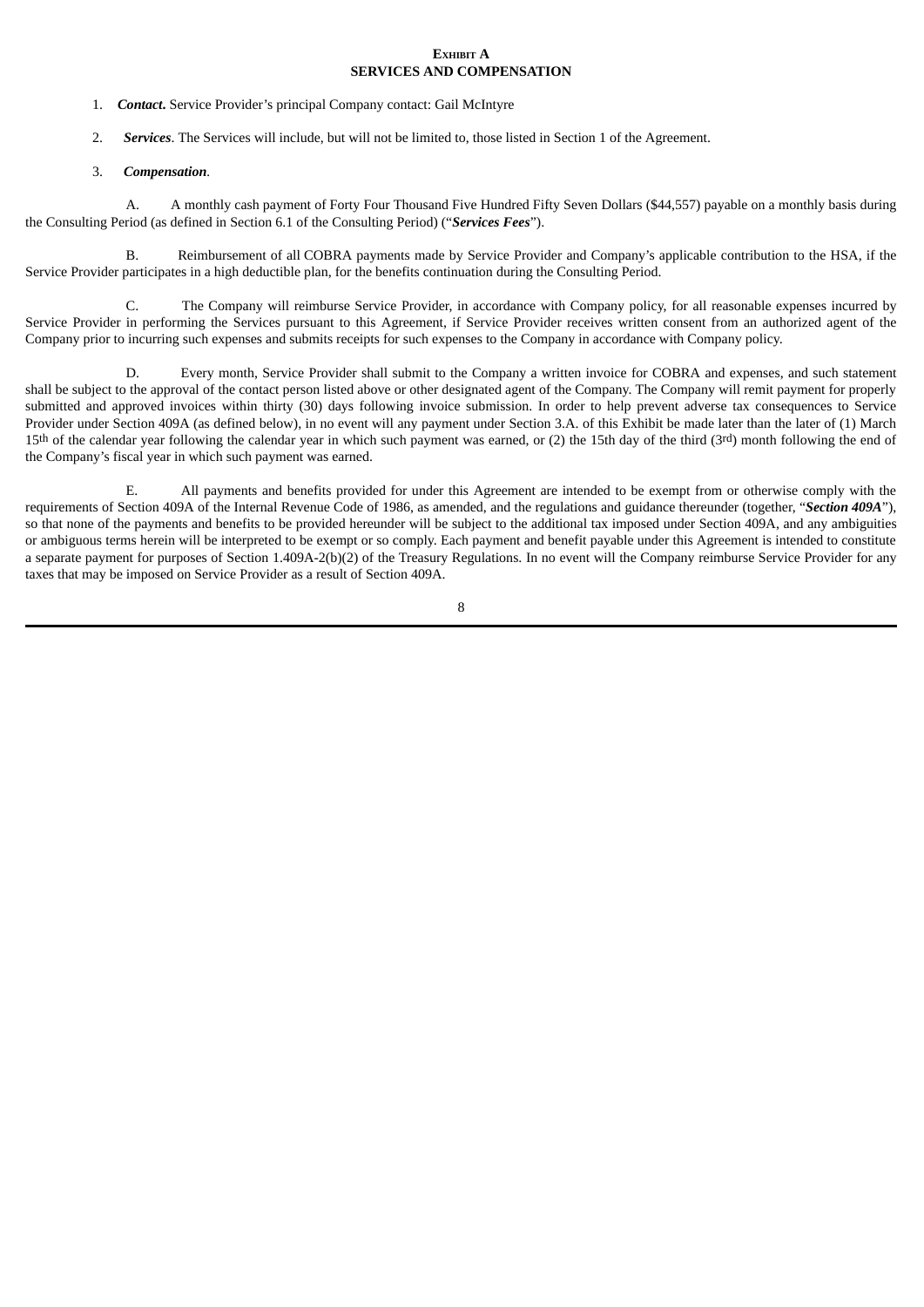**COMPANY:**

**ARAVIVE, INC. By**: /s/ Gail McIntyre **Name**: Gail McIntyre **Title:** Chief Executive Officer **Address: Dated: SERVICE PROVIDER:** /s/ Vinay Shah Vinay Shah **Address:** \*\*\*\*\* **Dated: June 2, 2022**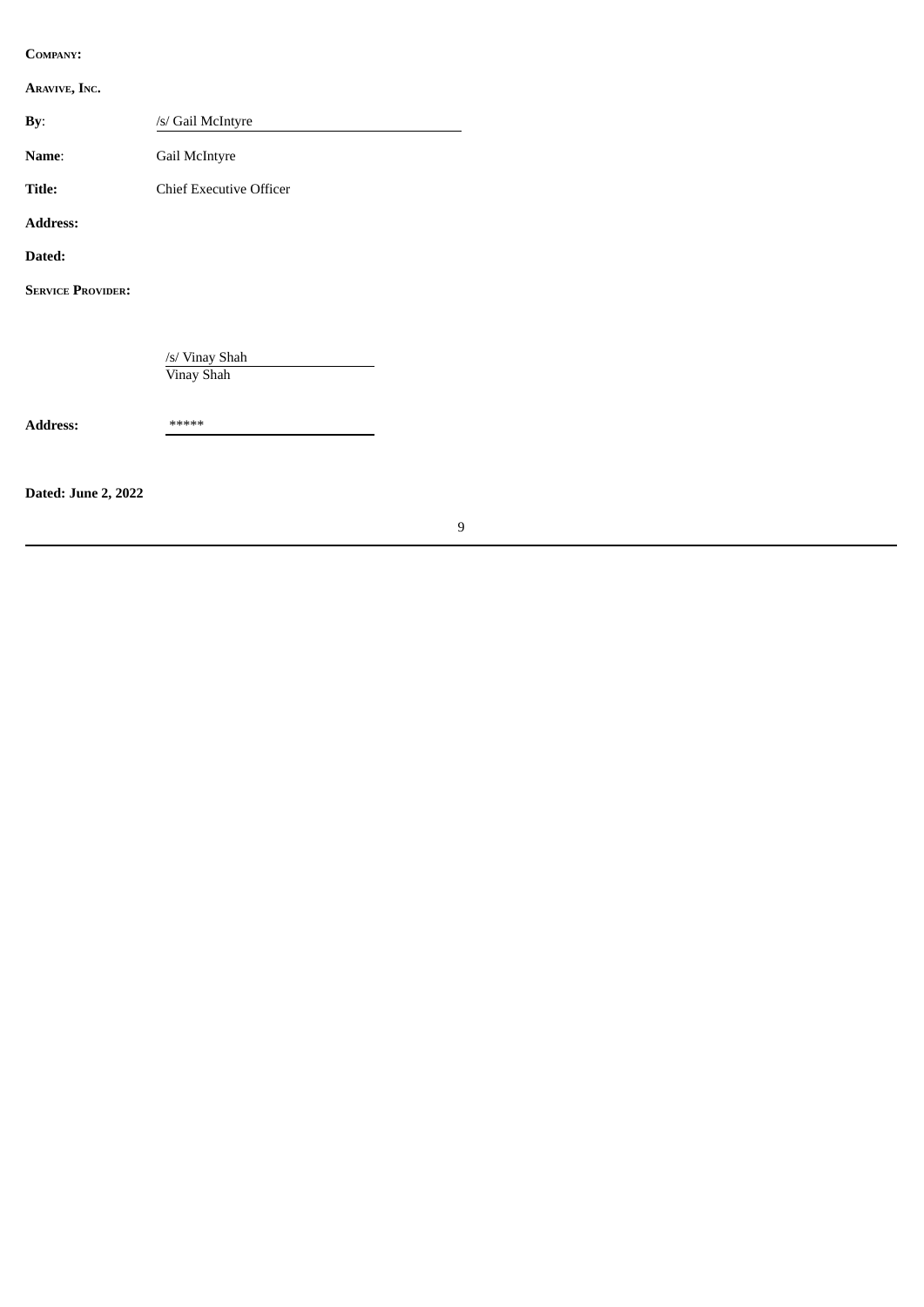## **EXHIBIT B**

#### **SEPARATION AGREEMENT**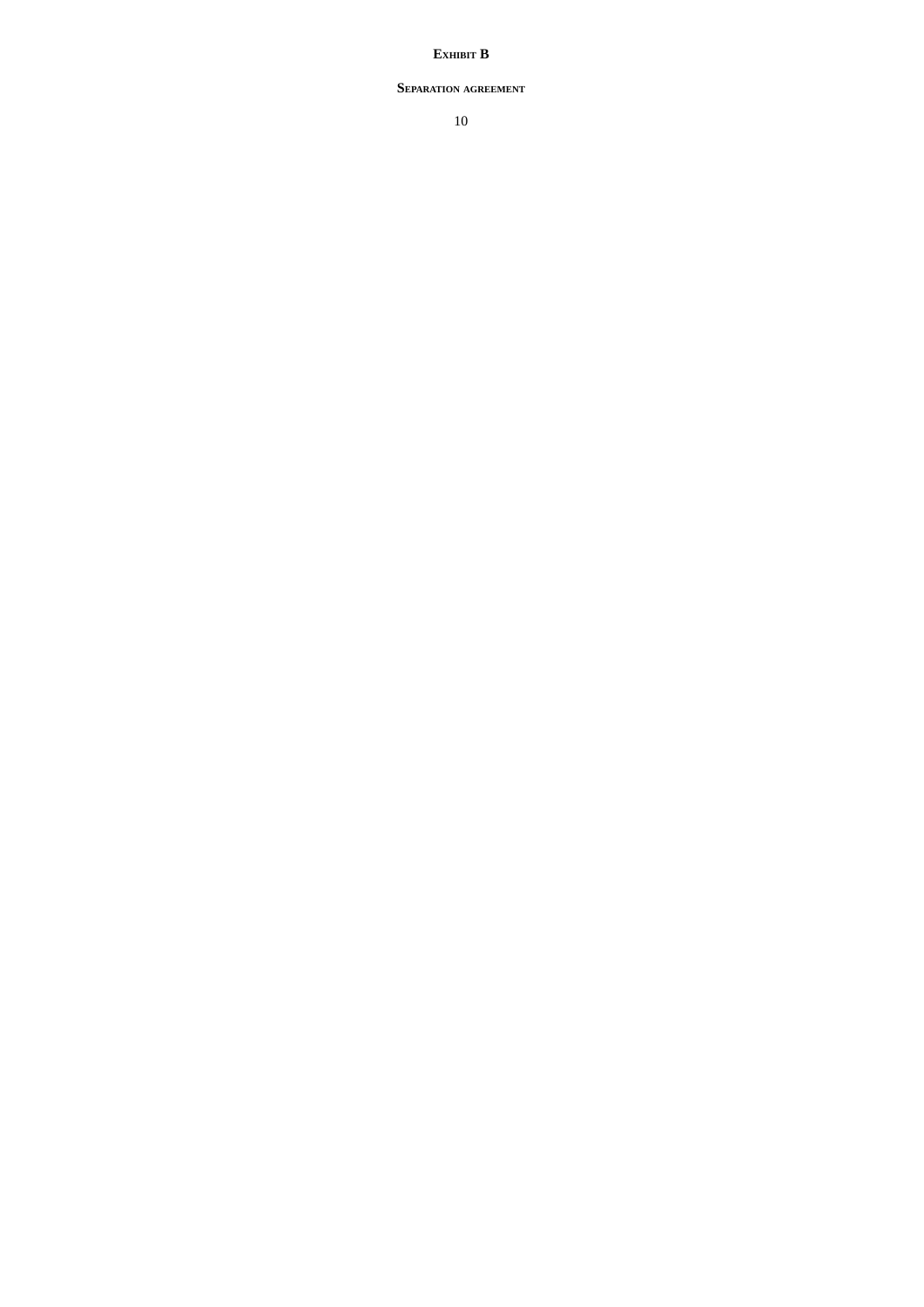#### **SEPARATION AGREEMENT AND RELEASE**

<span id="page-29-0"></span>This Separation Agreement and Release ("Agreement") is made by and between Vinay Shah ("Employee") and Aravive, Inc. ("Aravive", or the "Company") (collectively referred to as the "Parties" or individually referred to as a "Party").

#### **RECITALS**

WHEREAS, Employee was employed by the Company;

WHEREAS, Employee signed an offer letter with the Company dated March 26, 2020 ("Offer Letter");

WHEREAS, Employee signed an Employee Confidential Information and Inventions Assignment Agreement on March 26, 2020 (the "Confidentiality Agreement"), attached hereto as Exhibit A, and the Parties entered into an Indemnification Agreement, dated October 18, 2018 (the "Indemnification Agreement"), attached hereto as Exhibit B;

WHEREAS, the Company offered Employee to enter into the Stock Option Grant Notice and Agreements granting Employee the option to purchase 19,380, 38,001, 19,000, 19,000, 38,000, 34,826, 60,000 and 175,000 shares of the Company's common stock, respectively (the "Option Awards") subject to the terms and conditions of the Aravive, Inc. 2010 Equity Incentive Plan (the "2010 Equity Incentive Plan"), the Aravive, Inc. 2017 Equity Incentive Plan (the "2017 Equity Incentive Plan") and the Aravive, Inc. 2019 Equity Incentive Plan (the "2019 Equity Incentive Plan") (the 2010 Equity Incentive Plan, the 2017 Equity Incentive Plan and the 2019 Equity Incentive Plan are filed as exhibits to the Company's Annual Report on Form 10-K for the year ended December 31, 2021 filed with the Securities and Exchange Commission on March 31, 2021) and the Stock Option Agreement, all as modified herein (collectively the "Option Agreements");

WHEREAS, Employee separated from employment with the Company effective June 2, 2022 (the "Separation Date"); and

WHEREAS, the Parties wish to resolve any and all disputes, claims, complaints, grievances, charges, actions, petitions, and demands that Employee may have against the Company and any of the Releasees as defined below, including, but not limited to, any and all claims arising out of or in any way related to Employee's employment with or separation from the Company;

NOW, THEREFORE, in consideration of the mutual promises made herein, the Company and Employee hereby agree as follows:

#### **COVENANTS**

1. Consideration. In consideration of Employee's execution of this Agreement and Employee's fulfillment of all of its terms and conditions, and provided that Employee does not revoke the Agreement under the Acknowledgement of Waiver of Claims under the ADEA section below, the Company agrees as follows:

a. Payment. The Company agrees to pay Employee a total of Two Hundred Eighty Six Thousand Four Hundred Forty Three Dollars (\$286,443), at the rate of Thirty One Thousand Eight Hundred Twenty Seven Dollars (\$31,827) monthly, less applicable withholding, for nine (9) months from the first regular payroll date following the date which is four (4) months following the Effective Date, in accordance with the Company's regular payroll schedule.

Page 1 of 13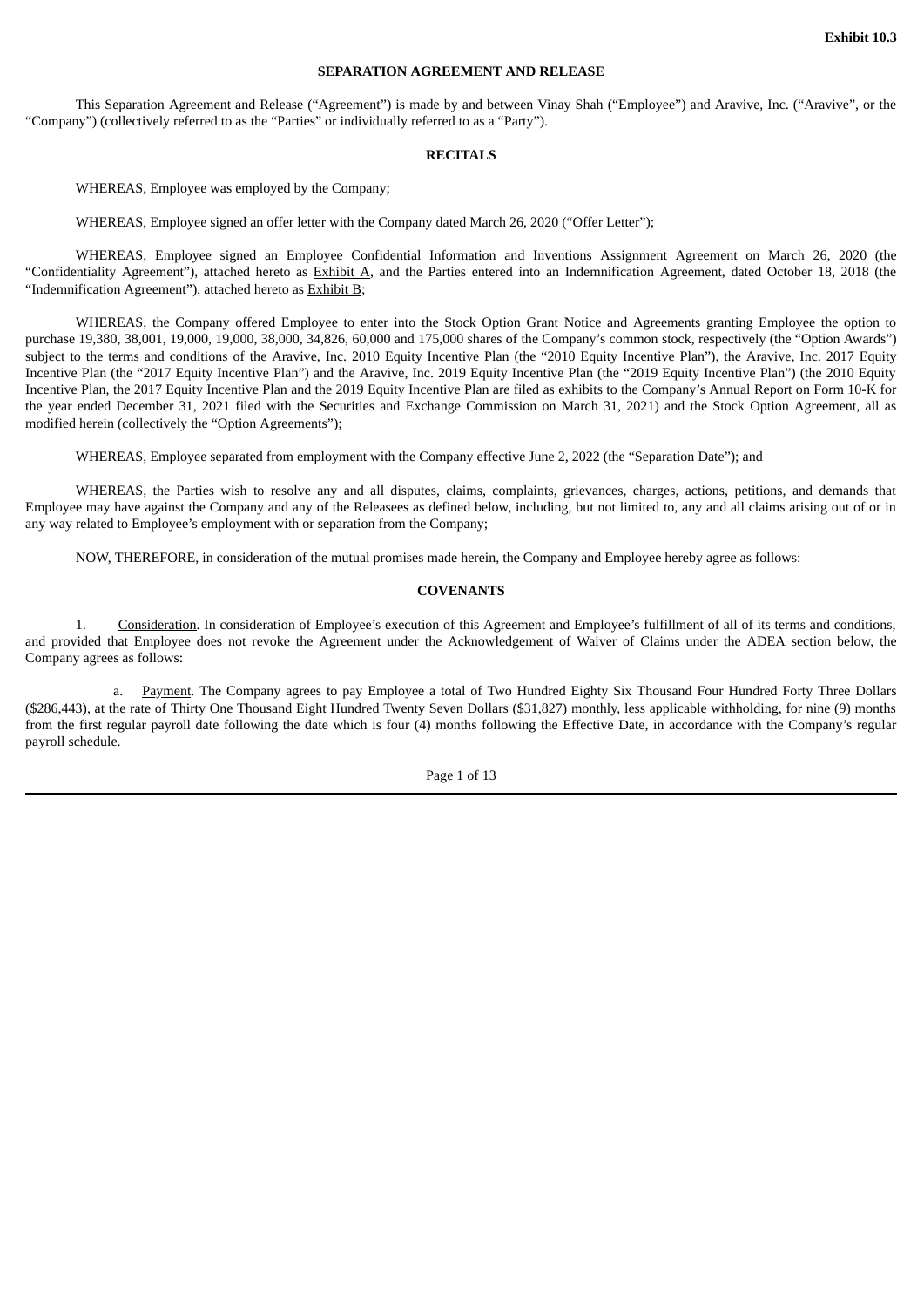b. COBRA. The Company shall promptly reimburse Employee for the payments Employee makes for COBRA coverage for himself, his spouse and other eligible dependents and the Company's applicable contribution to the HSA, if the Employee participates in a high deductible plan, provided Employee timely elects and pays for COBRA coverage, for the lesser of: (i) twelve months commencing on the date the later of the Separation Date or the date the Consulting Agreement (as defined below) terminates or (ii) until the date when Employee commences new employment or substantial self-employment (Employee agrees to inform the Company immediately in such event). COBRA reimbursements shall be made by the Company to Employee consistent with the Company's normal expense reimbursement policy, provided that Employee submits documentation to the Company's Chief Executive Officer substantiating Employee's payments for COBRA coverage.

c. Stock Option Acceleration. Effective as of immediately prior to the Separation Date, the Board of Directors of the Company ("Board") has approved and the Company agrees to accelerate the vesting such that all shares subject to the Option Awards shall be vested.

d. Extended Option Exercise Period. Effective as of immediately prior to the Separation Date, the Board has approved and the Company agrees to extend the period of time for Employee to exercise any vested shares subject to Option Awards, after due effect of 1c. above, until the earlier of (i) the expiration date of the Option Awards, (ii) the tenth (10th) anniversary of the date of grant of the Option Awards, (iii) thirty-six (36) months from the Separation Date; or (iv) the occurrence of a Change of Control (as defined in the Company's 2019 Equity Incentive Plan) unless assumed in a Change of Control transaction. The Option Awards will continue to be governed by the terms of the Company's 2010 Equity Incentive Plan, 2017 Equity Incentive Plan and 2019 Equity Incentive Plan. If Employee accepts this Agreement, Employee acknowledges and agrees that Employee's stock option(s) have/has been modified by the provisions of this Agreement and that, as a result of the tax rules applicable to incentive stock options, the option(s) that was/were intended to qualify as an incentive stock option may hereafter be treated as a nonstatutory stock option. Employee has been advised to seek independent tax advice of the consequences of such modification. Employee may exercise the Option Awards option pursuant to a "cashless exercise" program as further described in Section 4(c)(ii) of the 2019 Equity Incentive Plan.

e. Consulting Services. If Employee timely, but no earlier than the Separation Date, executes and does not revoke this Agreement and complies with Employee's obligations hereunder, the Company will offer Employee the Consulting Agreement attached as Exhibit C (the "Consulting Agreement") in consideration of Employee's fulfillment of all of its terms and conditions. If Employee executes the Consulting Agreement on or before the Separation Date, Employee will begin Employee's consulting relationship effective as of the Separation Date. If Employee does not execute this Agreement, or executes but then revokes Employee's acceptance of this Agreement, then the Consulting Agreement will automatically terminate, as described therein.

f. General. Employee acknowledges that without this Agreement, Employee is otherwise not entitled to the consideration listed in this Section 1. Employee acknowledges and agrees that Option Awards are the only equity awards issued to Employee. Employee acknowledges and agrees that he has no rights or interest in any shares subject to the Option Awards, other than those shares either already vested or accelerated by the terms of this Section 1.

2. Benefits. Employee's health insurance benefits shall cease on the last day of the month in which the Separation Date occurs, subject to Employee's right to continue Employee's health, dental and vision insurance under COBRA. Employee's participation in all benefits and incidents of employment, including, but not limited to, vesting in stock options, and the accrual of bonuses, vacation, and paid time off, ceased as of the Separation Date.

Page 2 of 13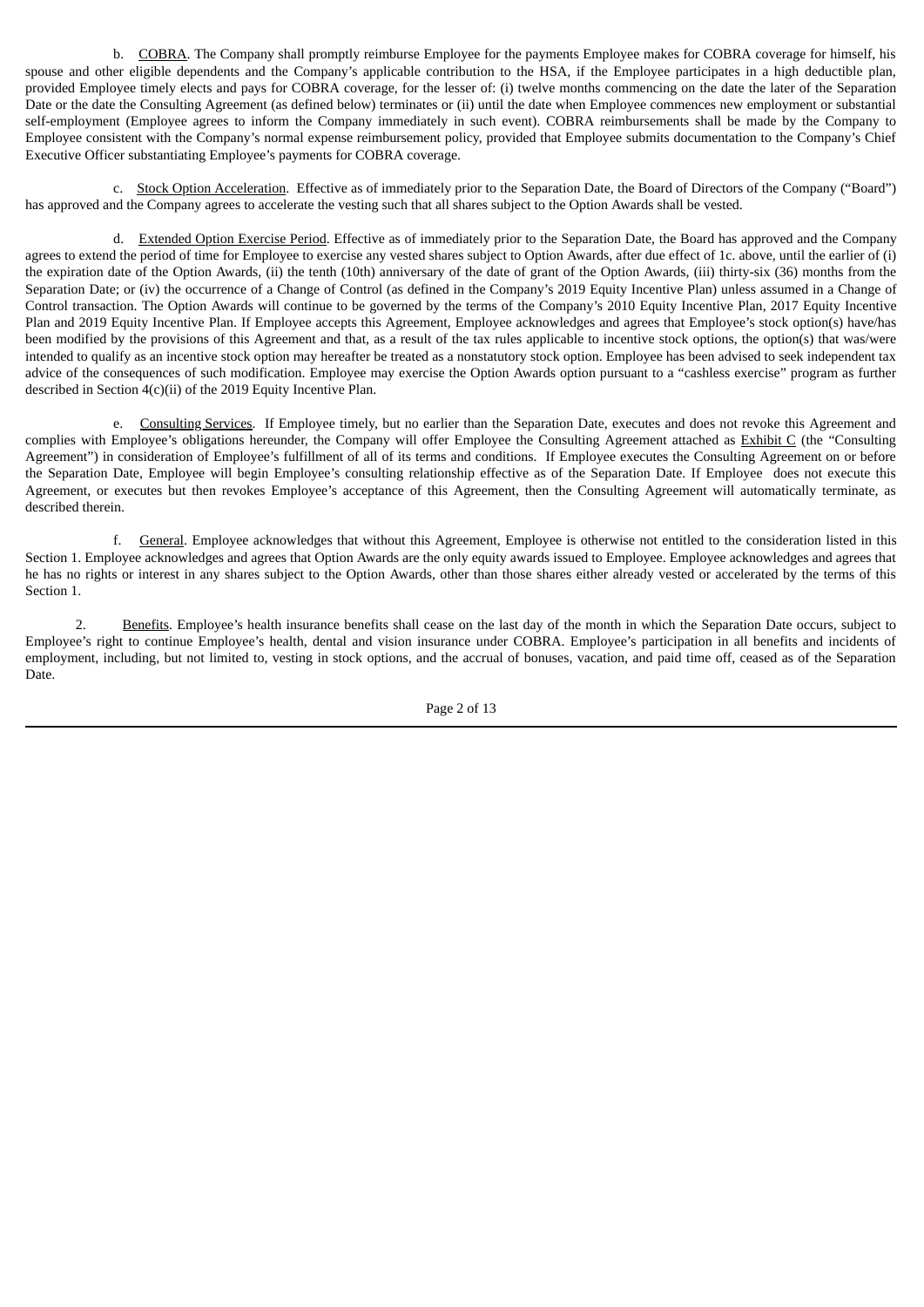3. Payment of Salary and Receipt of All Benefits. Except for accrued but unpaid salary for the final pay period, accrued but unused vacation days as of the Separation Date, and outstanding expense reimbursement requests for reasonable Company-related business expenses, all of which shall be paid as soon as practicable after the Separation Date, Employee acknowledges and represents that, other than the consideration set forth in this Agreement, the Company and its agents have paid or provided all salary, wages, bonuses, accrued vacation/paid time off, notice periods, premiums, leaves, housing allowances, relocation costs, interest, severance, outplacement costs, fees, reimbursable expenses, commissions, stock, stock options, vesting, and any and all other benefits and compensation due to Employee. For avoidance of doubt, Employee shall retain his right to his vested 401(k) account balance.

Release of Claims. Employee agrees that the foregoing consideration represents settlement in full of all outstanding obligations owed to Employee by the Company, Aravive Biologics, Inc. (Delaware), and their respective current and former officers, directors, employees, agents, investors, attorneys, shareholders, administrators, affiliates, benefit plans, plan administrators, professional employer organization or co-employer, insurers, trustees, divisions, and subsidiaries, and predecessor and successor corporations and assigns (collectively, the "Releasees"). Employee, on Employee's own behalf and on behalf of Employee's respective heirs, family members, executors, agents, and assigns, hereby and forever releases the Releasees from, and agrees not to sue concerning, or in any manner to institute, prosecute, or pursue, any claim, complaint, charge, duty, obligation, demand, or cause of action relating to any matters of any kind, whether presently known or unknown, suspected or unsuspected, that Employee may possess against any of the Releasees arising from any omissions, acts, facts, or damages that have occurred up until and including the Separation Date, including, without limitation:

a. any and all claims relating to or arising from Employee's employment relationship with the Company and the termination of that relationship;

b. any and all claims relating to, or arising from, Employee's right to purchase, or actual purchase of shares of stock of the Company, including, without limitation, any claims for fraud, misrepresentation, breach of fiduciary duty, breach of duty under applicable state corporate law, and securities fraud under any state or federal law;

c. any and all claims for wrongful discharge of employment; termination in violation of public policy; discrimination; harassment; retaliation; breach of contract, both express and implied; breach of covenant of good faith and fair dealing, both express and implied; promissory estoppel; negligent or intentional infliction of emotional distress; fraud; negligent or intentional misrepresentation; negligent or intentional interference with contract or prospective economic advantage; unfair business practices; defamation; libel; slander; negligence; personal injury; assault; battery; invasion of privacy; false imprisonment; conversion; and disability benefits;

Page 3 of 13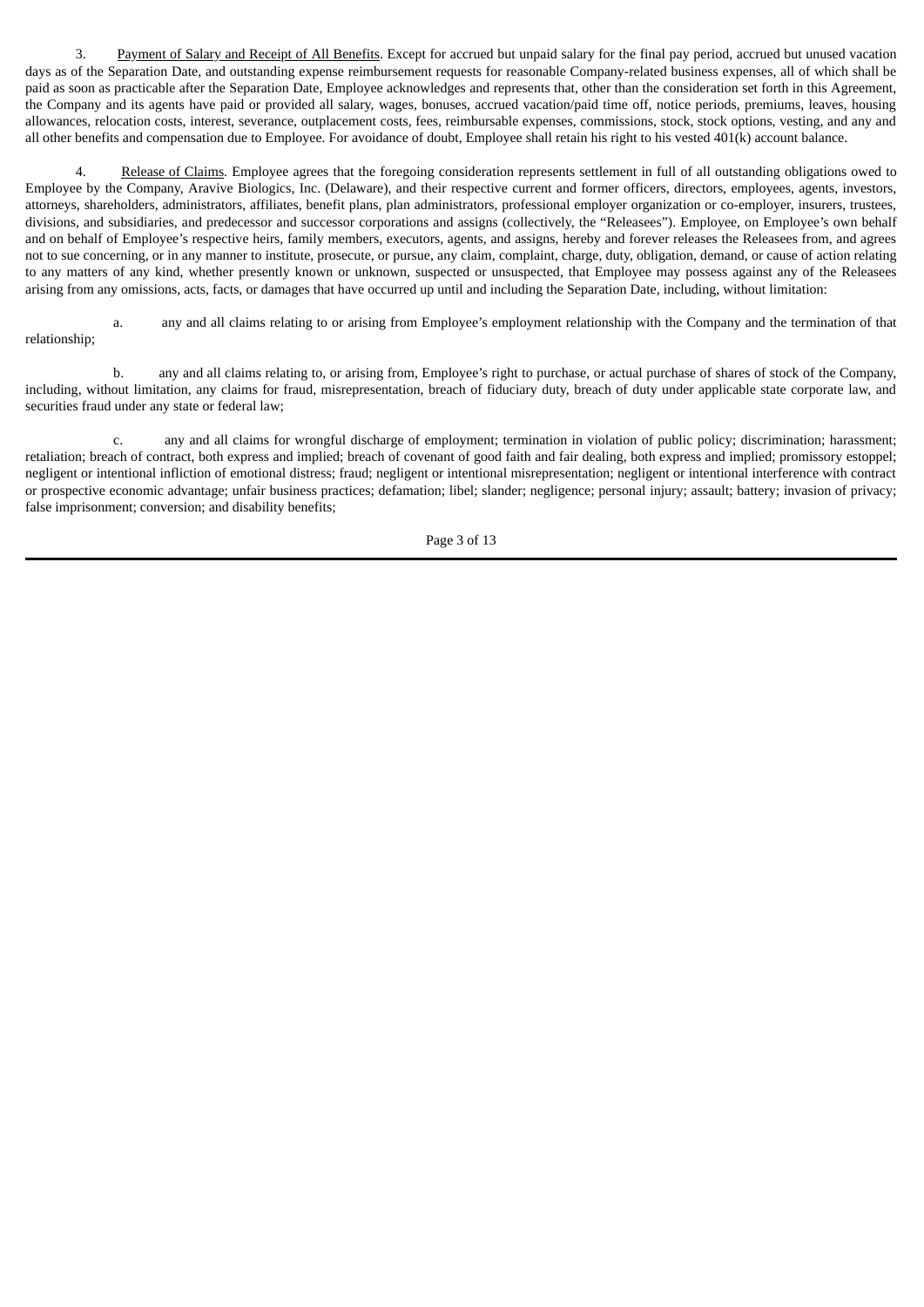d. any and all claims for violation of any federal, state, or municipal statute, including, but not limited to, Title VII of the Civil Rights Act of 1964; the Civil Rights Act of 1991; the Rehabilitation Act of 1973; the Americans with Disabilities Act of 1990; the Equal Pay Act; the Fair Labor Standards Act; the Fair Credit Reporting Act; the Age Discrimination in Employment Act of 1967; the Older Workers Benefit Protection Act; the Employee Retirement Income Security Act of 1974; the Worker Adjustment and Retraining Notification Act; the Family and Medical Leave Act; the Uniformed Services Employment and Reemployment Rights Act; the Emergency Family and Medical Leave Expansion Act; the Emergency Paid Sick Leave Act; California Fair Employment and Housing Act, as amended, Cal. Govt. Code § 12900 et seq.; Unruh Civil Rights Act, as amended, Cal. Civil Code § 51; Moore-Brown-Roberti Family Rights Act, as amended, Cal. Govt. Code § 12945.1 et seq.; California Pregnancy Disability Leave Law, as amended, Cal. Govt. Code § 12945; the California Constitution; any applicable California Industrial Welfare Commission Wage Order; California Access to Personnel Files Law, as amended, Cal. Lab. Code § 1198.5; California Arrest History Law, Cal. Lab. Code § 432.7-432.8; California Equal Pay Law, Cal. Lab. Code § 1197.5 et seq.; California Ban the Box Law, Cal. Lab. Code § 432.9; California Sex Offender Discrimination Law, Cal. Penal Code § 290.46; California Job Reference Disclosures Law, Cal. Lab. Code § 1050 et seq.; Annual Pay Data Report, Cal. Lab. Code § 160; California Crime Victim Leave Law, Cal. Lab. Code § 230, 230.1 & 230.5; California Nursing Mothers Break Time Law, Cal. Gov't Code § 12970 & Cal. Code Regs. tit. 2, § 7286.9; California Military Leave Law, Cal. Mil. & Vet. Code §§ 394.5-395.9; California Organ and Bone Marrow Donation Leave Law, Cal. Lab. Code §§ 1508-1513; California Overtime Law, Cal Lab Code § 515 et seq.; Cal. Labor Code § 2699 et seq.; California Plant Closing Law, Cal. Lab. Code § 1400 et seq.; California Security Breach Notification Requirements, as amended, Cal. Civ. Code § 1798.29; California Social Security Number Privacy Law, Cal. Lab. Code § 226; California Wage Payment Law, Cal. Lab. Code § 200 et seq.; California Employee Personal Information Protection Act, Cal. Lab. Code § 1024.6; California Occupational Safety and Health Act, Cal. Lab. Code § 226.7; California Family Rights Act (Cal. Govt. Code § 12945.1 et seq.); California Wage Theft Prevention Act of 2011, Cal. Labor Code § 2810.5 et seq.; California Healthy Workplace Healthy Family Act of 2014, Cal. AB 1522; Cal. Labor Code §§ 226 and 246; California Anti-Retaliation law, Cal. Labor Code §§ 98.7, 1102.5, 1102.61, and 1103.62;

- e. any and all claims for violation of the federal or any state constitution;
- f. any and all claims arising out of any other laws and regulations relating to employment or employment discrimination;

g. any claim for any loss, cost, damage, or expense arising out of any dispute over the non-withholding or other tax treatment of any of the proceeds received by Employee as a result of this Agreement; and

h. any and all claims for attorneys' fees and costs.

Employee agrees that the release set forth in this section shall be and remain in effect in all respects as a complete general release as to the matters released. This release does not waive any rights of Employee, or any obligations of the Company: (1) under this Agreement; (2) that cannot be released as a matter of law, including any Protected Activity (as defined below); (3) regarding unemployment compensation benefits or workers' compensation benefits; (4) regarding indemnification, contribution, advancement or payment of related expenses pursuant to the Company's Bylaws or other organizing documents, under any written agreement between the Parties (including the Indemnification Agreement), or under applicable law, in each case as applicable; (5) regarding insurance coverage under any directors and officers liability insurance, other insurance policies of Employer, COBRA, or any similar state COBRA law; (6) regarding any benefits vested and non-forfeitable as of the Separation Date under any stock or other employee benefit plan with the Company; (7) in Employee's capacity as a shareholder of the Company, if applicable; and (8) any claims arising after the date Employee signs this Agreement. Employee represents that Employee has made no assignment or transfer of any right, claim, complaint, charge, duty, obligation, demand, cause of action, or other matter waived or released by this Section.

Page 4 of 13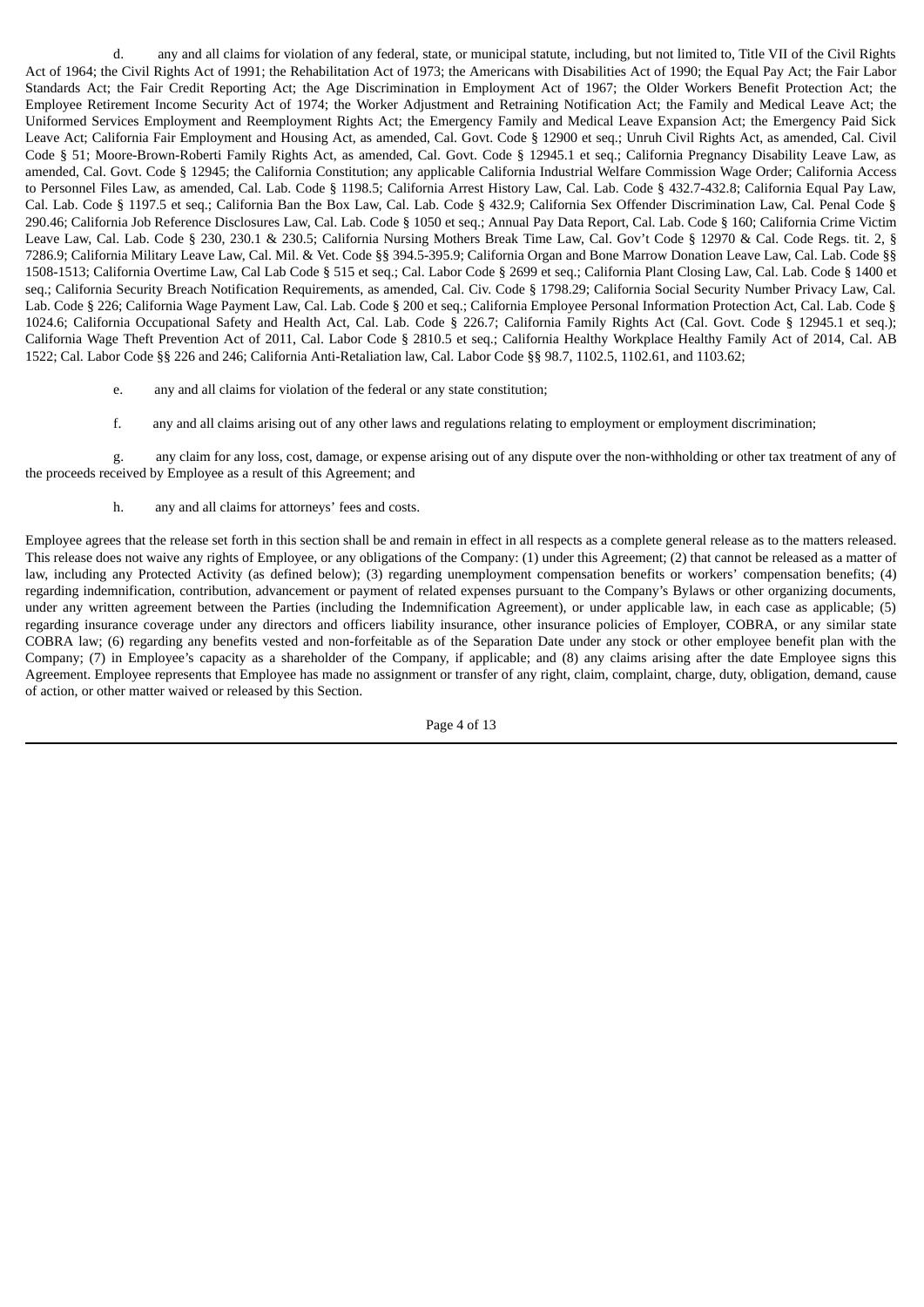5. California Civil Code Section 1542. Employee acknowledges that Employee has been advised to consult with legal counsel and is familiar with the provisions of California Civil Code Section 1542, a statute that otherwise prohibits the release of unknown claims, which provides as follows:

A GENERAL RELEASE DOES NOT EXTEND TO CLAIMS THAT THE CREDITOR OR RELEASING PARTY DOES NOT KNOW OR SUSPECT TO EXIST IN HIS OR HER FAVOR AT THE TIME OF EXECUTING THE RELEASE, AND THAT, IF KNOWN BY HIM OR HER, WOULD HAVE MATERIALLY AFFECTED HIS OR HER SETTLEMENT WITH THE DEBTOR OR RELEASED PARTY.

Employee, being aware of said code section, agrees to expressly waive any rights Employee may have thereunder, as well as under any other statute or common law principles of similar effect.

6. Acknowledgment of Waiver of Claims under ADEA. Employee acknowledges that Employee is waiving and releasing any rights Employee may have under the Age Discrimination in Employment Act of 1967 ("ADEA") against the Releasees, and that this waiver and release is knowing and voluntary. Employee agrees that this waiver and release does not apply to any rights or claims that may arise under the ADEA after the Effective Date of this Agreement. Employee acknowledges that the consideration given for this waiver and release is in addition to anything of value to which Employee was already entitled. Employee further acknowledges that Employee has been advised by this writing that: (a) Employee should consult with an attorney prior to executing this Agreement; (b) Employee has twenty-one (21) days within which to consider this Agreement; (c) Employee has seven (7) days following Employee's execution of this Agreement to revoke this Agreement; (d) this Agreement shall not be effective until after the revocation period has expired; and (e) nothing in this Agreement prevents or precludes Employee from challenging or seeking a determination in good faith of the validity of this waiver under the ADEA, nor does it impose any condition precedent, penalties, or costs for doing so, unless specifically authorized by federal law. In the event Employee signs this Agreement and returns it to the Company in less than the 21-day period identified above, Employee hereby acknowledges that Employee has freely and voluntarily chosen to waive the time period allotted for considering this Agreement. Employee acknowledges and understands that revocation must be accomplished by a written notification to the undersigned Company representative that is received prior to the Effective Date. The Parties agree that changes, whether material or immaterial, do not restart the running of the 21-day period.

7. Resignation on Termination. Employee agrees that Employee's execution of this Agreement shall serve as Employee's resignation, effective as of the Separation Date, from any directorships, offices, or other positions that Employee holds in the Company or any affiliate. Employees confirms that Employee's resignation is not because of any disagreement with the Company on any matter relating to the Company's operations, policies, or practices.

8. No Pending or Future Lawsuits. Employee represents that Employee has no lawsuits, claims, or actions pending in Employee's name, or on behalf of any other person or entity, against the Company or any of the other Releasees. The Parties represent that neither Party intends to bring any claims on their own behalf or on behalf of any other person or entity against the other Party or, in the case of Employee, against any of the other Releasees.

## 9. [RESERVED].

#### 10. Code Section 409A.

a. The Parties intend that this Agreement and the benefits provided hereunder be interpreted and construed to be exempt from or to otherwise comply with Section 409A of the Internal Revenue Code of 1986, as amended ("Section 409A"), to the extent applicable thereto. Notwithstanding any provision of this Agreement to the contrary, this Agreement shall be interpreted and construed consistent with this intent. Although the Company intends to administer this Agreement so that it will be exempt from, or otherwise comply with the requirements of Section 409A, the Company does not represent or warrant that this Agreement will be exempt from or otherwise comply with Section 409A, or any similar provisions of state or local laws. Neither the Company, its affiliates, nor their respective directors, officers, employees or advisors shall be liable to Employee (or any individual claiming a benefit through Employee) for any tax, interest, or penalties that Employee may owe as a result of compensation or benefits paid under this Agreement, and the Company and its affiliates shall have no obligation to indemnify, reimburse, or otherwise protect Employee from the obligation to pay any taxes pursuant to Code Section 409A or otherwise.

b. Employee's right to receive any installment payments under this Agreement shall be treated as a right to receive a series of separate payments and, accordingly, each installment payment hereunder shall at all times be considered a separate and distinct payment.

Page 5 of 13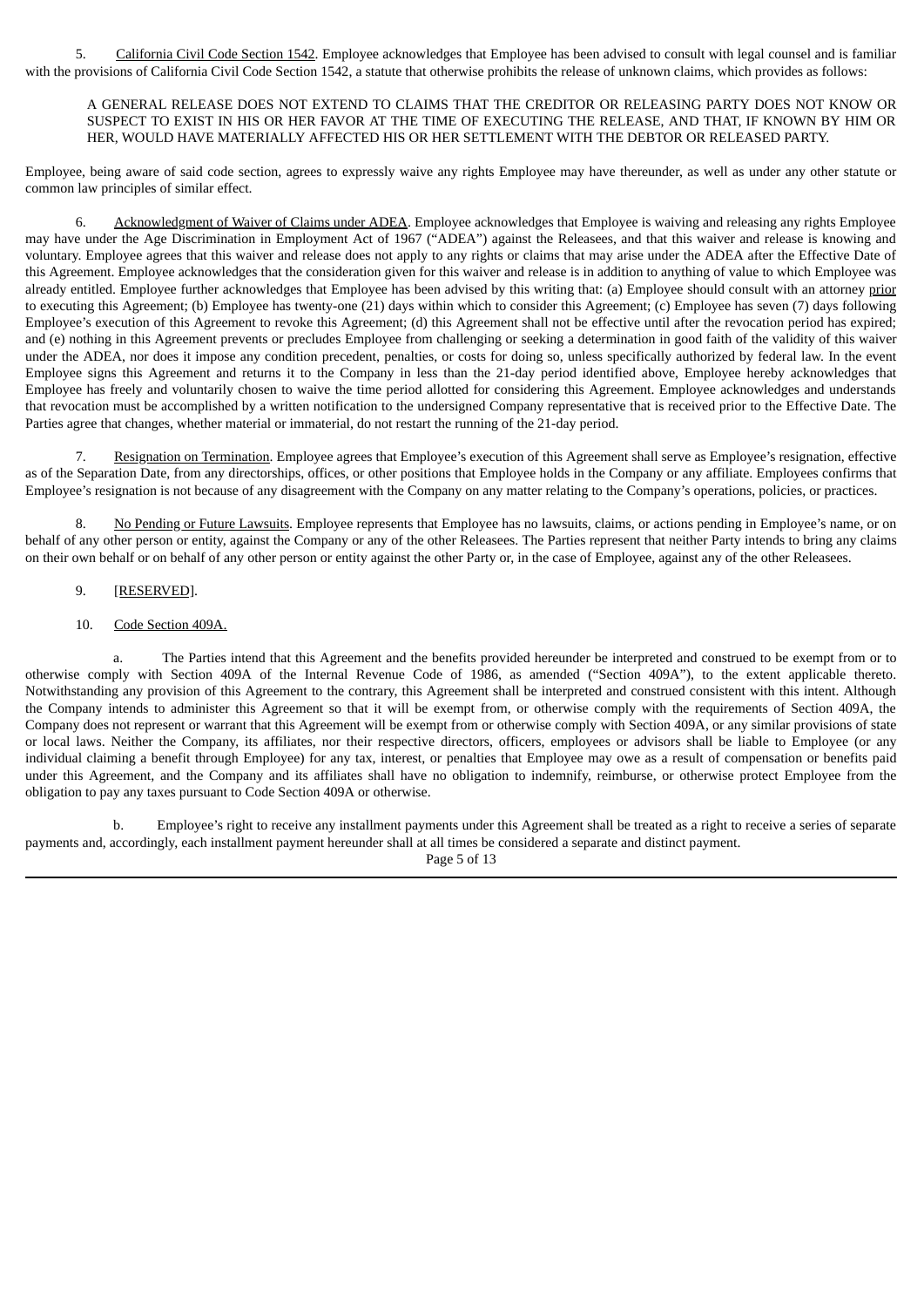11. Trade Secrets and Confidential Information/Company Property. Employee reaffirms and agrees to observe and abide by the terms of the Confidentiality Agreement, specifically including the provisions therein regarding nondisclosure of the Company's trade secrets and confidential and proprietary information, noncompetition, and nonsolicitation of Company employees. Employee agrees that the above reaffirmation and agreement with the Confidentiality Agreement shall constitute a new and separately enforceable agreement to abide by the terms of the Confidentiality Agreement, entered and effective as of the Effective Date. Employee specifically acknowledges and agrees that any violation of the restrictive covenants in the Confidentiality Agreement shall constitute a material breach of this Agreement. Employee's signature below constitutes Employee's certification under penalty of perjury that Employee has returned all documents and other items provided to Employee by the Company, developed or obtained by Employee in connection with Employee's employment with the Company, or otherwise belonging to the Company, including, but not limited to, all passwords to any software or other programs or data that Employee used in performing services for the Company. For the avoidance of doubt, notwithstanding any other provision herein or in any other agreement between Employee and the Company, following the Separation Date, Employee may retain, in hardcopy and/or electronic format, and use the Microsoft Outlook Contacts and similar contact information maintained by his as of the Separation Date.

12. No Third Party Cooperation. Employee agrees that Employee will not knowingly encourage, counsel, or assist any attorneys or their clients in the presentation or prosecution of any disputes, differences, grievances, claims, charges, or complaints by any third party against any of the Releasees, unless under a subpoena or other court order to do so or as related directly to the ADEA waiver in this Agreement. Employee agrees both to immediately notify the Company upon receipt of any such subpoena or court order, and to furnish, within three (3) business days of its receipt, a copy of such subpoena or other court order. If approached by anyone for counsel or assistance in the presentation or prosecution of any disputes, differences, grievances, claims, charges, or complaints against any of the Releasees, Employee shall state no more than that Employee cannot provide counsel or assistance.

13. Cooperation with the Company. Employee agrees that Employee will assist and cooperate with the Company in connection with the defense or prosecution of any claim that may be made against or by the Company or any Releasees, or in connection with any ongoing or future investigation or dispute or claim of any kind involving the Company, including meeting with the Company's counsel, any proceeding before any arbitral, administrative, judicial, legislative, or other body or agency, including testifying in any proceeding to the extent such claims, investigations or proceedings relate to services performed or required to be performed by Employee, pertinent knowledge possessed by Employee, or any act or omission by Employee. Employee further agrees to perform all acts and execute and deliver any documents that may be reasonably necessary to carry out the provisions of this paragraph.

14. Nondisparagement. Employee agrees not to disparage the Company or the Company's officers, directors, employees, parents, and subsidiaries, in any manner likely to be harmful to them or their business, business reputation, or personal reputation, and the Company agrees that none of its officers or directors will disparage Employee in any manner likely to be harmful to Employee's business, business reputation or personal reputation; provided that both Employee and the Company's officers and directors may respond accurately and fully to any question, inquiry, or request for information when required by law, court order or legal process or in connection with a government or regulatory proceeding or investigation. In addition, nothing in this provision or this Agreement is intended to prohibit or restrain Employee in any manner from making disclosures or engaging in any Protected Activity, as described in Section 20 herein. The Parties acknowledge and agree that the obligations of the Company's officers and directors under this Section shall only apply for so long as each officer and director remains an employee or director of the Company, as applicable. Employee will refer any requests for verification of his employment or an employment reference to the Company's Chief Executive Officer and, in response to any such request, the Company's Chief Executive Officer will state only that Employee resigned and provide Employee's dates of employment and last position held. Nothing in this agreement prevents you from discussing or disclosing information about unlawful acts in the workplace, such as harassment or discrimination or any other conduct that you have reason to believe is unlawful.

Page 6 of 13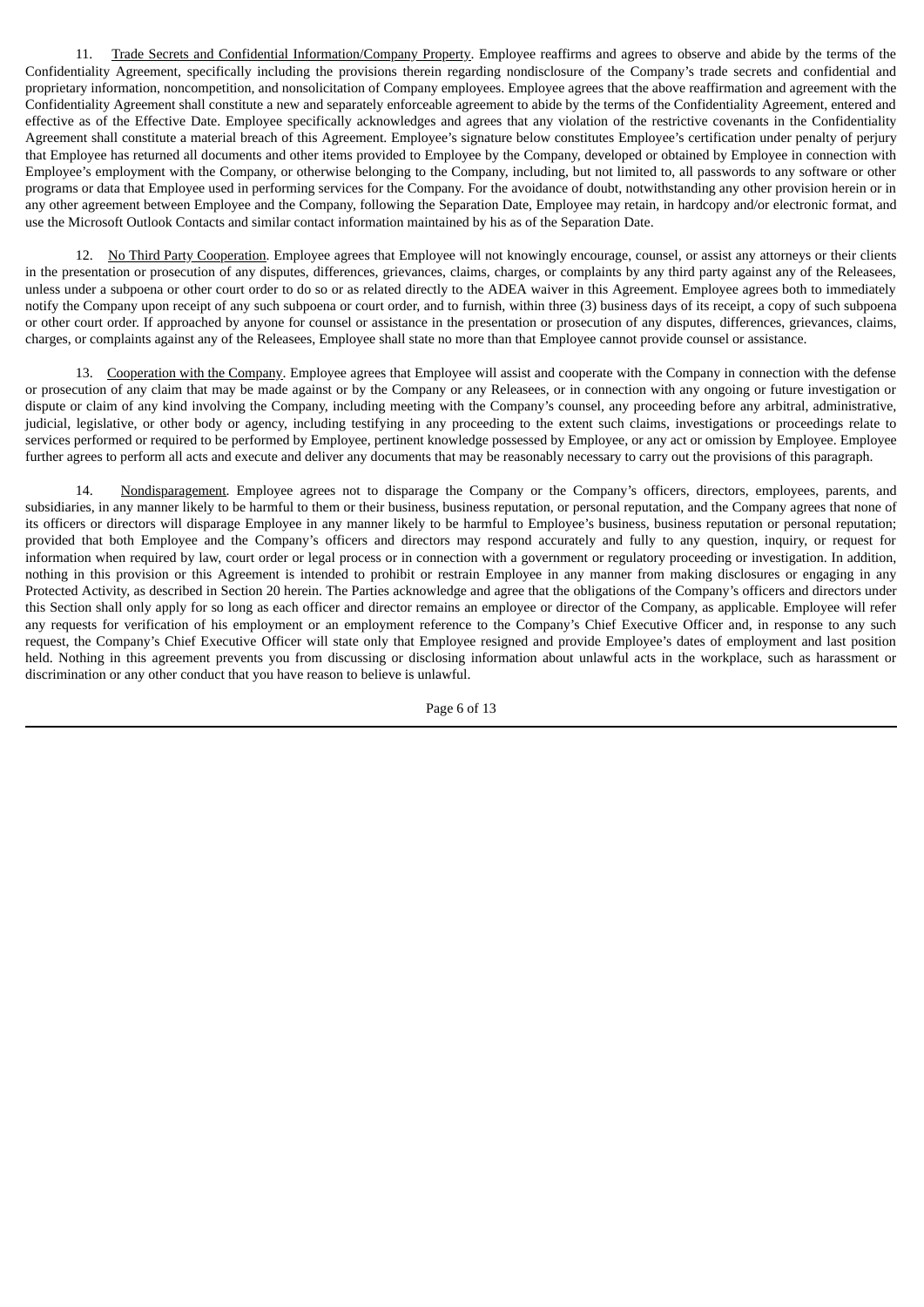15. Breach. In addition to the rights provided in the "Attorneys' Fees" section below, the Parties acknowledge and agree that any material breach of this Agreement, unless such breach constitutes a legal action by Employee challenging or seeking a determination in good faith of the validity of the waiver herein under the ADEA by Employee, or of any provision of the Confidentiality Agreement shall entitle the non-breaching Party immediately to recover and/or cease providing the consideration provided to the other Party under this Agreement and to obtain damages, as applicable.

16. No Admission of Liability. The Parties understand and acknowledge that this Agreement constitutes a compromise and settlement of any and all actual or potential disputed claims by Employee. No action taken by the Parties hereto, either previously or in connection with this Agreement, shall be deemed or construed to be (a) an admission of the truth or falsity of any actual or potential claims or (b) an acknowledgment or admission by anyone of any fault or liability whatsoever to the other Party or to any third party.

17. Costs. The Parties shall each bear their own costs, attorneys' fees, and other fees incurred in connection with the preparation of this Agreement.

18. ARBITRATION. THE PARTIES AGREE THAT ANY AND ALL DISPUTES ARISING OUT OF THE TERMS OF THIS AGREEMENT, THEIR INTERPRETATION, AND ANY OF THE MATTERS HEREIN RELEASED, SHALL BE SUBJECT TO ARBITRATION BEFORE A SINGLE, MUTUALLY AGREED, NEUTRAL ARBITRATOR IN SAN DIEGO COUNTY, ADMINISTERED BY THE JUDICIAL ARBITRATION AND MEDIATION SERVICE ("JAMS") UNDER ITS COMPREHENSIVE ARBITRATION RULES ("JAMS RULES") AND CALIFORNIA LAW. THE ARBITRATOR MAY GRANT INJUNCTIONS AND ANY OTHER RELIEF AVAILABLE UNDER APPLICABLE LAW IN SUCH DISPUTES. THE ARBITRATOR SHALL ADMINISTER AND CONDUCT ANY ARBITRATION IN ACCORDANCE WITH CALIFORNIA LAW, AND THE ARBITRATOR SHALL APPLY SUBSTANTIVE AND PROCEDURAL CALIFORNIA LAW TO ANY DISPUTE OR CLAIM, WITHOUT REFERENCE TO ANY CONFLICT-OF-LAW PROVISIONS OF ANY JURISDICTION. TO THE EXTENT THAT THE JAMS RULES CONFLICT WITH CALIFORNIA LAW, CALIFORNIA LAW SHALL TAKE PRECEDENCE. THE DECISION OF THE ARBITRATOR SHALL BE FINAL, CONCLUSIVE, AND BINDING ON THE PARTIES TO THE ARBITRATION. IN RESOLVING ANY MATTER SUBMITTED TO ARBITRATION, THE ARBITRATOR SHALL STRICTLY FOLLOW THE SUBSTANTIVE LAW APPLICABLE TO THE DISPUTE, CLAIM OR CONTROVERSY AND THE ARBITRATOR'S AUTHORITY AND JURISDICTION SHALL BE LIMITED TO DETERMINING THE DISPUTE IN CONFORMITY WITH APPLICABLE LAW AS TO LIABILITY, DAMAGES AND REMEDIES, TO THE SAME EXTENT AS IF THE DISPUTE WAS DETERMINED BY A COURT WITHOUT A JURY. THE PARTIES AGREE THAT THE PREVAILING PARTY IN ANY ARBITRATION SHALL BE ENTITLED TO INJUNCTIVE RELIEF IN ANY COURT OF COMPETENT JURISDICTION TO ENFORCE THE ARBITRATION AWARD. THE PARTIES TO THE ARBITRATION SHALL EACH PAY HALF THE COSTS AND EXPENSES OF SUCH ARBITRATION, AND EACH PARTY SHALL SEPARATELY PAY FOR ITS RESPECTIVE COUNSEL FEES AND EXPENSES; PROVIDED, HOWEVER, THAT THE ARBITRATOR SHALL AWARD ATTORNEYS' FEES AND COSTS TO THE PREVAILING PARTY, EXCEPT AS PROHIBITED BY LAW. THE PARTIES HEREBY AGREE TO WAIVE THEIR RIGHT TO HAVE ANY DISPUTE BETWEEN THEM RESOLVED IN A COURT OF LAW BY A JUDGE OR JURY. NOTWITHSTANDING THE FOREGOING, THIS SECTION WILL NOT PREVENT EITHER PARTY FROM SEEKING INJUNCTIVE RELIEF (OR ANY OTHER PROVISIONAL REMEDY) FROM ANY COURT HAVING JURISDICTION OVER THE PARTIES AND THE SUBJECT MATTER OF THEIR DISPUTE RELATING TO THIS AGREEMENT AND THE AGREEMENTS INCORPORATED HEREIN BY REFERENCE. SHOULD ANY PART OF THE ARBITRATION AGREEMENT CONTAINED IN THIS PARAGRAPH CONFLICT WITH ANY OTHER ARBITRATION AGREEMENT BETWEEN THE PARTIES, THE PARTIES AGREE THAT THIS ARBITRATION AGREEMENT SHALL GOVERN.

Page 7 of 13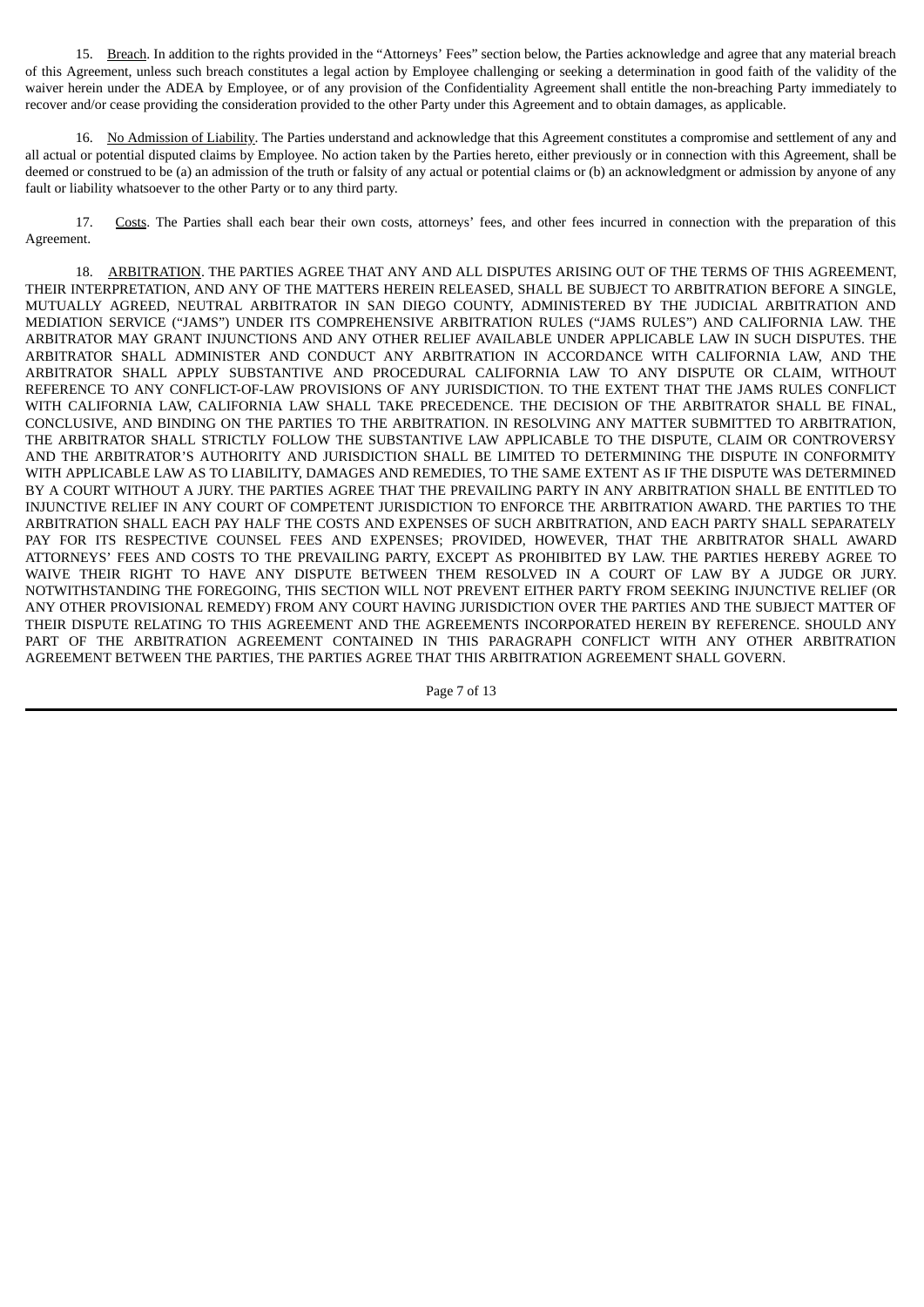19. Authority; Successors. The Company represents and warrants that the undersigned has the authority to act on behalf of the Company and to bind the Company and all who may claim through it to the terms and conditions of this Agreement. Employee represents and warrants that Employee has the capacity to act on Employee's own behalf and on behalf of all who might claim through Employee to bind them to the terms and conditions of this Agreement. Each Party warrants and represents that there are no liens or claims of lien or assignments in law or equity or otherwise of or against any of the claims or causes of action released herein. This Agreement and all rights hereunder will inure to the benefit of, be enforceable by, and binding on the Parties and their heirs, agents, representatives, successors and assigns. The Company will require any successors or assigns to expressly assume and agree to perform this Agreement in the same manner and to the same extent that the Company would be required to perform it if no such succession or assignment had taken place.

20. Protected Activity. Employee understands that nothing in this Agreement or the Confidentiality Agreement shall in any way limit or prohibit Employee from engaging for a lawful purpose in any Protected Activity, provided, however, that Employee agrees not to seek or accept any monetary award from such a proceeding (except with respect to proceedings before the Securities and Exchange Commission). For purposes of this Agreement, "Protected Activity" shall mean filing a charge, complaint, or report with, or otherwise communicating with, cooperating with or participating in any investigation or proceeding that may be conducted by, any federal, state or local government agency or commission, including the Securities and Exchange Commission, the Equal Employment Opportunity Commission, the Occupational Safety and Health Administration, and the National Labor Relations Board ("Government Agencies"), or discussing the terms and conditions of Employee's employment with others to the extent expressly permitted by Section 7 of the National Labor Relations Act. Employee understands that in connection with such Protected Activity, Employee is permitted to disclose documents or other information to Government Agencies as permitted by law, and without giving notice to, or receiving authorization from, the Company. Notwithstanding the foregoing, Employee agrees to take all reasonable precautions to prevent any unauthorized use or disclosure of any information that may constitute Company confidential information under the Confidentiality Agreement to any parties other than the relevant Government Agencies. Employee further understands that "Protected Activity" does not include the disclosure of any Company attorney-client privileged communications, and that any such disclosure without the Company's written consent shall constitute a material breach of this Agreement. In addition, pursuant to the Defend Trade Secrets Act of 2016, Employee is notified that an individual will not be held criminally or civilly liable under any federal or state trade secret law for the disclosure of a trade secret that (i) is made in confidence to a federal, state, or local government official (directly or indirectly) or to an attorney *solely* for the purpose of reporting or investigating a suspected violation of law, or (ii) is made in a complaint or other document filed in a lawsuit or other proceeding, if (and only if) such filing is made under seal. In addition, an individual who files a lawsuit for retaliation by an employer for reporting a suspected violation of law may disclose the trade secret to the individual's attorney and use the trade secret information in the court proceeding, if the individual files any document containing the trade secret under seal and does not disclose the trade secret, except pursuant to court order.

21. No Representations. Employee represents that Employee has had an opportunity to consult with an attorney, and has carefully read and understands the scope and effect of the provisions of this Agreement. Employee has not relied upon any representations or statements made by the Company that are not specifically set forth in this Agreement. Employee acknowledges that there has been an opportunity to negotiate the terms of this Agreement and that the Agreement will not be interpreted as an employer promulgated agreement.

Page 8 of 13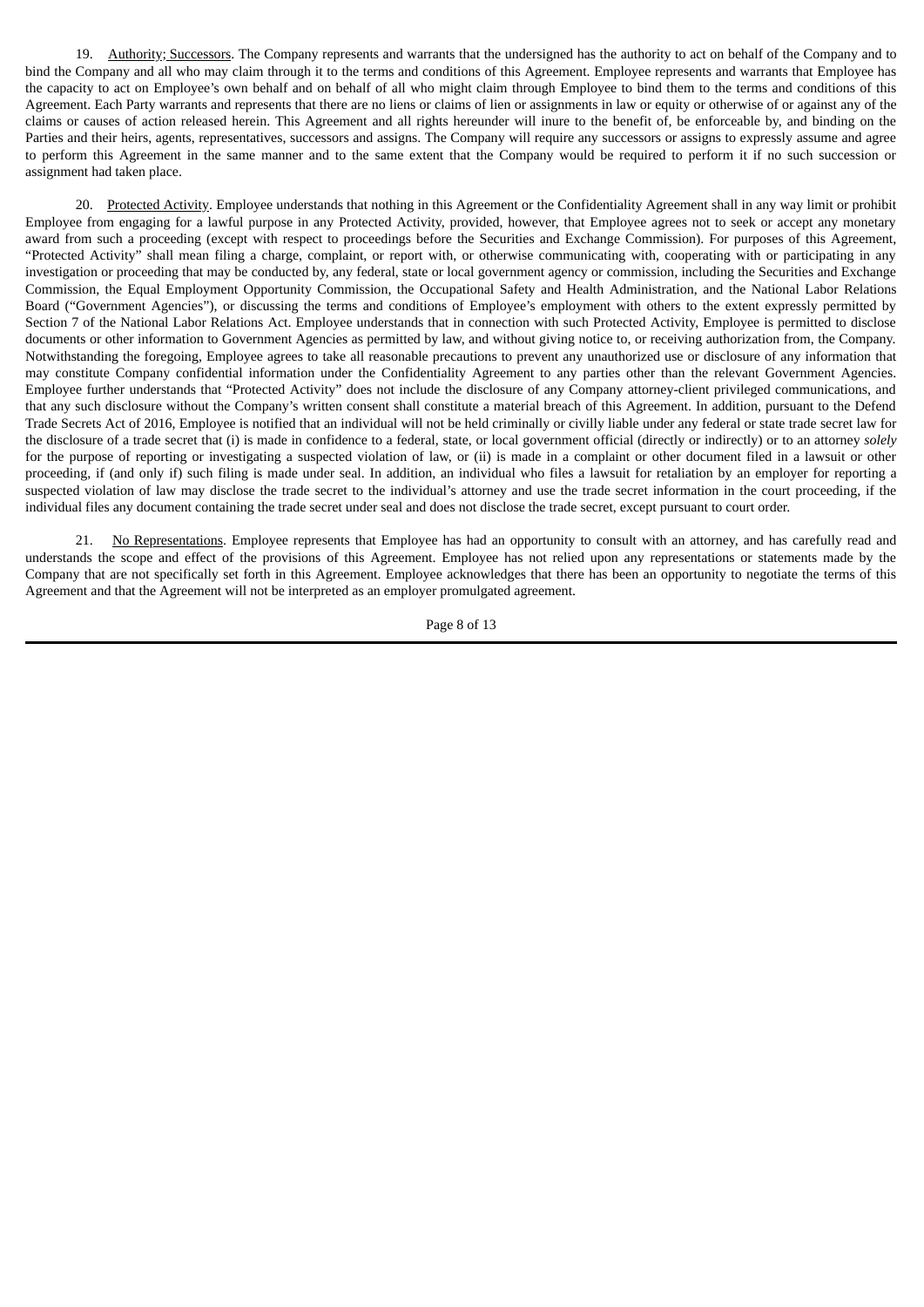22. Severability. In the event that any provision or any portion of any provision hereof or any surviving agreement made a part hereof becomes or is declared by a court of competent jurisdiction or arbitrator to be illegal, unenforceable, or void, this Agreement shall continue in full force and effect without said provision or portion of provision.

23. Waiver of Statutory Information Rights. Employee hereby waives any current or future rights Employee may have under Section 220 of the Delaware General Corporation Law (and similar rights under other applicable law) to inspect, or make copies and extracts from, the Company's stock ledger, any list of its stockholders, or any other books and records of the Company or any of its affiliates or subsidiaries, in Employee's capacity as a holder of stock, shares, units, options, or any other equity instrument.

24. Attorneys' Fees. Except with regard to a legal action challenging or seeking a determination in good faith of the validity of the waiver herein under the ADEA, in the event that either Party brings an action to enforce or effect its rights under this Agreement, the prevailing Party shall be entitled to recover its costs and expenses, including the costs of mediation, arbitration, litigation, court fees, and reasonable attorneys' fees incurred in connection with such an action.

25. Entire Agreement. This Agreement and its exhibits represents the entire agreement and understanding between the Company and Employee concerning the subject matter of this Agreement and Employee's employment with and separation from the Company and the events leading thereto and associated therewith, and supersedes and replaces any and all prior agreements and understandings concerning the subject matter of this Agreement and Employee's relationship with the Company, including the Offer Letter, with the exception of the Confidentiality Agreement, Indemnification Agreement, and Option Agreements. In the event of any conflict between any of the terms in this Agreement and the terms of any other surviving agreement between the Parties, the terms of this Agreement will be controlling.

26. No Oral Modification. This Agreement may only be amended in a writing signed by Employee and the Company's Chief Executive Officer.

27. Governing Law. This Agreement shall be governed by the laws of the State of California, without regard for choice-of-law provisions. The Parties consent to personal and exclusive jurisdiction and venue in the State of California.

28. Effective Date. Employee understands that this Agreement shall be null and void if not executed by Employee, and returned to the Company, within twenty one (21) days. Each Party has seven (7) days after that Party signs this Agreement to revoke it. This Agreement will become effective on the eighth (8th) day after Employee signed this Agreement, so long as it has been signed by the Parties and has not been revoked by either Party before that date (the "Effective Date").

29. Counterparts. This Agreement may be executed in counterparts and each counterpart shall be deemed an original and all of which counterparts taken together shall have the same force and effect as an original and shall constitute an effective, binding agreement on the part of each of the undersigned. The counterparts of this Agreement may be executed and delivered by facsimile, photo, email PDF, Docusign/Echosign or a similarly accredited secure signature service, or other electronic transmission or signature. This Agreement may be executed in one or more counterparts, and counterparts may be exchanged by electronic transmission (including by email), each of which will be deemed an original, but all of which together constitute one and the same instrument.

Page 9 of 13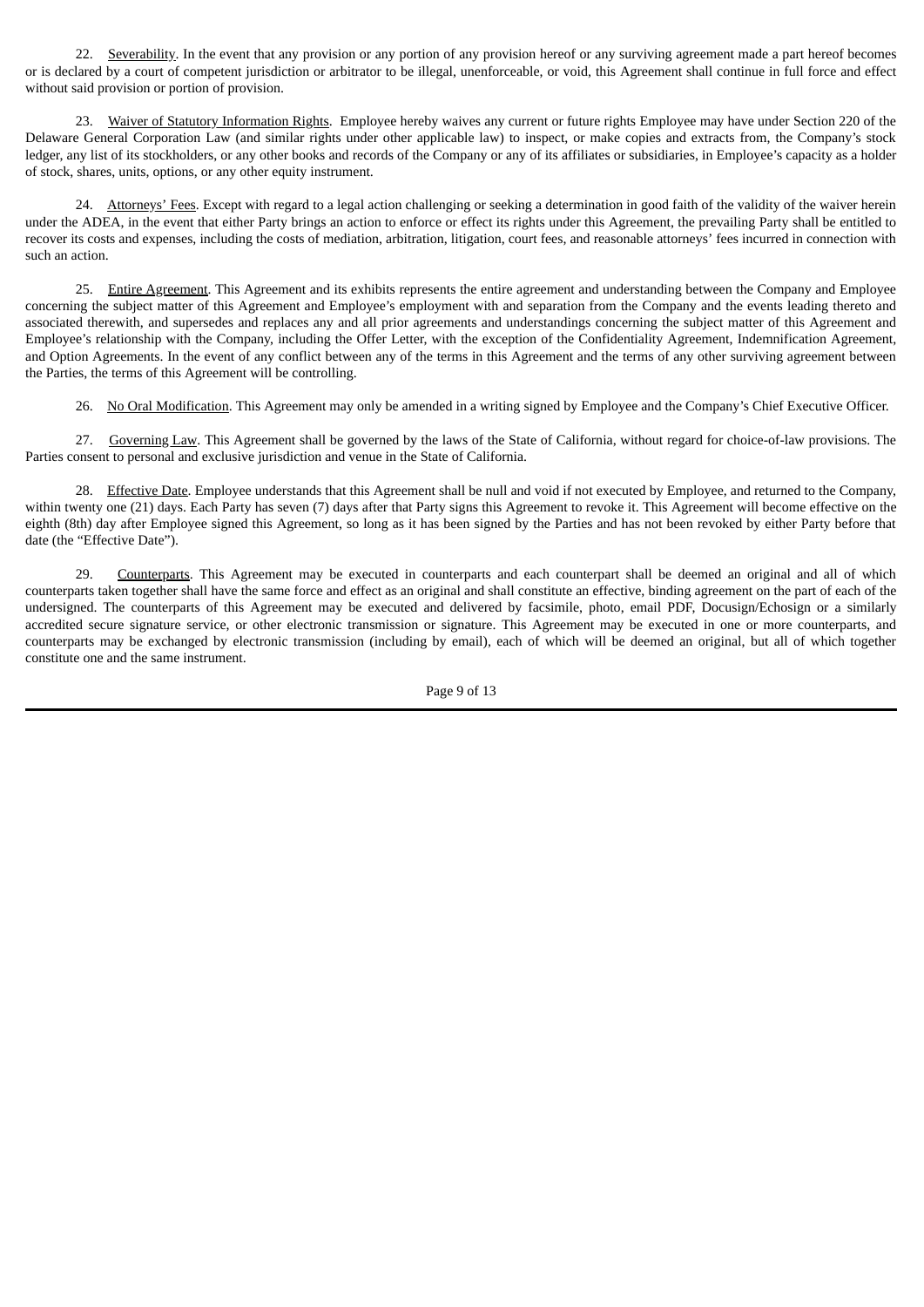30. Voluntary Execution of Agreement. Employee understands and agrees that Employee executed this Agreement voluntarily, without any duress or undue influence on the part or behalf of the Company or any third party, with the full intent of releasing all of Employee's claims against the Company and any of the other Releasees. Employee acknowledges that:

- (a) Employee has read this Agreement;
- (b) Employee has been represented in the preparation, negotiation, and execution of this Agreement by legal counsel of Employee's own choice or has elected not to retain legal counsel;
- (c) Employee understands the terms and consequences of this Agreement and of the releases it contains; and
- (d) Employee is fully aware of the legal and binding effect of this Agreement.

IN WITNESS WHEREOF, the Parties have executed this Agreement on the respective dates set forth below.

VINAY SHAH, an individual

Dated: June 2, 2022 /s/ Vinay Shah

Vinay Shah

ARAVIVE, INC.

Dated: June 2, 2022 By: /s/ Gail McIntyre Name: Gail McIntyre Title: Chief Executive Officer

Page 10 of 13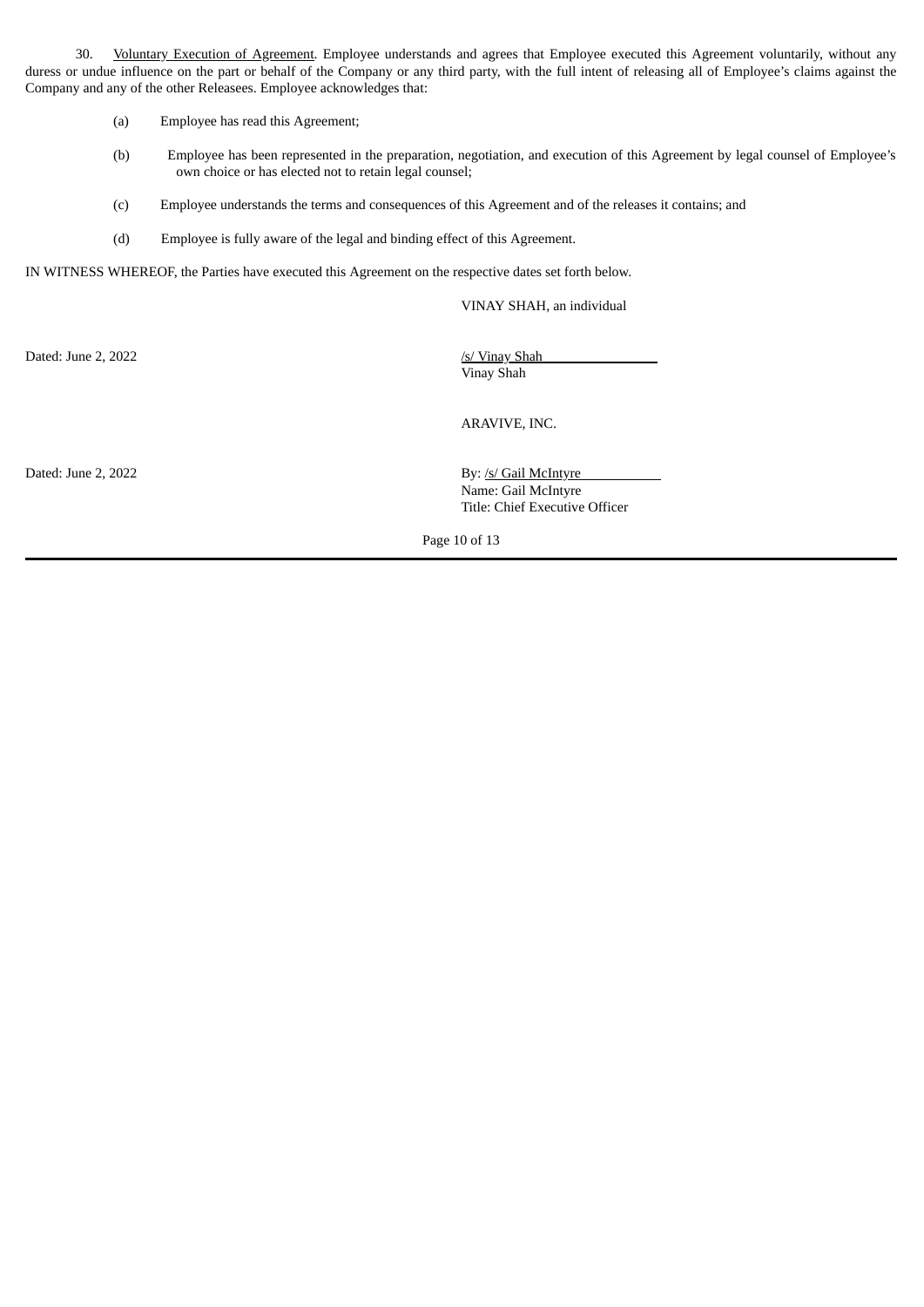# **EXHIBIT A**

# **[CONFIDENTIALITY AGREEMENT]**

Page 11 of 13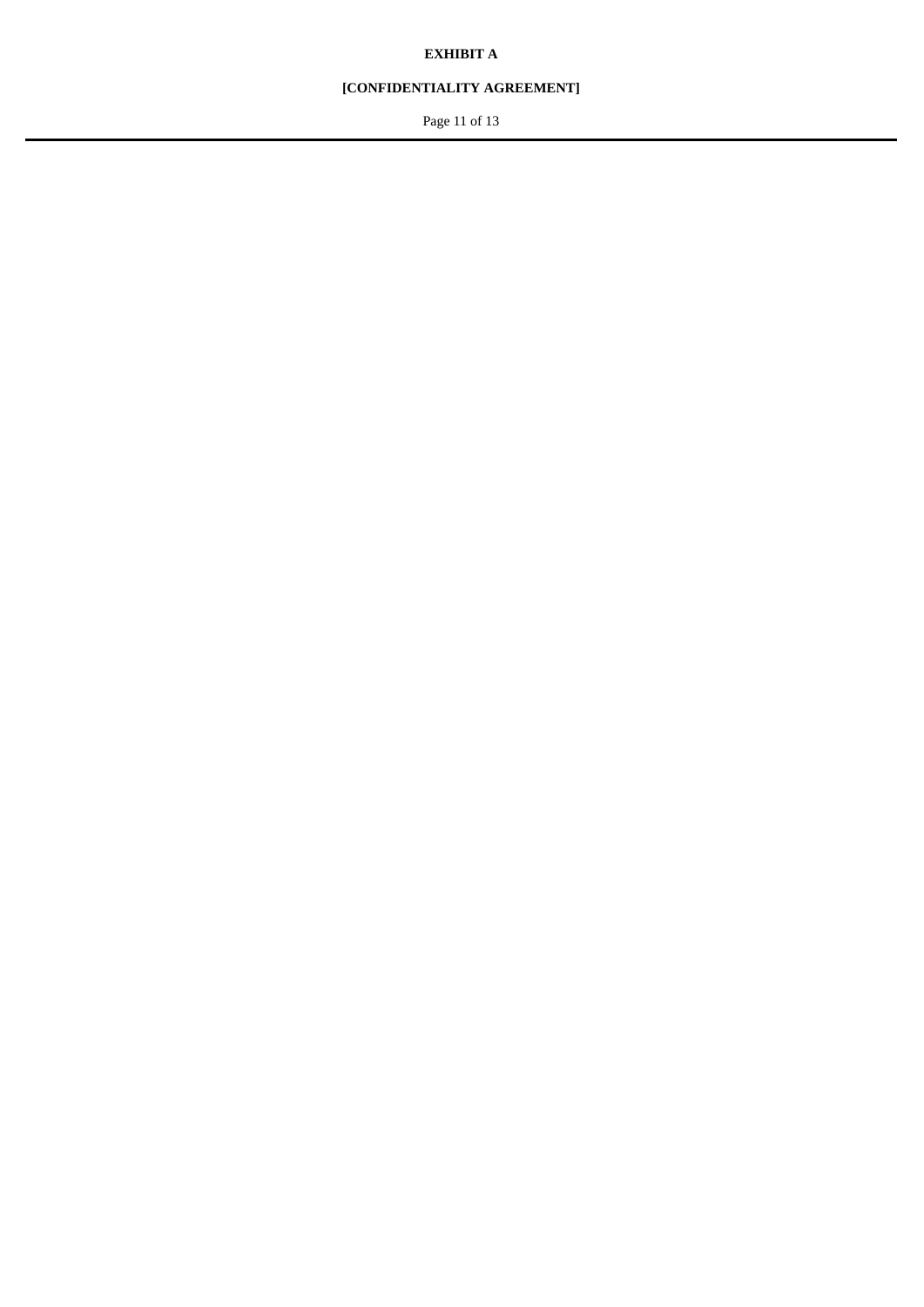# **EXHIBIT B**

# **[INDEMNIFICATION AGREEMENT]**

Page 12 of 13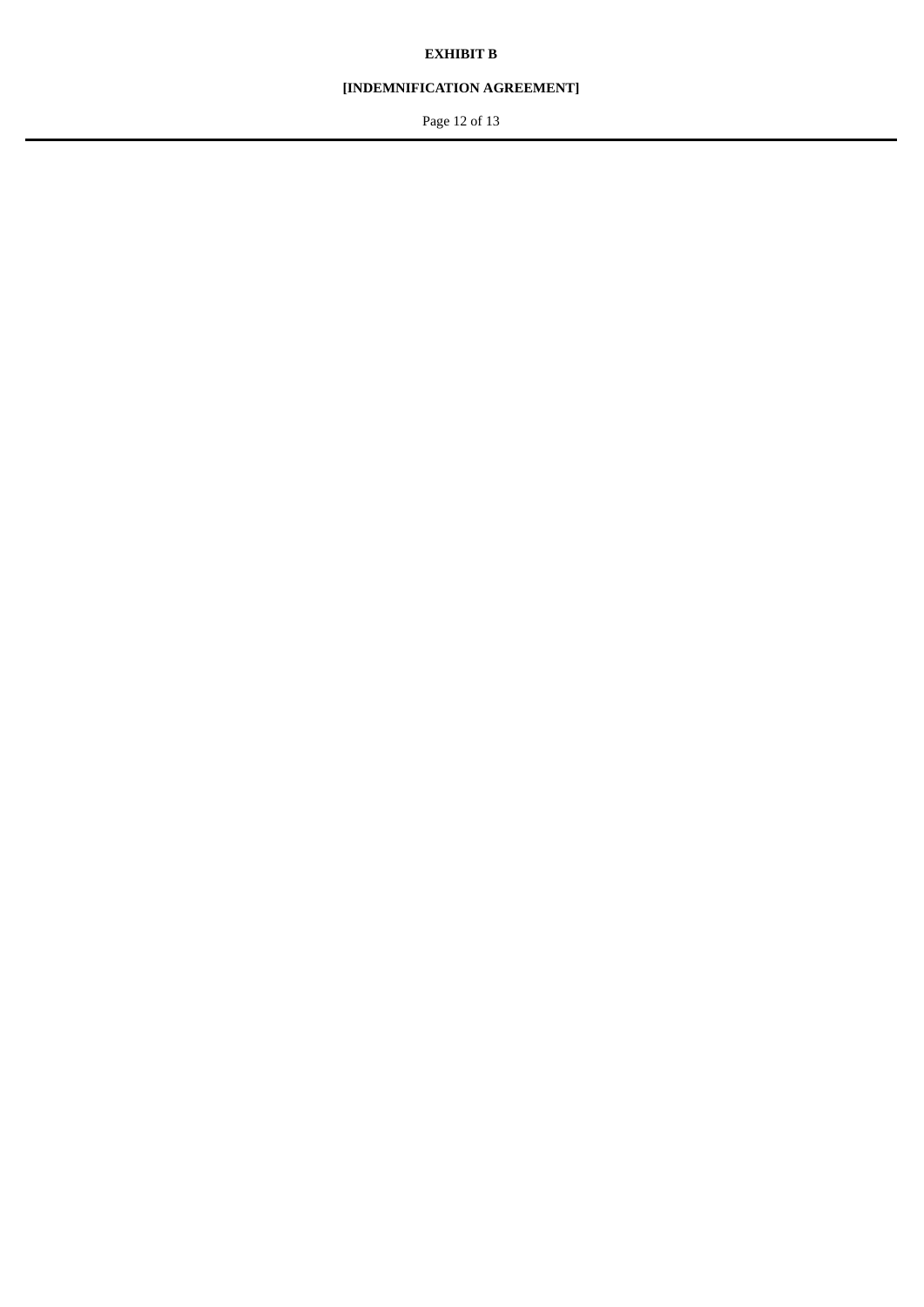# **EXHIBIT C**

# **CONSULTING AGREEMENT**

Page 13 of 13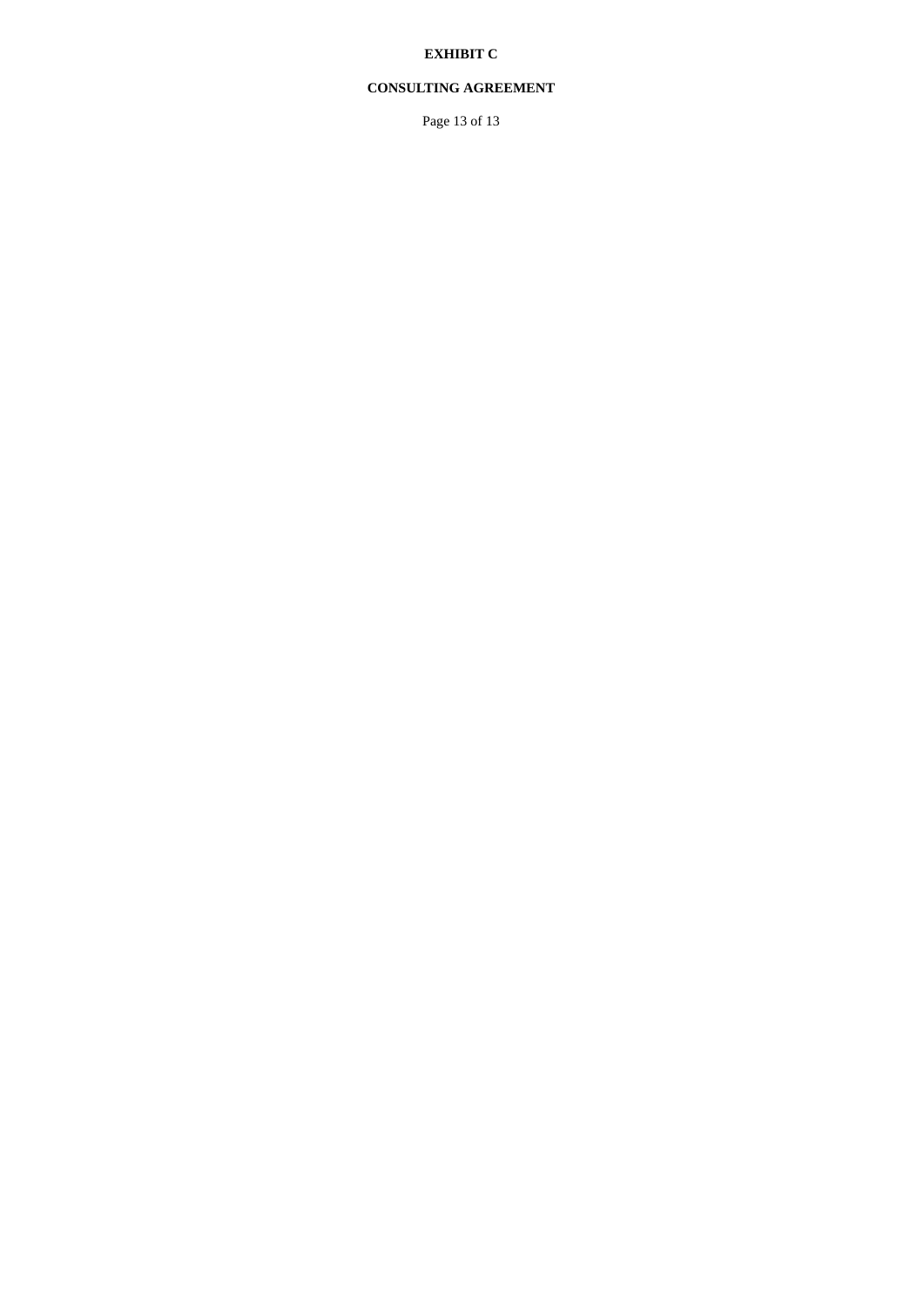<span id="page-42-0"></span>

#### **Aravive Appoints Rudy Howard as Chief Financial Officer**

**Houston, TX, June 3, 2022** - Aravive, Inc. (Nasdaq: ARAV, the "Company"), a late clinical-stage oncology company developing targeted therapeutics to treat metastatic disease, today announced the appointment of Rudy Howard as Chief Financial Officer, effective today. Vinay Shah has stepped down as CFO for personal reasons but will remain with the Company as an advisor to ensure a smooth transition.

"We are pleased to welcome Mr. Howard to our leadership team during this pivotal time for the Company," said Gail McIntyre, Ph.D., DABT, Chief Executive Officer of Aravive. "His financial experience and expertise will be an asset as we continue to grow the organization. On behalf of the Aravive team, I'd like to thank Mr. Shah for his leadership, devotion to Aravive, and many meaningful contributions to the Company over the years. We wish him continued success in his future endeavors."

Prior to joining Aravive, Mr. Howard served as the Chief Financial Officer of vTv Therapeutics Inc., a clinical-stage pharmaceutical company listed on the Nasdaq Capital Market (Nasdaq: VTVT). Prior to joining vTv Therapeutics Inc., he served as the Chief Financial Officer of SciQuest, Inc., an international spend-management software company. From November 2008 until joining SciQuest, Mr. Howard served as Senior Vice President and Chief Financial Officer of MDS Pharma Services, a pharmaceutical services company. From 2003 until joining MDS Pharma Services, he operated his own financial consulting company, Rudy C. Howard, CPA Consulting, in Wilmington, North Carolina, where his services included advising on merger and acquisition transactions, equity and debt issuances and other general management matters. Mr. Howard additionally served as Chief Financial Officer for PPD, Inc., and was a partner with PricewaterhouseCoopers. Mr. Howard holds a B.A. in Accounting from North Carolina State University, and he is a Certified Public Accountant.

"I am excited to join Aravive at this important stage in the Company's growth," said Mr. Howard. "Aravive has a broad pipeline of novel, targeted therapeutics being developed to improve the health and extend the lives of people living with cancer. I look forward to executing on our strategic and financial objectives as we advance our pipeline, scale the business, and create value for patients and shareholders."

#### **About Aravive**

Aravive, Inc. is a late clinical-stage oncology company developing targeted therapeutics to treat metastatic disease. Our lead product candidate, batiraxcept (formerly AVB-500), is an ultra-high affinity decoy protein that binds to GAS6, the sole ligand that activates AXL, inhibiting metastasis, tumor growth, and restoring sensitivity to anti-cancer agents. Batiraxcept has been granted Fast Track Designation by the U.S. FDA and Orphan Drug Designation by European Commission in PROC. Batiraxcept is in an active registrational Phase 3 trial in platinum resistant ovarian cancer (NCT04729608), a Phase 1b/2 trial in clear cell renal cell carcinoma (NCT04300140), and a Phase 1b/2 trial in pancreatic adenocarcinoma (NCT04983407). The Company is based in Houston, Texas and received a Product Development Award from the Cancer Prevention & Research Institute of Texas (CPRIT) in 2016. Additional information at www.aravive.com.